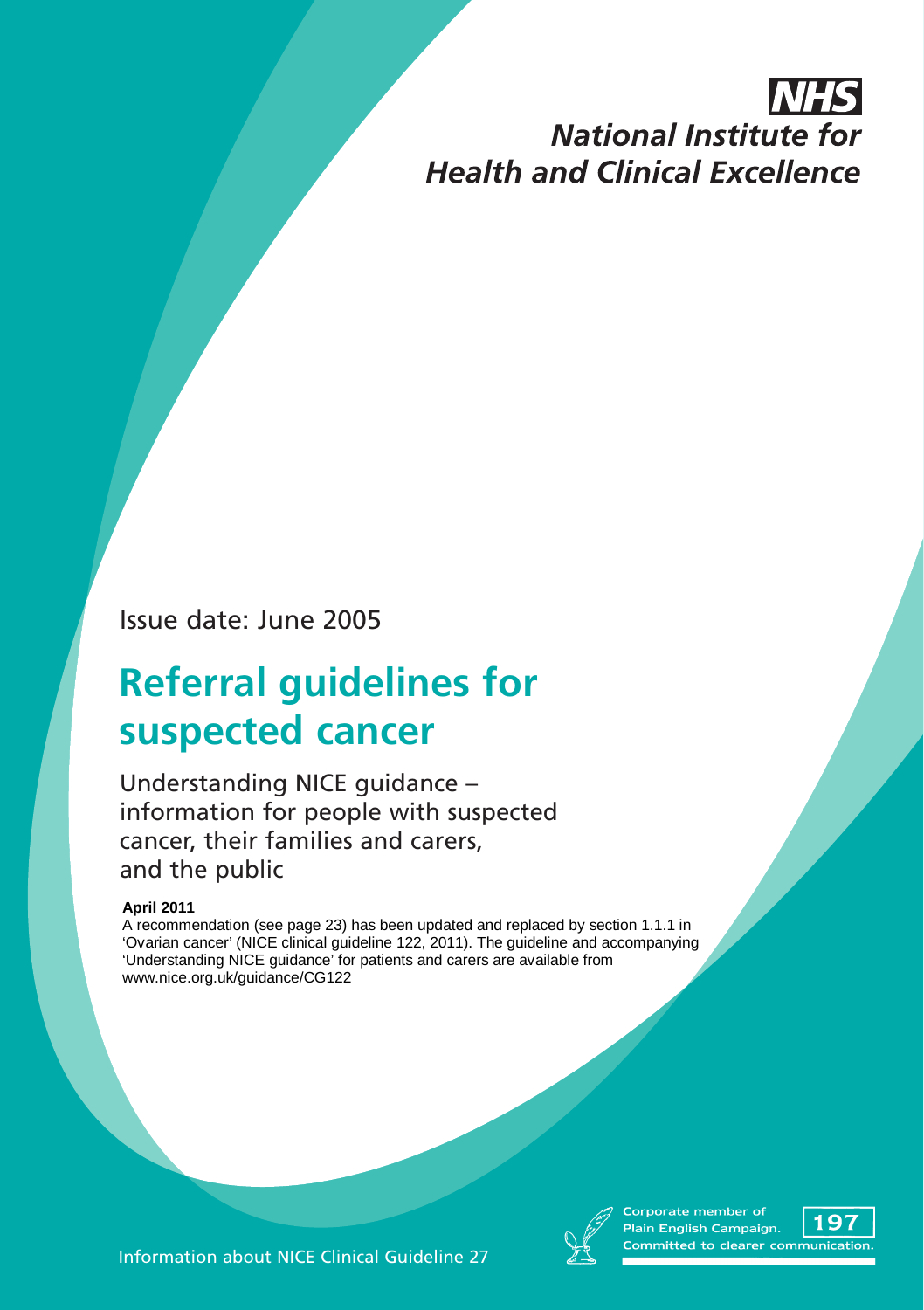#### **Ordering information**

You can download the following documents from www.nice.org.uk/CG027

- **●** This booklet.
- **●** The NICE guideline all the recommendations on referral guidelines for suspected cancer.
- **●** A quick reference guide, which has been distributed to health professionals working in the NHS in England.
- **●** The full guideline all the recommendations, details of how they were developed, and summaries of the evidence on which they were based.

For printed copies of the quick reference guide or information for the public, phone the NHS Response Line on 0870 1555 455 and quote:

- **●** N0851 (quick reference guide)
- **●** N0852 (information for the public)

#### **National Institute for Health and Clinical Excellence**

MidCity Place 71 High Holborn London WC1V 6NA

www.nice.org.uk

ISBN 1-84629-055-4

© National Institute for Health and Clinical Excellence, June 2005. All rights reserved. This material may be freely reproduced for educational and not-for-profit purposes within the NHS. No reproduction by or for commercial organisations is allowed without the express written permission of the National Institute for Health and Clinical Excellence.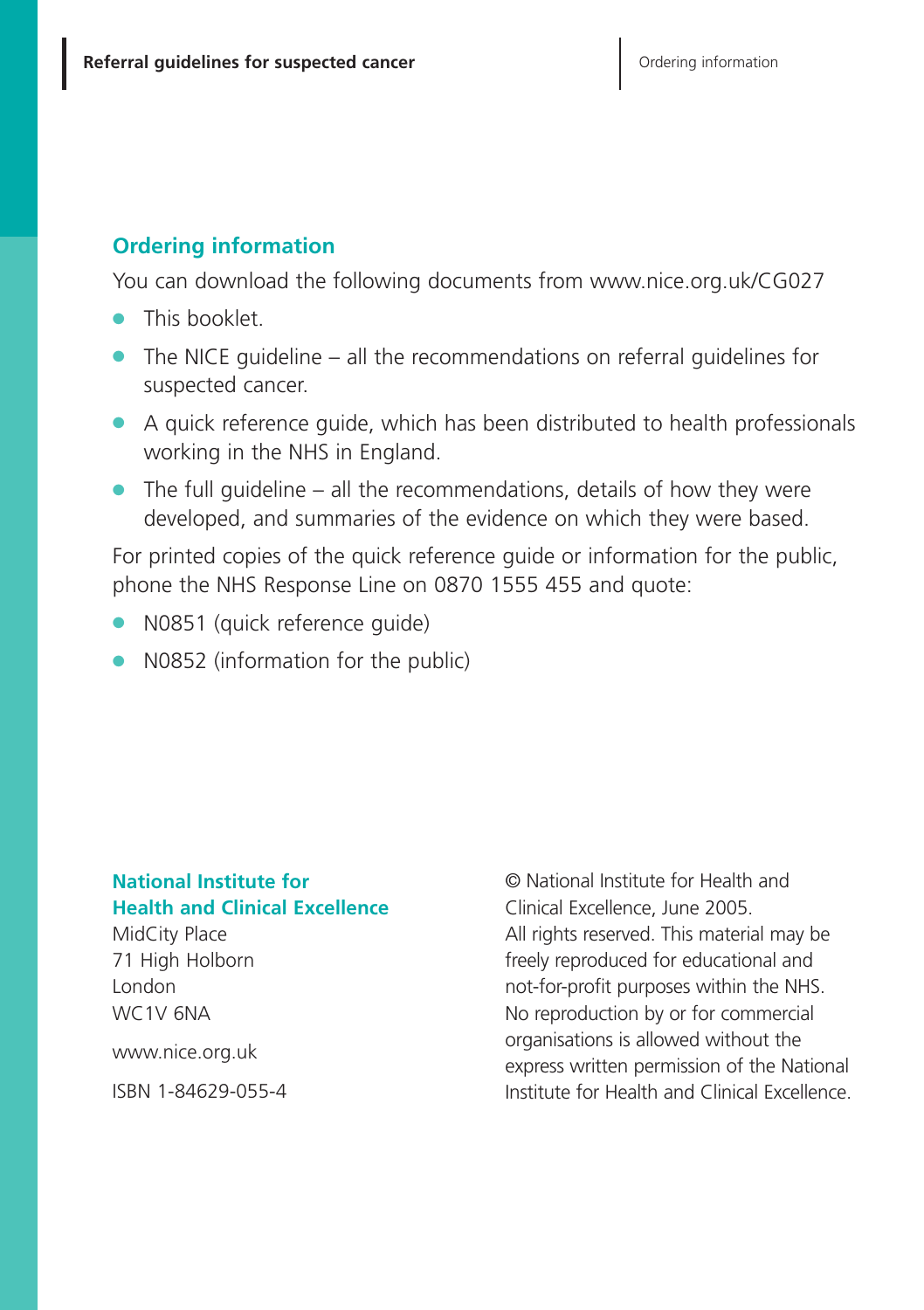# **Contents**

|  | <b>About this information</b>                 | 4  |
|--|-----------------------------------------------|----|
|  | Cancer referral and your information needs    | 6  |
|  | <b>Adult cancer</b>                           | 12 |
|  | Lung cancer                                   | 12 |
|  | Upper gastrointestinal cancer                 | 15 |
|  | Lower gastrointestinal cancer                 | 18 |
|  | Breast cancer                                 | 20 |
|  | Gynaecological cancer                         | 23 |
|  | Urological cancer                             | 25 |
|  | Haematological cancer                         | 29 |
|  | Skin cancer                                   | 32 |
|  | Head and neck cancer including thyroid cancer | 34 |
|  | Brain and central nervous system cancer       | 37 |
|  | Bone cancer and sarcoma                       | 40 |
|  | Cancer in children and young people           | 42 |
|  | Where you can find more information           | 54 |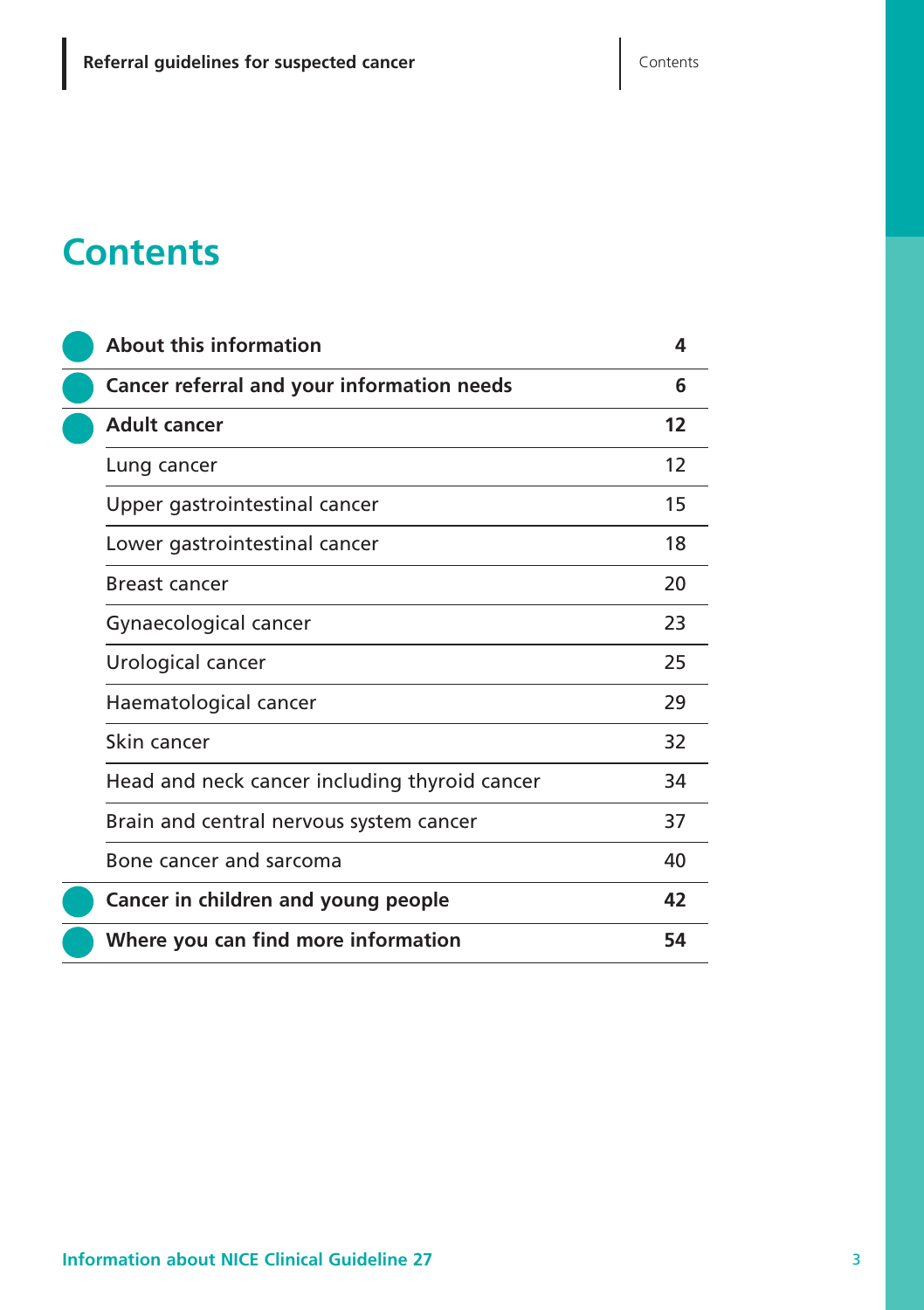# **About this information**

This booklet provides a simple guide to the clinical guideline that the National Institute for Health and Clinical Excellence (NICE) issued to the NHS in England and Wales on referral for suspected cancer.

This guideline is an update of a guideline published by the Department of Health in 2000. The recommendations made here take account of new research and override those made previously.

# **Clinical guidelines**

Clinical guidelines are recommendations for good practice. The recommendations in NICE guidelines are prepared by groups of health workers, patients, carers and scientists. The groups look at the evidence available on the best way of treating or managing the condition and make recommendations based on this evidence.

# **What the recommendations cover**

NICE clinical guidelines can look at different areas of diagnosis, treatment, care, self-help or a combination of these. The areas that a guideline covers depend on the topic. They are laid out in a document called the scope at the start of guideline development.

The information that follows tells you about the NICE guideline on referral guidelines for suspected cancer. This guideline will help general practitioners (GPs) make decisions about when to refer people to specialists when they present with symptoms that could be caused by cancer. This guideline is not about treating cancer.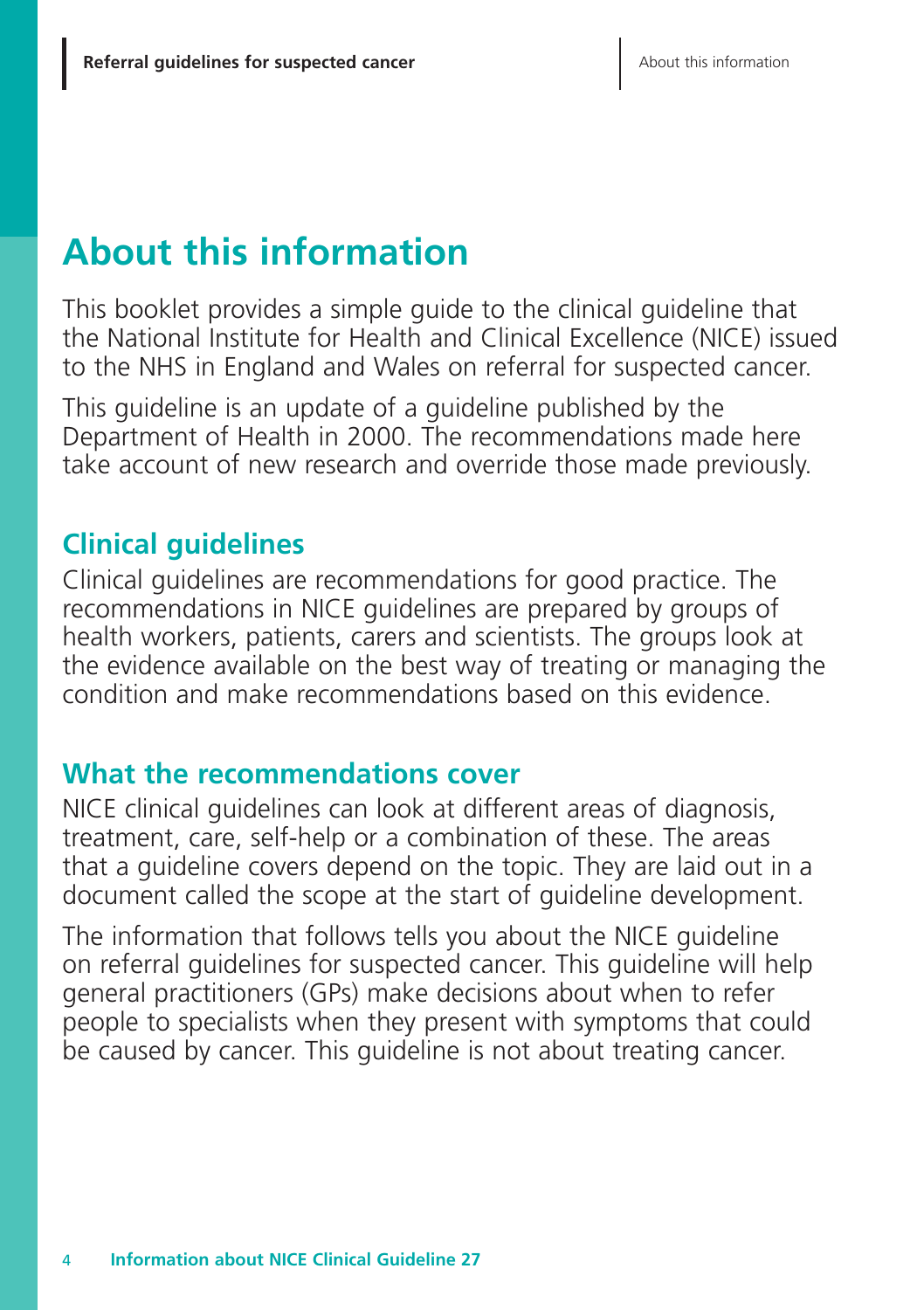## **How guidelines are used in the NHS**

In general, health professionals in the NHS are expected to follow NICE's clinical guidelines. But there will be times when the recommendations won't be suitable for someone because of his or her specific medical condition, general health, wishes or a combination of these. If you think that the treatment or care you receive does not match the treatment or care described on the pages that follow, you should talk to your doctor, nurse or other health professional involved in your treatment.

You have the right to be fully informed and to share in making decisions about your healthcare, and the care you receive should take account of your individual needs.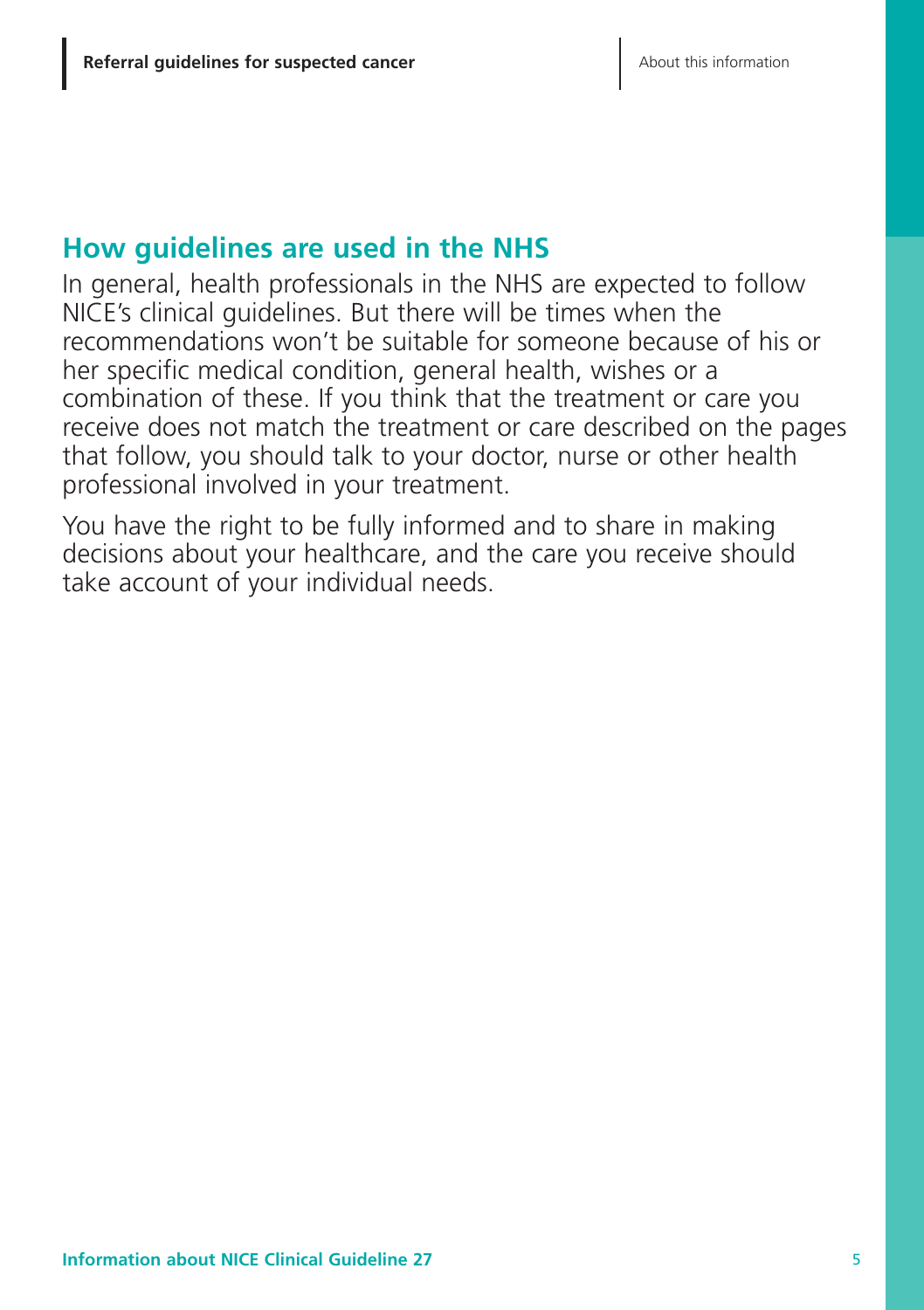# **Cancer referral and your information needs**

## **How to use this booklet**

This booklet is divided into three sections.

- This section (pages 4–11) is for everyone reading this booklet. Recommendations on the support and information needs of people being referred are covered, as well as general recommendations on diagnosis.
- **●** The second section (pages 12–41) is for adults being referred with suspected cancer. Symptoms of each type of cancer are listed together with referral recommendations. This will help GPs identify patients with suspected cancer and refer them to an appropriate specialist.
- **●** The third section (pages 42–53) is about referral of children and young people with suspected cancer.

#### **Please read the first section as well as the specific section you are interested in.**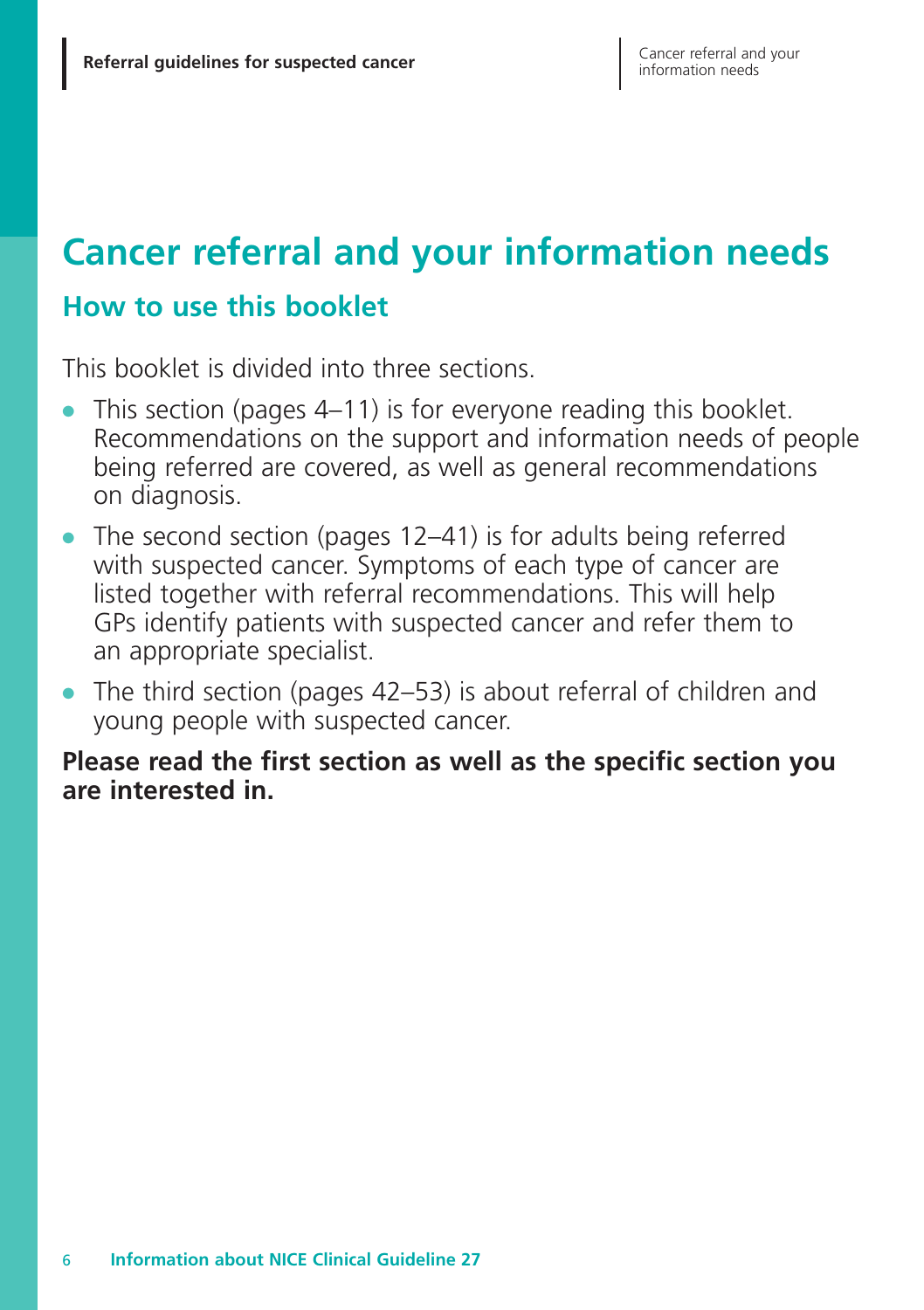## **Your needs**

Cancer can be difficult for your GP to spot because it can have the same symptoms as other common diseases. Your GP should be able to identify the most typical symptoms of cancer and should look out for patients who have unusual symptoms or who don't get better after treatment for other conditions.

### **Being referred to a specialist does not necessarily mean you have cancer; in fact, most people referred don't have cancer**

If your GP suspects you may have cancer, you should be fully informed and given the time and opportunity to take part in making decisions about being referred and any tests. Your GP should discuss any other conditions that may be causing the symptoms and the potential risks and benefits of any tests you may need to have.

### **You should be able to choose whether to see a male or female GP**

Being referred for suspected cancer can be upsetting. Your GP should help and support you. You, and anyone who cares for you, should be given information tailored to your needs. Your GP should also be able to give you information about support groups that might be able to help you.

People with special needs, such as learning disabilities or impaired sight or hearing, may need particular support.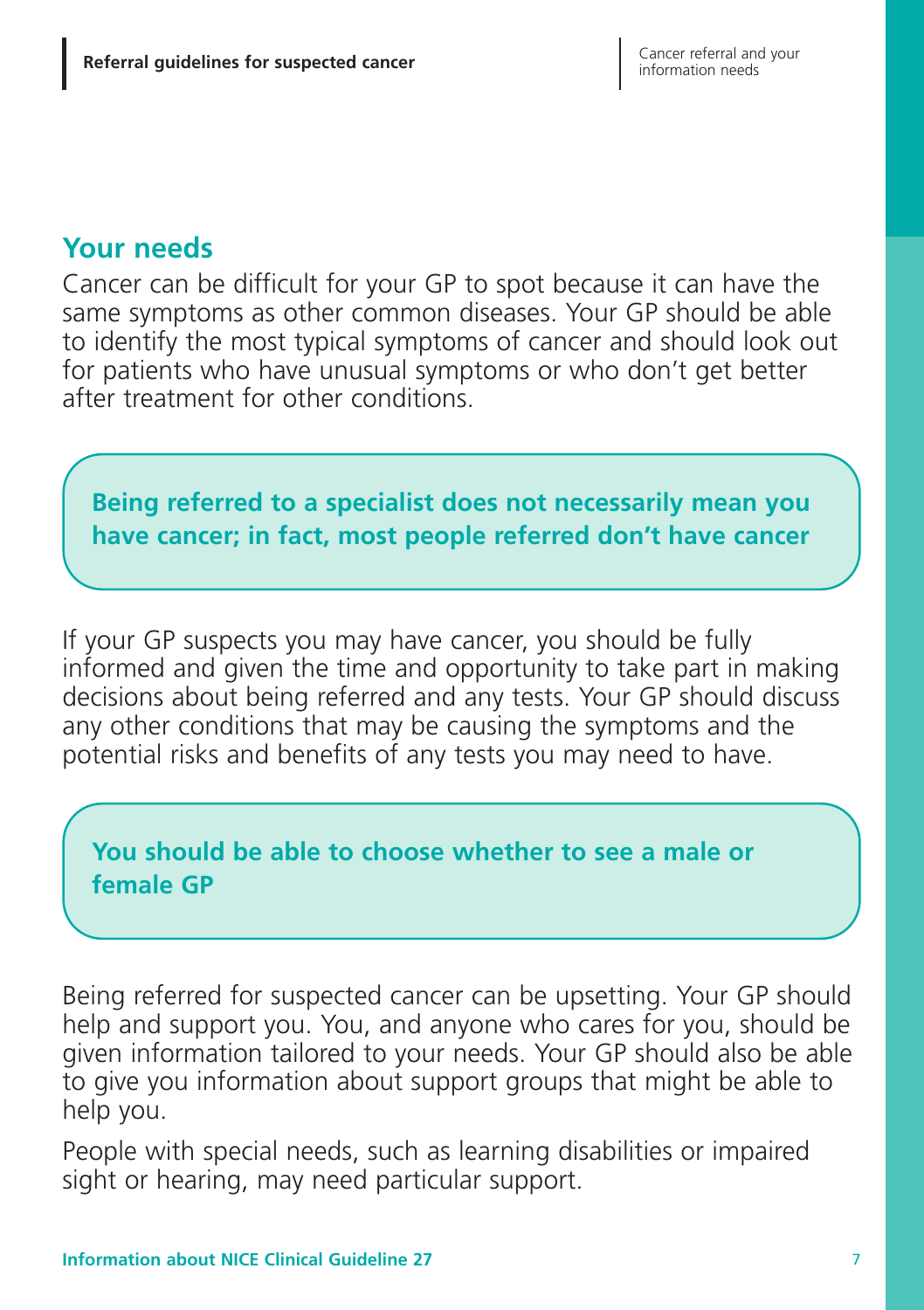If you are being referred your GP should be able to tell you:

- where you are being referred to
- **●** how soon the appointment will be
- **●** who will see you
- what you can expect to happen at your appointment
- how long it will be before you get a diagnosis or test results
- whether someone can go with you to the appointment.

**Your culture, responsibilities, gender and age may affect how you feel about being referred and the type of support and information your GP should offer you**

While you are waiting for your appointment, your GP should continue to provide support and ask you to contact him/her again if you have any concerns.

**If you feel unhappy about the care you have received you can ask to see a different GP**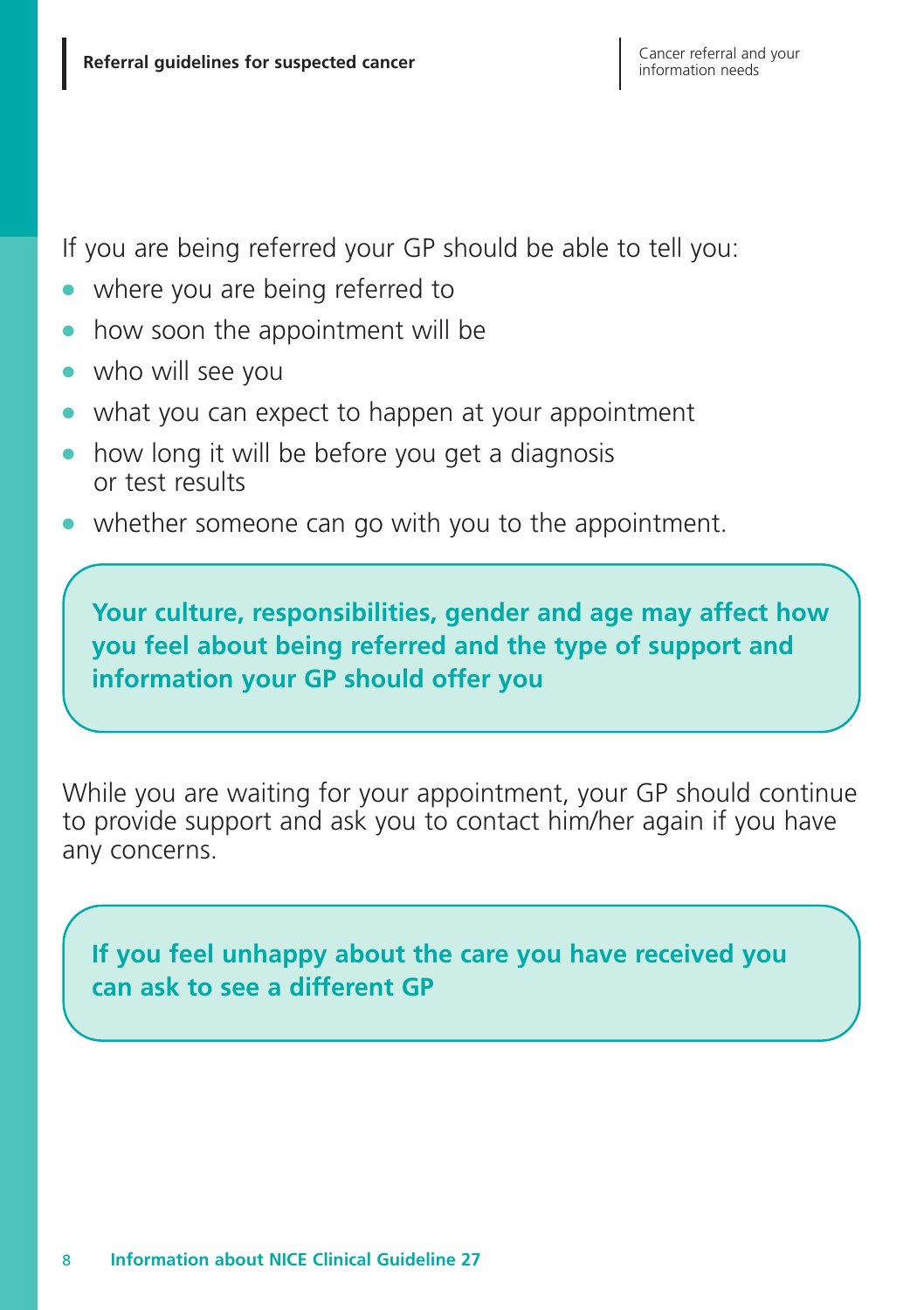# **Children**

Cancer is uncommon in children and is difficult to spot. Your GP should recognise that parents are usually the best observers of their children, and listen carefully to their concerns. When a child doesn't recover as expected the GP should reassess the child or seek a second opinion from a colleague.

When cancer is suspected in a child, the GP should discuss the referral decision and information to be given to the child with the parents or carers (and the child if appropriate).

#### **Tests**

Tests can be helpful when trying to find out if a patient has cancer. In patients with typical cancer symptoms, tests should not be carried out by the GP if this could delay referral. In patients with less typical symptoms, tests might be needed and should be carried out urgently. An urgent referral to a specialist should be made if tests are not readily available in your area.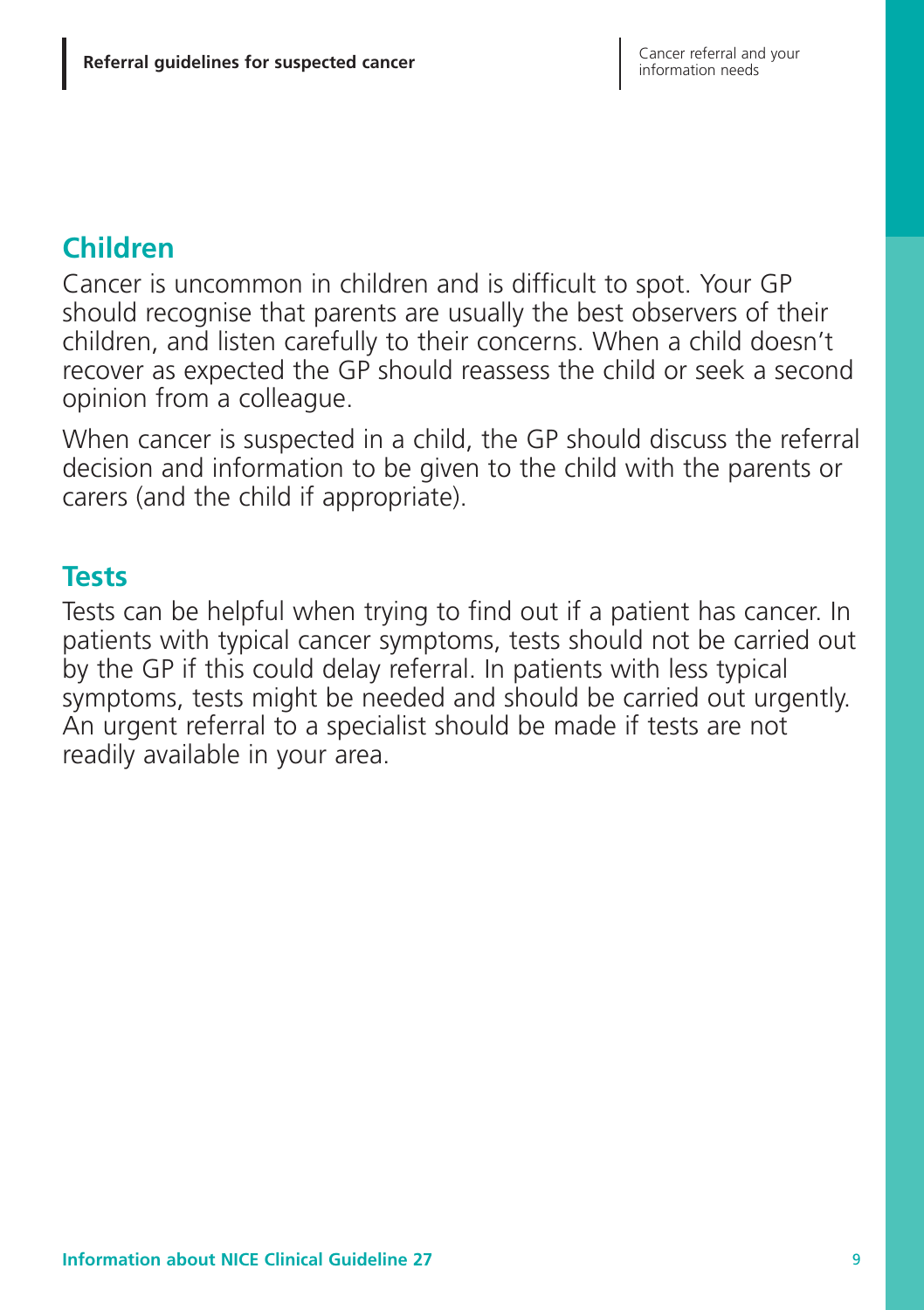# **Referral times**

When making a referral your GP will assess how urgently you need to be seen by the specialist. This decision will be based on your symptoms and on the other factors described in following sections of this booklet.

The words immediate, urgent and non-urgent are used to distinguish between the types of referral needed.

- **Immediate**: the patient needs to be referred and seen within a few hours, or even more quickly if necessary
- **Urgent:** the patient is seen within the national target for urgent referrals (2 weeks at the time of publication)
- **Non-urgent**: all other referrals.

# **Definitions**

In this booklet, the word **unexplained** is often used. NICE has defined unexplained as a symptom that has not led to a diagnosis being made by the GP after initial assessment of the history, examination and primary care investigations (if any).

The word **persistent** is also used in many of the recommendations. NICE has said that in this guideline persistent refers to symptoms that present for longer than expected.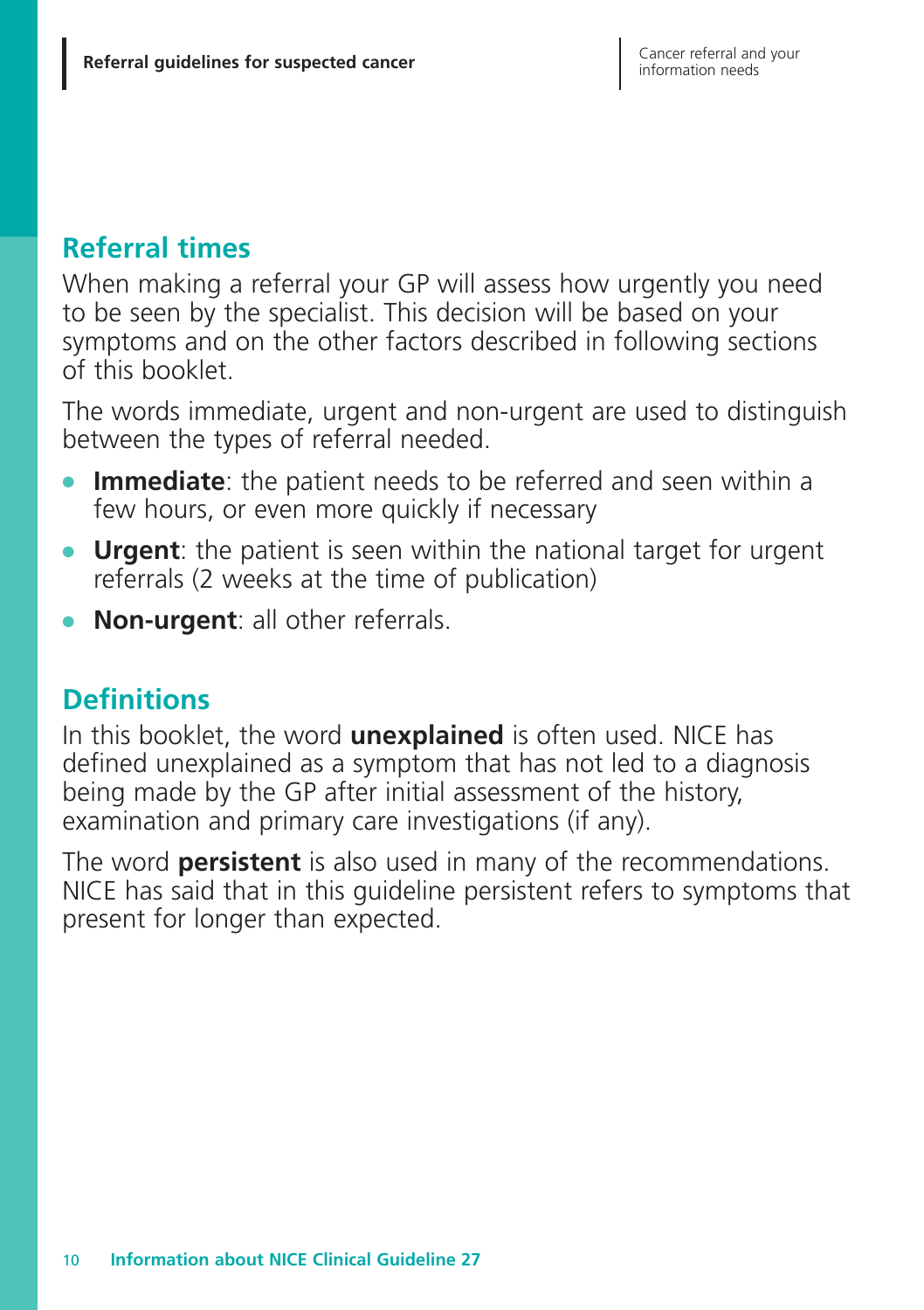# **Your local NHS**

The NHS in your area should make sure that the process of being referred runs smoothly. Your GP can help this by making sure that:

- **●** referrals are made within 1 working day
- **●** all relevant information is sent to the specialist; this includes notifying the specialist of any support needs the patient may have
- **●** each referral is to a team specialising in the particular type of cancer suspected.

The NHS in your area should also have plans in place to make sure that:

- letters about non-urgent referrals are checked by the specialist
- **●** a maximum waiting period for non-urgent referrals exists
- **●** patients who miss their appointments are followed up.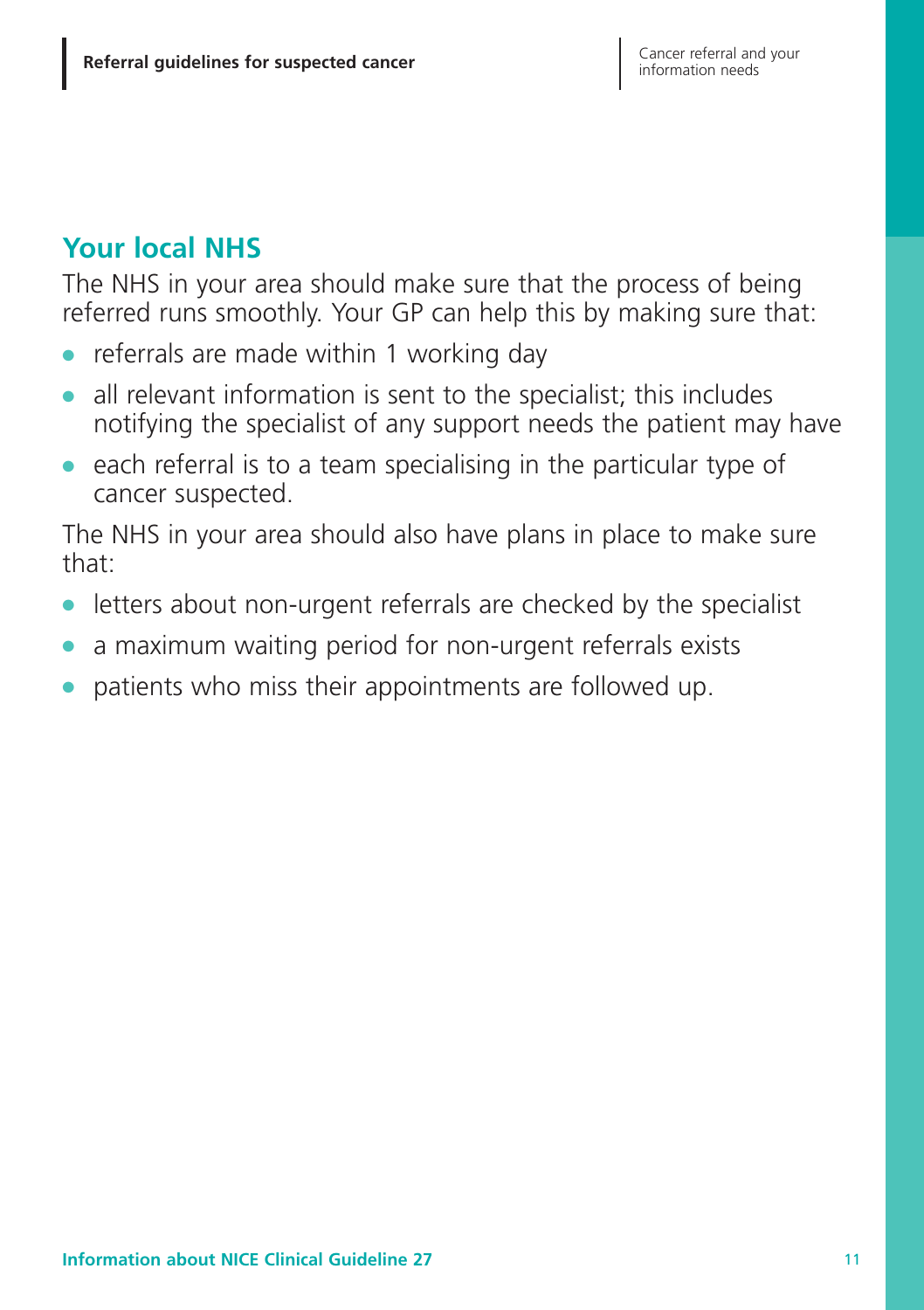# **Adult cancer**

# **Lung cancer**

A patient with symptoms of lung cancer should be referred by the GP to a team specialising in lung cancer.

## **Immediate referral**

Immediate referral should be considered for patients with:

swelling affecting both the face and neck caused by an obstruction in the jugular veins (these veins run down either side of the neck), or



*The lungs and trachea*

stridor (this is a harsh sound heard when breathing in).

# **Urgent referral**

Urgent referral should be made for patients:

- who are coughing up blood persistently and are smokers or ex-smokers aged 40 years and older
- **●** with a chest X-ray showing signs of lung cancer
- **●** with a normal chest X-ray, but in whom the GP strongly suspects lung cancer
- with a history of asbestos exposure and a chest X-ray showing signs of lung cancer.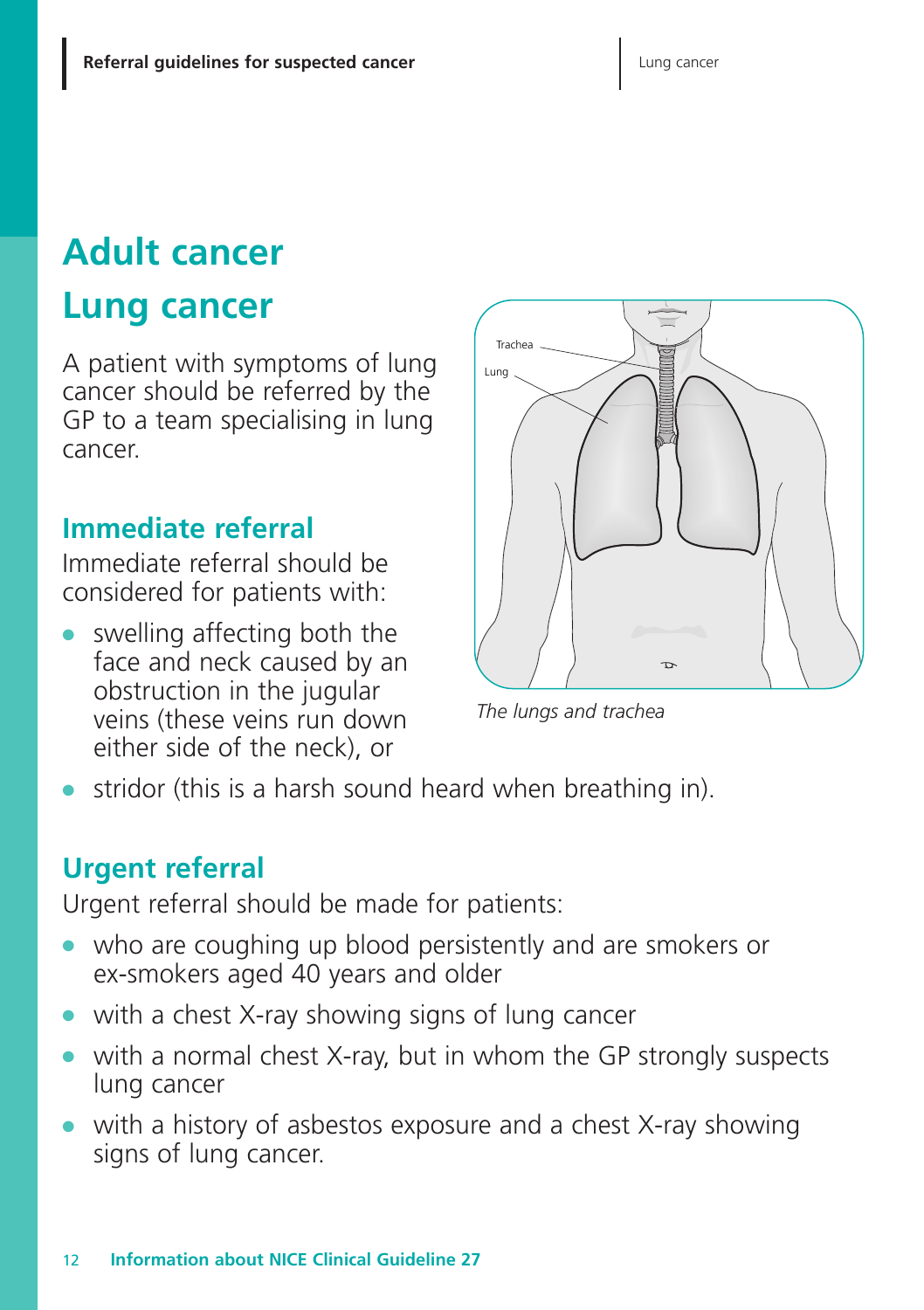# **Urgent chest X-ray**

Urgent referral for a chest X-ray should be made for patients:

- **●** who are coughing up blood
- **●** with unexplained or persistent (lasting more than 3 weeks):
	- chest and/or shoulder pain
	- difficulty breathing
	- weight loss
	- signs of cancer when the chest is examined
	- hoarse voice
	- swelling in the ends of the fingers
	- swelling in the glands in the neck or above the collar bone
	- cough
	- features suggesting that lung cancer has spread to other parts of the body
- **●** who have had breathing problems for a long time and have unexplained changes in existing symptoms
- **●** with a history of asbestos exposure with new chest pain, difficulty breathing or unexplained symptoms and a chest X-ray showing signs of cancer.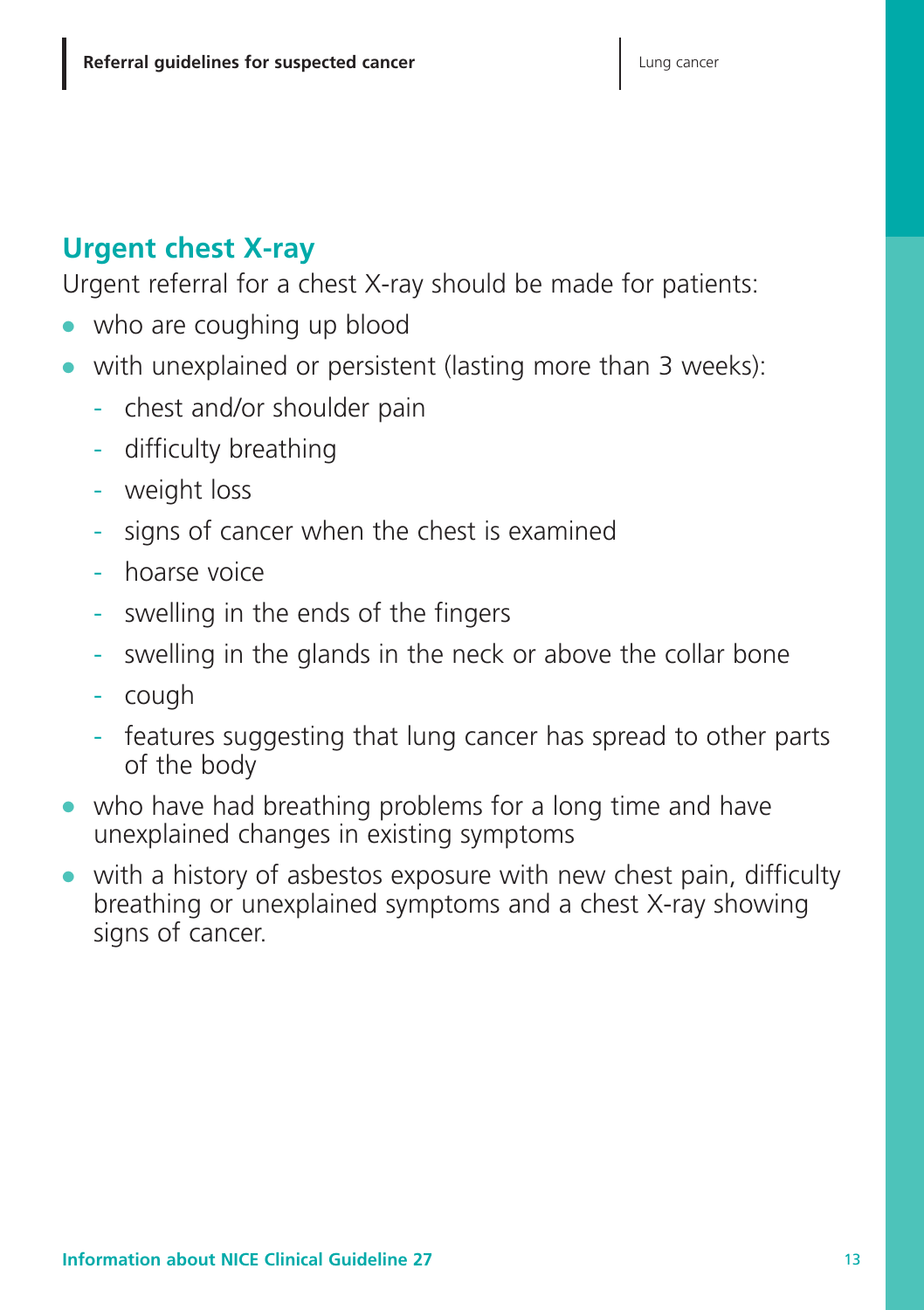## **Risk factors**

The GP should consider an earlier referral for chest X-ray or to a specialist for patients at greater risk of lung cancer. These patients include:

- **●** all smokers or ex-smokers
- people with chronic obstructive pulmonary disease (COPD)
- people who have been exposed to asbestos
- people with previous history of cancer (especially head and neck cancer).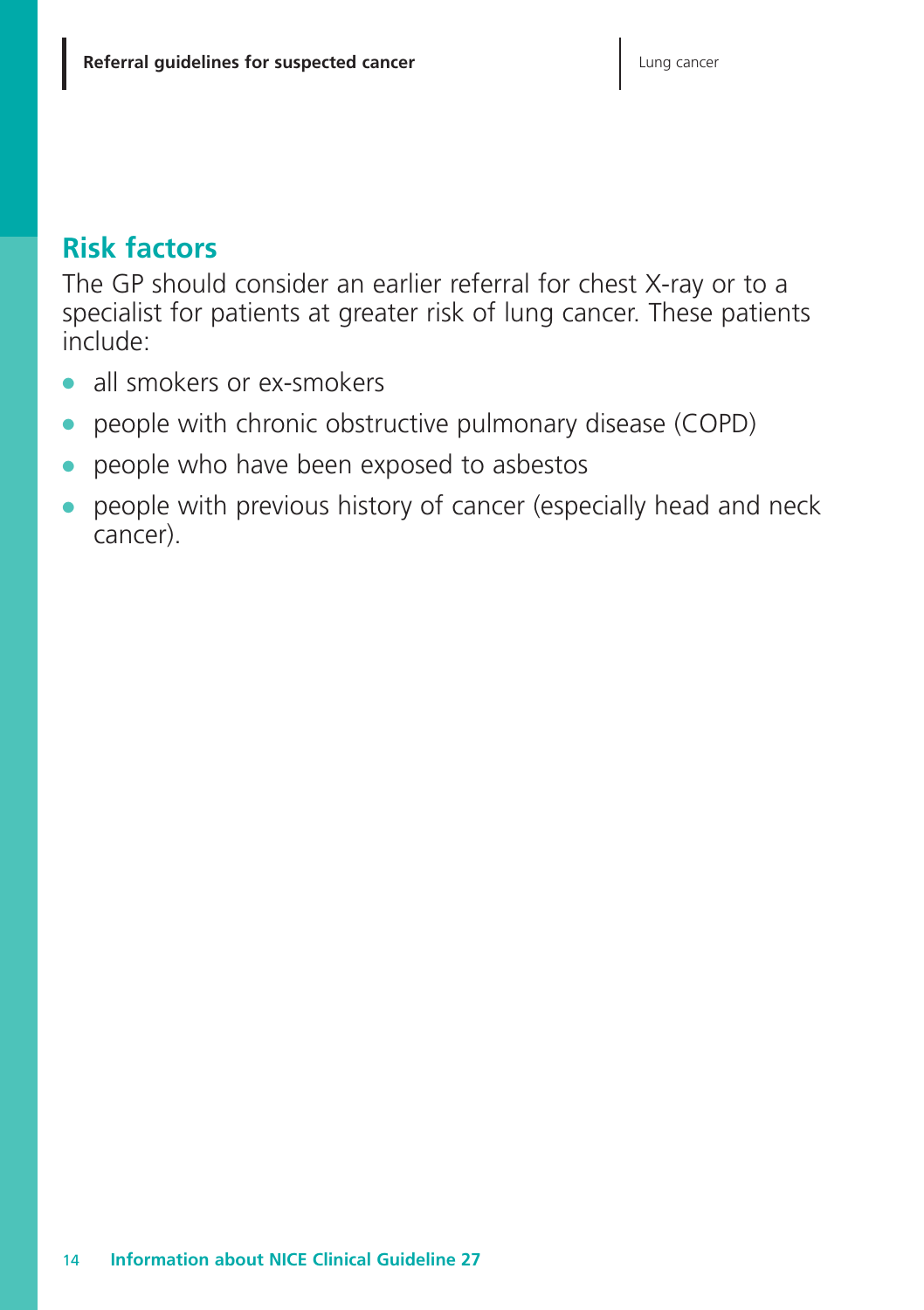# **Upper gastrointestinal cancer**

Upper gastrointestinal cancer can affect the oesophagus, stomach or first part of the intestine (duodenum).

A patient with symptoms of upper gastrointestinal cancer should be referred by the GP to a team specialising in upper gastrointestinal cancer.

Indigestion is a rare symptom of upper gastrointestinal cancer. It can also be linked to a stomach infection caused by a bacterium called *Helicobacter pylori* (*H. pylori* for short). If these bacteria are found this infection



*The upper gastrointestinal tract*

should be treated first. The presence of these bacteria, however, should not affect the GP's decision on referral.

# **Urgent endoscopy**

An endoscope is a tube with a light and a tiny camera on the end that allows doctors to look inside the body. The GP should make an urgent referral for endoscopy in patients:

aged 55 years and older with unexplained and persistent indigestion that started recently.

If you are being referred for an endoscopy you may need to stop taking certain medicines for at least 2 weeks before the test. Your GP should discuss this with you.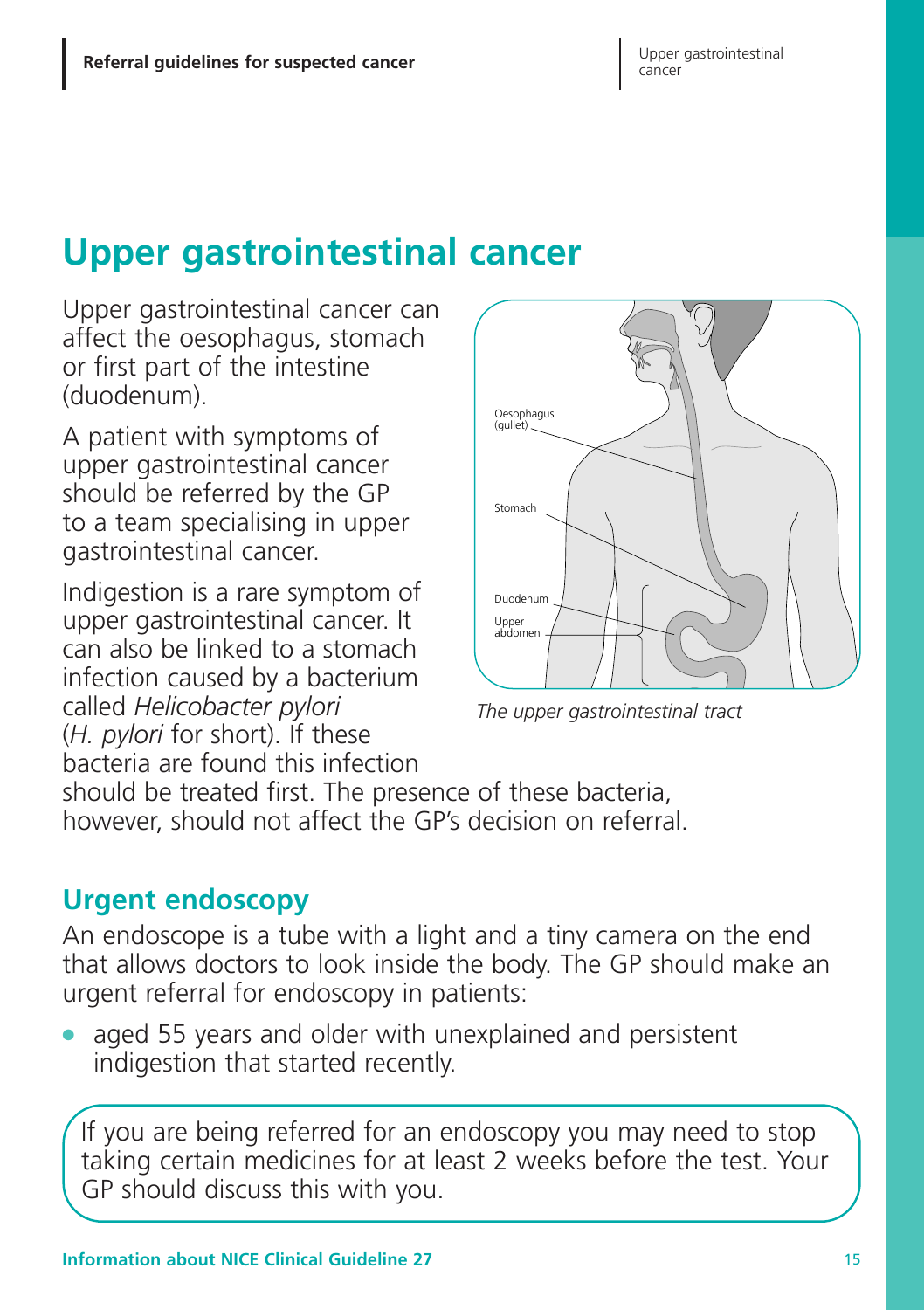# **Urgent referral**

An urgent referral to a specialist team or for an endoscopy should be made for patients with:

- **●** indigestion and ongoing, persistent gastrointestinal bleeding that has been present for a long time (it is possible to have gastrointestinal bleeding without any symptoms; however, vomiting blood and passing stools with blood in them can be symptoms)
- **●** indigestion and difficulty in swallowing
- **●** indigestion and ongoing unexplained weight loss
- **●** indigestion and persistent vomiting
- **●** indigestion and anaemia
- **●** indigestion and a lump in the upper abdomen
- indigestion, with an unexpected barium meal test result. (A barium meal test involves swallowing a liquid containing barium, which shows up on X-ray.)

In patients under 55 years with indigestion, an endoscopy is not needed unless it exists with any of the above symptoms.

An urgent referral should be made for patients with:

- **●** difficulty swallowing
- **●** unexplained pain in the upper abdomen and weight loss, with or without back pain
- a lump in the upper abdomen without indigestion
- **●** jaundice caused by an obstruction of the bile ducts. (Symptoms of jaundice include yellowing of the skin and the eyes.) An urgent ultrasound test should also be considered by the GP.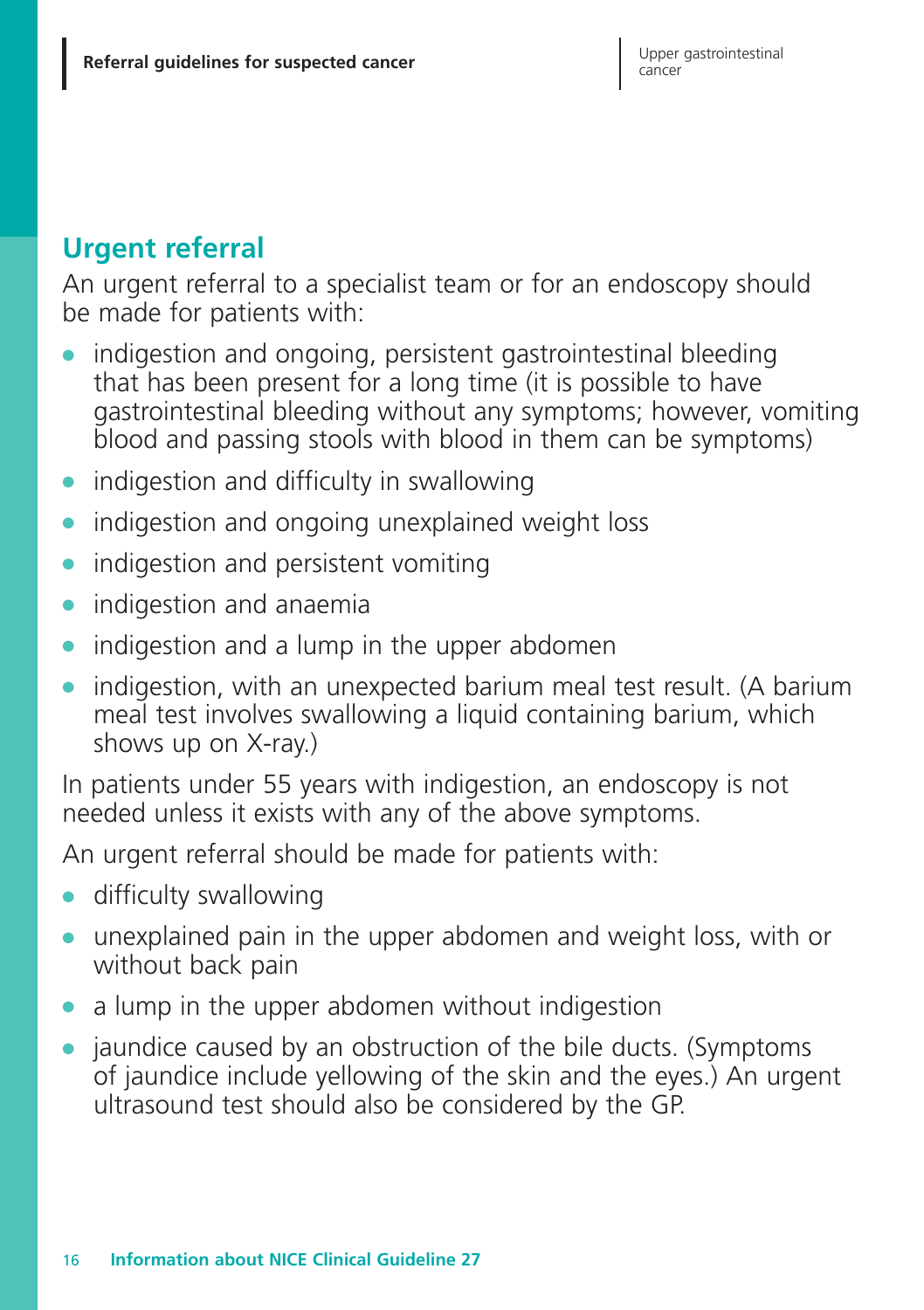An urgent referral should be considered for patients with:

- **●** persistent vomiting and weight loss without indigestion
- **●** unexplained weight loss or anaemia without indigestion.

# **Risk factors**

The GP should consider an urgent referral if there is a change in the type of indigestion and the patient has:

- **●** Barrett's oesophagus (a disease in the lining of the oesophagus)
- **●** stomach or intestinal disease
- had a peptic ulcer operation over 20 years ago.

## **Tests**

A blood test may be considered for anyone presenting with indigestion for the first time. This will help to identify anaemia. Results of a blood test are also useful for the specialist when the patient is referred.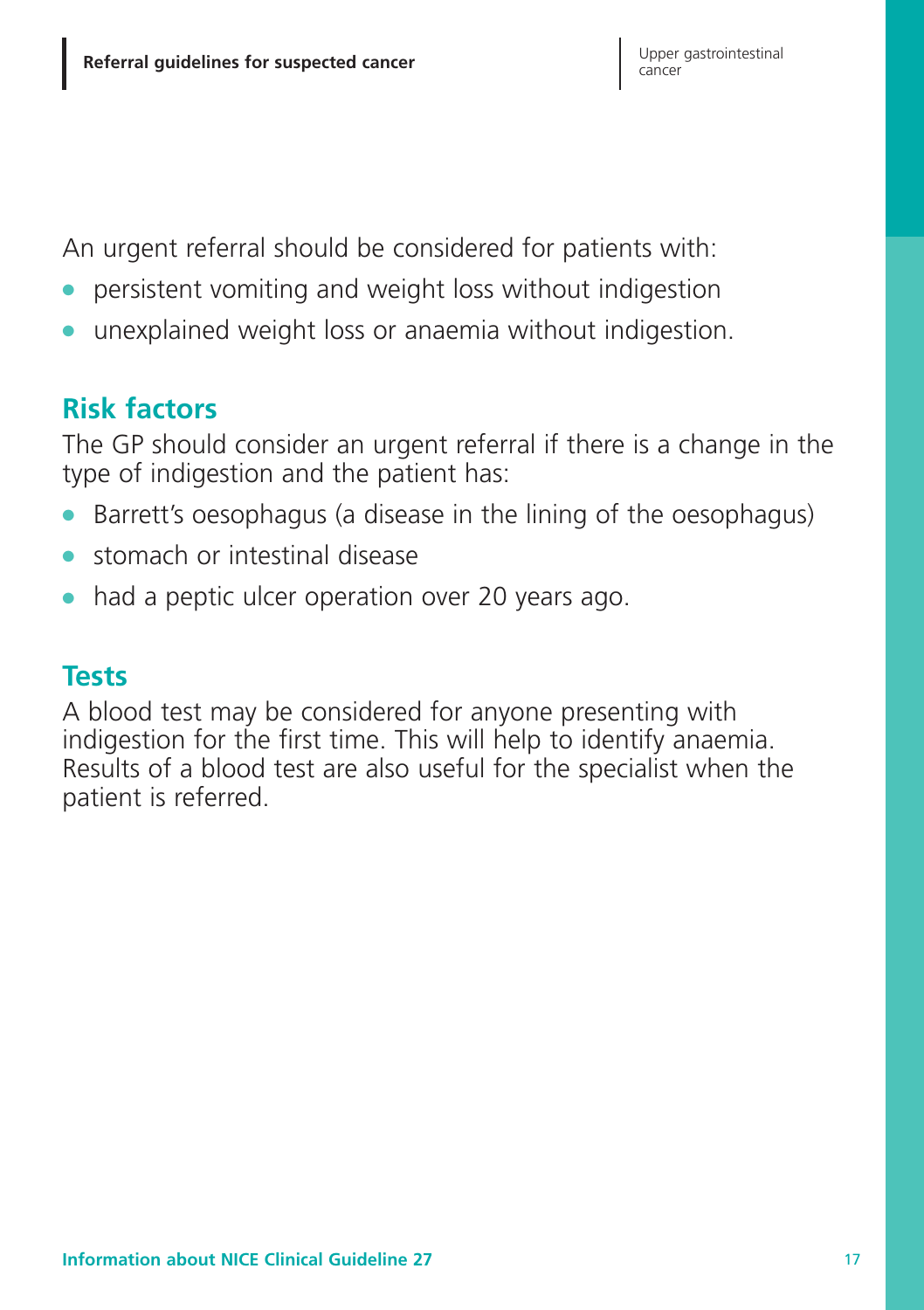# **Lower gastrointestinal cancer**

Lower gastrointestinal cancer affects the lower part of the digestive system. This includes the colon, the rectum and the anus.

A patient with symptoms of colorectal or anal cancer should be referred by the GP to a team specialising in lower gastrointestinal cancer. If your symptoms are not clear, and you are not overly anxious, it is reasonable for the GP to treat the symptoms and see if they get better.



*The lower gastrointestinal tract*

# **Urgent referral**

Urgent referral should be made in patients:

- aged 40 years and older, with rectal bleeding with a change in stool frequency or stool consistency that has persisted for 6 weeks or more
- **●** aged 60 years and older, with rectal bleeding persisting for 6 weeks or more without a change in bowel movements and without anal symptoms (anal symptoms include discomfort, itching and lumps as well as pain)
- aged 60 years and older, with a change in bowel movement with looser stools and/or more frequent stools persisting for 6 weeks or more without rectal bleeding
- **●** of any age with a lump in the lower abdomen on the right side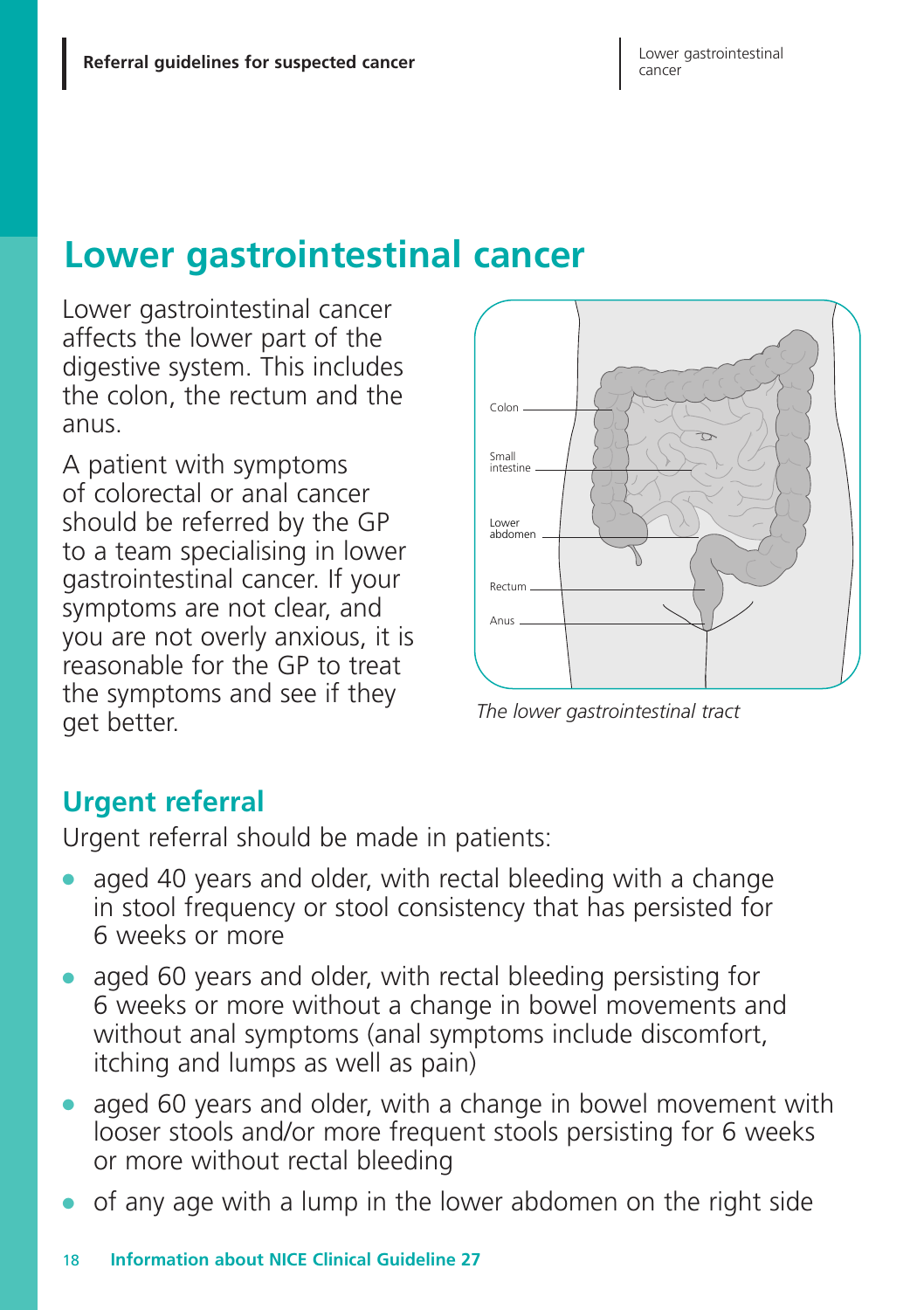- **●** of any age with a lump in the rectum
- **●** who are men of any age with unexplained anaemia
- **●** who are non-menstruating women with unexplained anaemia.

# **Risk factors**

The GP should follow up patients with a disease called ulcerative colitis or who have had this disease in the past (this disease involves inflammation of the colon and rectum). Patients with this disease have a higher risk of colorectal cancer. The GP should agree a follow-up plan with a specialist and offer it to the patient. The aim of follow-up is to spot cancer early.

There is not enough evidence to suggest that the GP should use family history of colorectal cancer as a factor when making a decision about referral.

## **Tests**

Any patients with unexplained symptoms related to the lower gastrointestinal tract should be offered a digital rectal examination. This is usually carried out by the GP and involves the GP feeling inside the rectum with a finger to check for anything unusual.

A blood test may be carried out by the GP. This will help to identify anaemia which may indicate lower gastrointestinal cancer. The results of this test will also be useful for the specialist if you are being referred.

Apart from an abdominal or digital rectal examination and blood tests, GPs should not carry out any other tests as they may delay referral.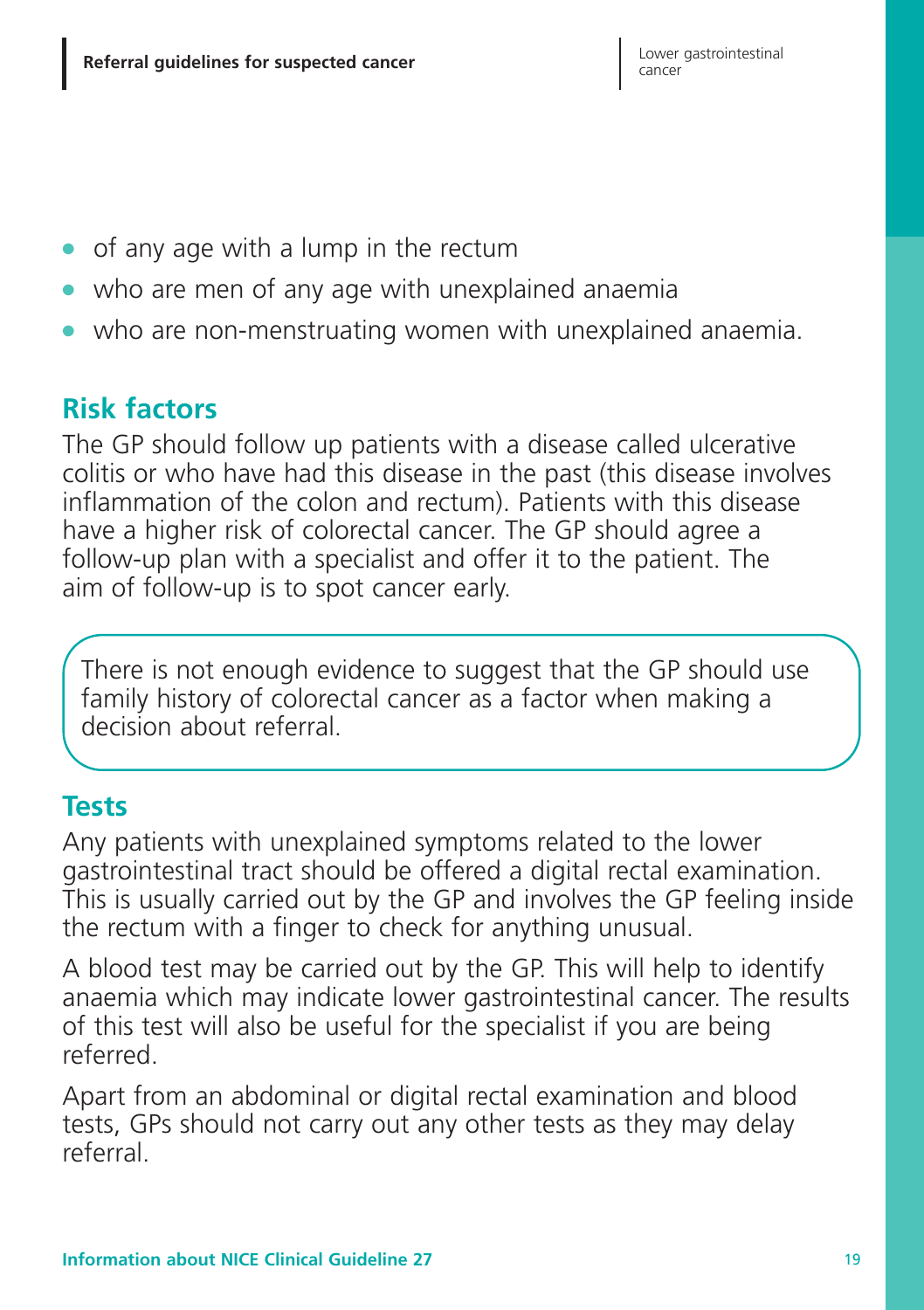# **Breast cancer**

Breast cancer is cancer of the breasts and can occur in men as well as women. A patient with symptoms of breast cancer should be referred by the GP to a team specialising in breast cancer.

Your GP should explain that treatments for breast cancer are very effective and help many people survive. The GP should be sensitive towards patients being referred for suspected breast cancer and discuss any specific information and support needs the patient may have.



*The breasts and lymph glands.*

The GP should encourage all patients, including women over 50 years old, to be breast aware<sup>1</sup>. This should help avoid delays in people coming forward with symptoms. The GP should take a patient's history into account when making decisions about referral. For example, the GP might talk to a specialist and arrange referral for patients reporting a lump or other symptom that has been present for several months.

<sup>&</sup>lt;sup>1</sup>Breast awareness means knowing what your breasts look and feel like normally (see www.cancerscreening.nhs.uk for further information).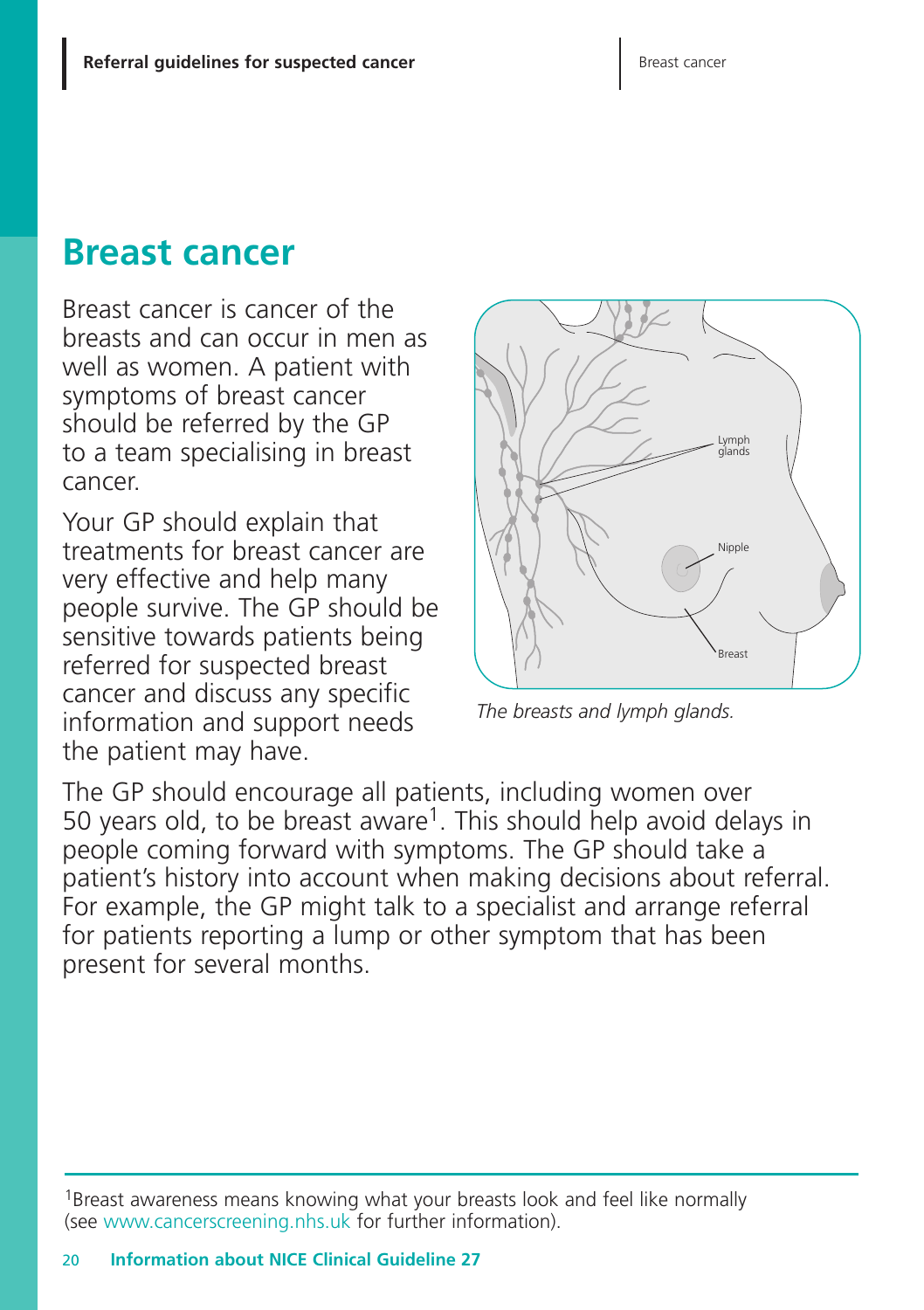# **Urgent referral**

Urgent referral should be made in patients:

- **●** of any age with a separate, distinct, hard lump that is fixed, with or without dimpling of the skin (sometimes called skin tethering)
- **●** aged 30 years and older with a separate, distinct lump that is still present after their next period, or occurs after the menopause
- **●** aged younger than 30 years with a lump that is growing or has other features linked with cancer (such as being fixed and hard), or other factors such as family history2
- **●** of any age, who have had breast cancer before, and have a new lump or other suspicious symptoms
- **●** with eczema on one breast or a nipple change that does not get better when treated
- **●** with a recent change in nipple shape
- **●** with a bloody discharge from one nipple
- **●** who are male, aged 50 years and older with a firm lump in one breast with or without a change in nipple shape or skin changes.

<sup>2</sup>NICE has published a guideline on familial breast cancer; it is available from www.nice.org.uk/page.aspx?o=203181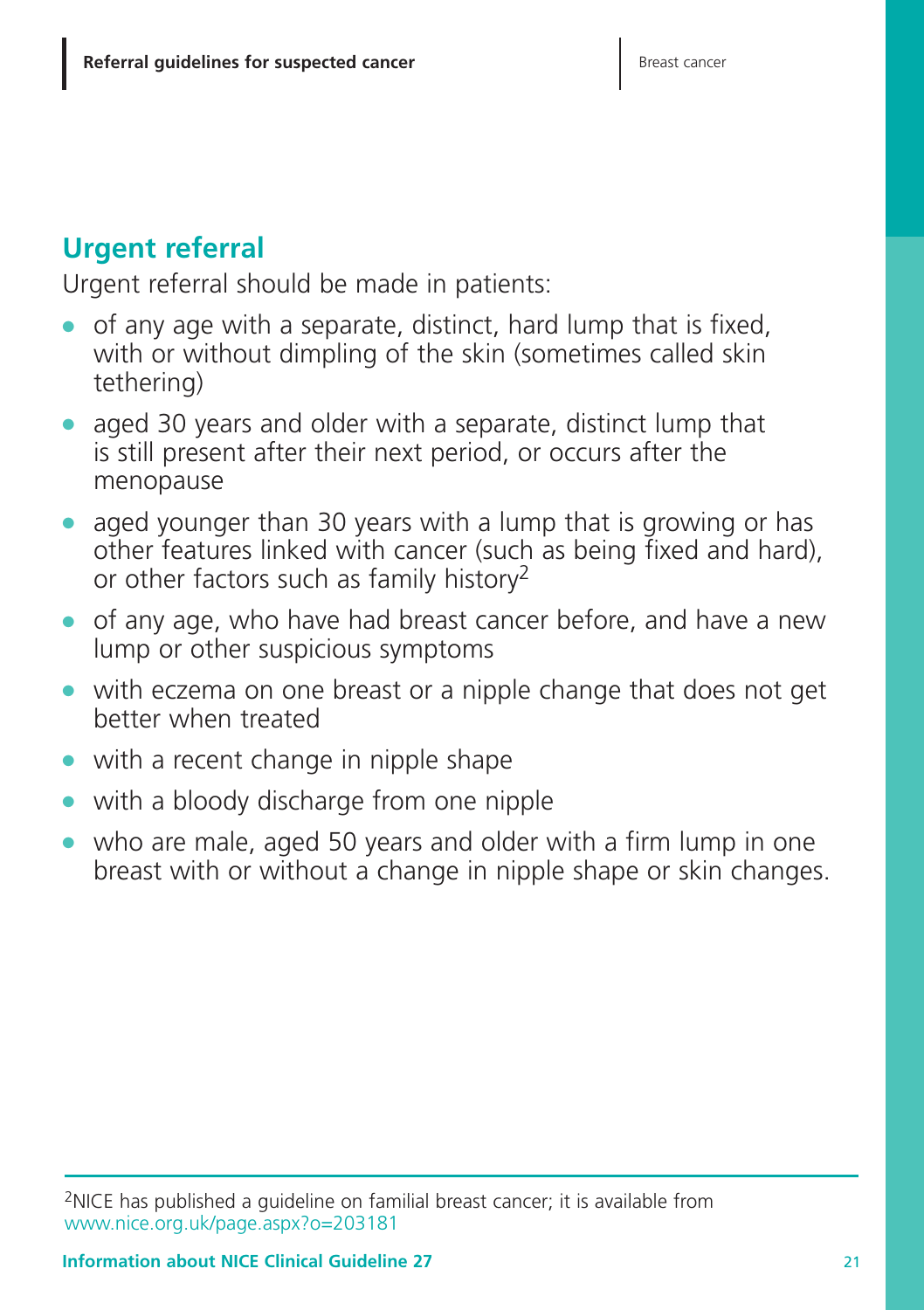## **Non-urgent referral**

Harmless lumps in people under 30 years of age are very common. Patients under 30 with a lump should be referred non-urgently by the GP.

The GP should also make a non-urgent referral for patients with breast pain and no other symptoms, when the first treatment that the GP offers doesn't work. A non-urgent referral should also be made if there are any unexplained persistent symptoms.

### **Tests**

Where patients have symptoms suggestive of breast cancer, NICE recommends that tests should not be carried out before referral to a specialist.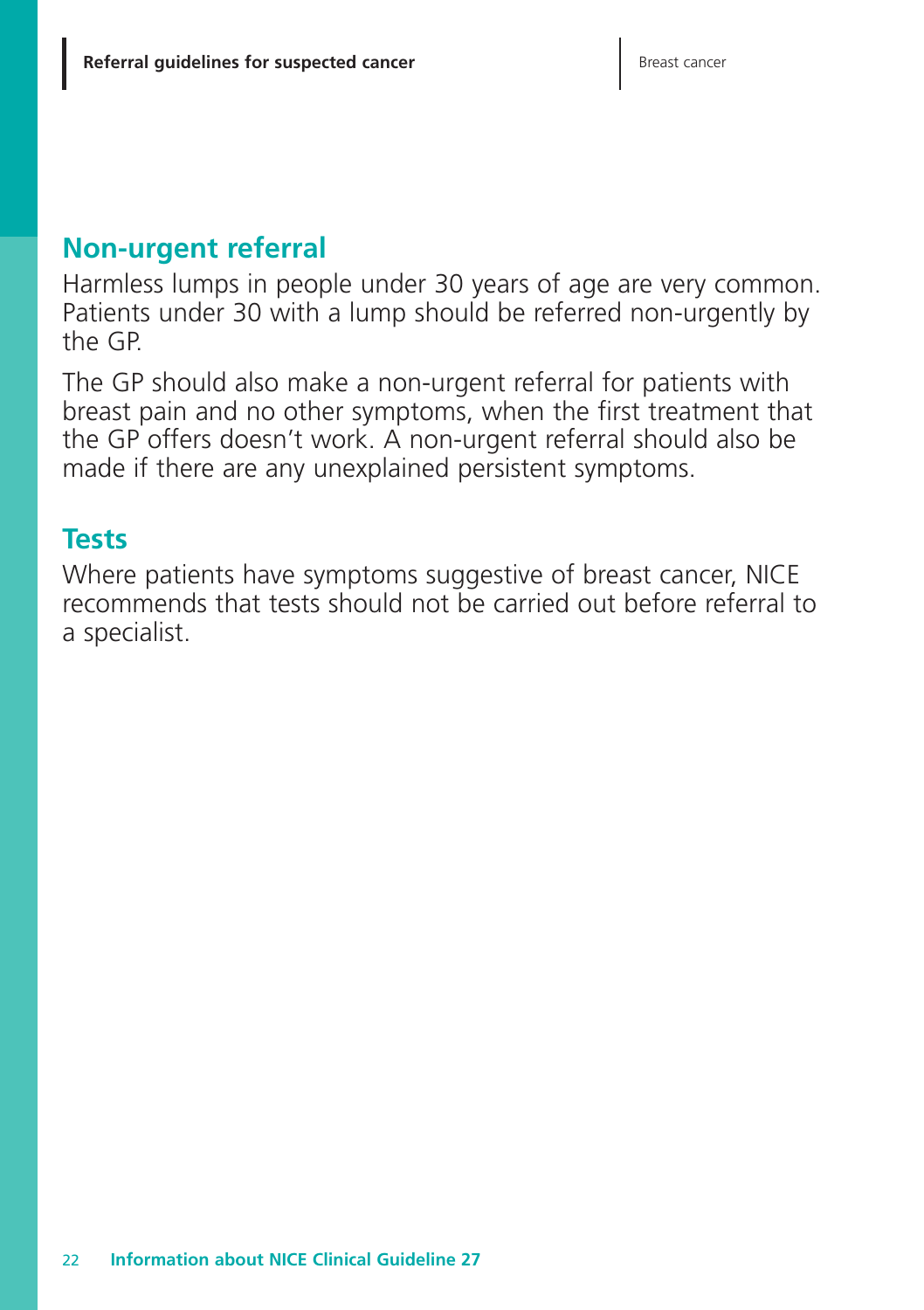# **Gynaecological cancer**

Gynaecological cancer is cancer of a woman's sex organs and includes cancer of the uterus, ovaries, cervix and vulva. A patient who presents with symptoms suggesting gynaecological cancer should be referred by the GP to a team specialising in gynaecological cancer.

The first symptoms of gynaecological cancer can be changes in the menstrual cycle, bleeding between periods, bleeding after sex, bleeding after the menopause or vaginal discharge. The GP should carry out



*The gynaecological system*

a full pelvic examination in women with these symptoms. In a pelvic examination the GP will insert two fingers into the vagina to feel for anything unusual. A full pelvic examination should include looking at the cervix using an instrument called a speculum.

Ovarian cancer is particularly difficult to diagnose as the symptoms are often vague. Women may have abdominal symptoms such as bloating, constipation, abdominal or back pain, or urinary symptoms. In these patients, the GP should carry out an abdominal examination. This examination involves the GP touching and pressing the abdomen to feel for anything unusual. If the GP suspects cancer, a pelvic examination might also be carried out.

#### **Note:**

This recommendation has been updated and replaced by section 1.1.1 in 'Ovarian cancer' (NICE clinical guideline 122, 2011). The guideline and accompanying 'Understanding NICE guidance' for patients and carers are available from www.nice.org.uk/guidance/CG122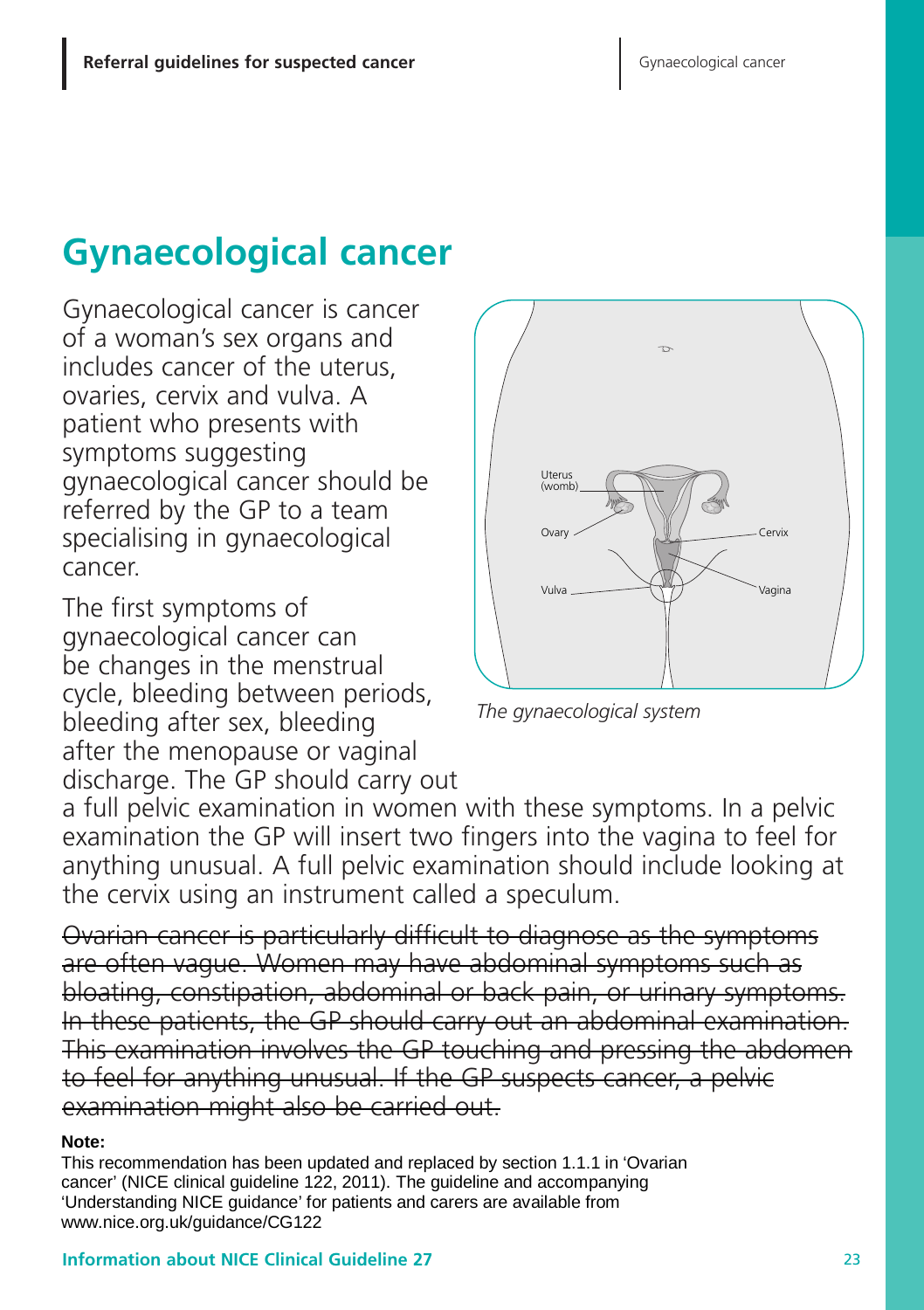# **Urgent referral**

An urgent referral should be made in women:

- with features of cervical cancer seen on examination. The GP will use a speculum to look at the cervix and check for these features. (A smear test is not needed before the referral, and a negative result from a previous smear test is not a reason to delay referral.)
- **●** with postmenopausal bleeding, who are not on hormone replacement therapy
- **●** on hormone replacement therapy who have persistent or unexplained postmenopausal bleeding that doesn't stop after 6 weeks of not taking hormone replacement therapy
- **●** with postmenopausal bleeding who are taking a medicine called tamoxifen
- **●** with repeated bleeding between periods who have had a pelvic examination that didn't show any signs or symptoms
- with symptoms of vulval cancer. (The vulva is the general term for all the external sex organs of a woman.) These symptoms include an unexplained lump on the vulva and vulval bleeding due to ulcerated skin.

The GP should treat a woman with vulval itching or pain and see if the symptoms improve. If the symptoms don't get better and the GP can't make a diagnosis, the GP should make a referral. This referral may be urgent or non-urgent, depending on the symptoms and on whether the GP suspects cancer.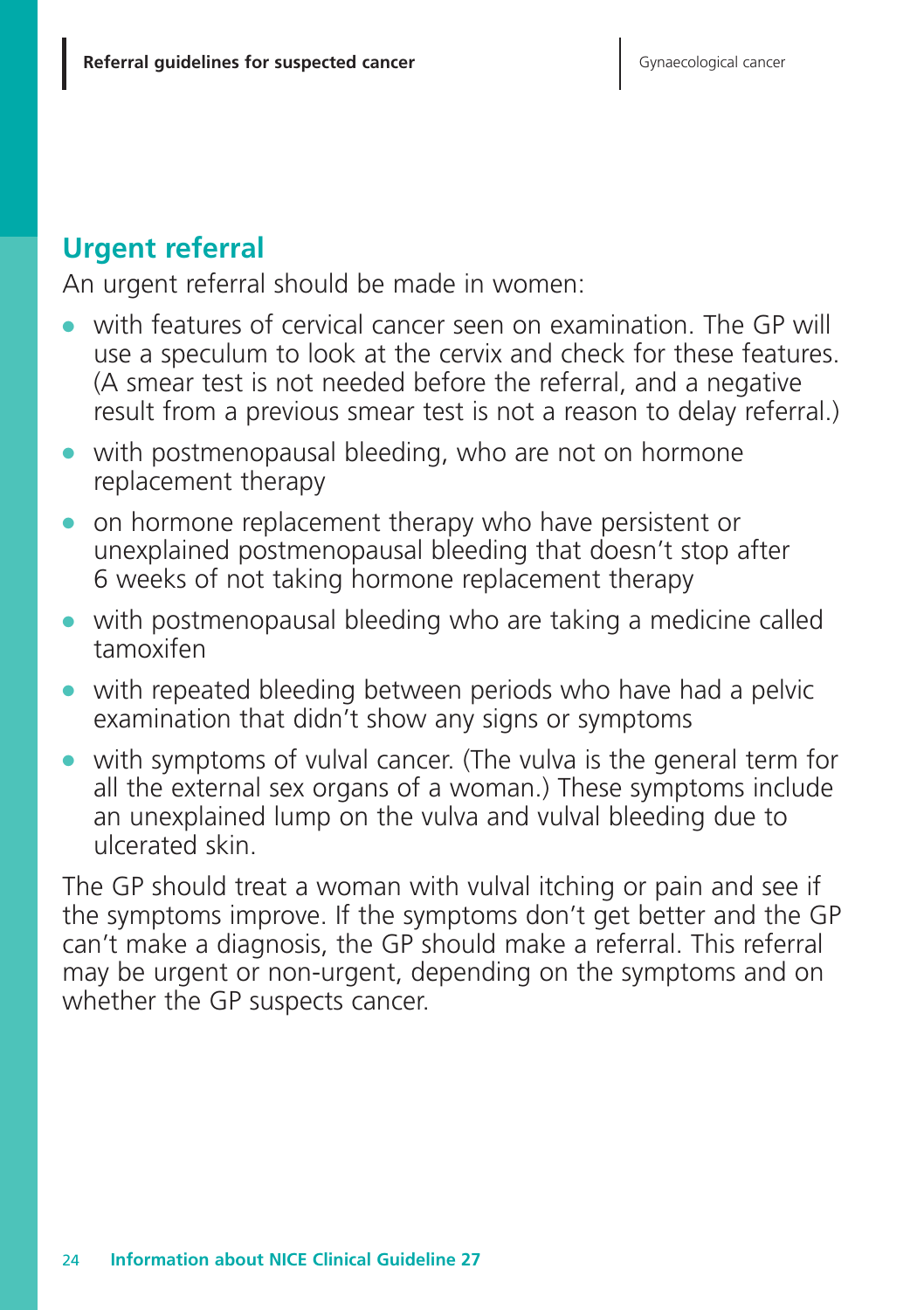# **Urological cancer**





*The male urological system*

*The female urological system*

Urological cancer is cancer of the urinary tract, which includes the bladder and kidneys. This section also covers cancer of the penis, testicles and prostate.

A patient with symptoms of urological cancer should be referred by the GP to a team specialising in urological cancer.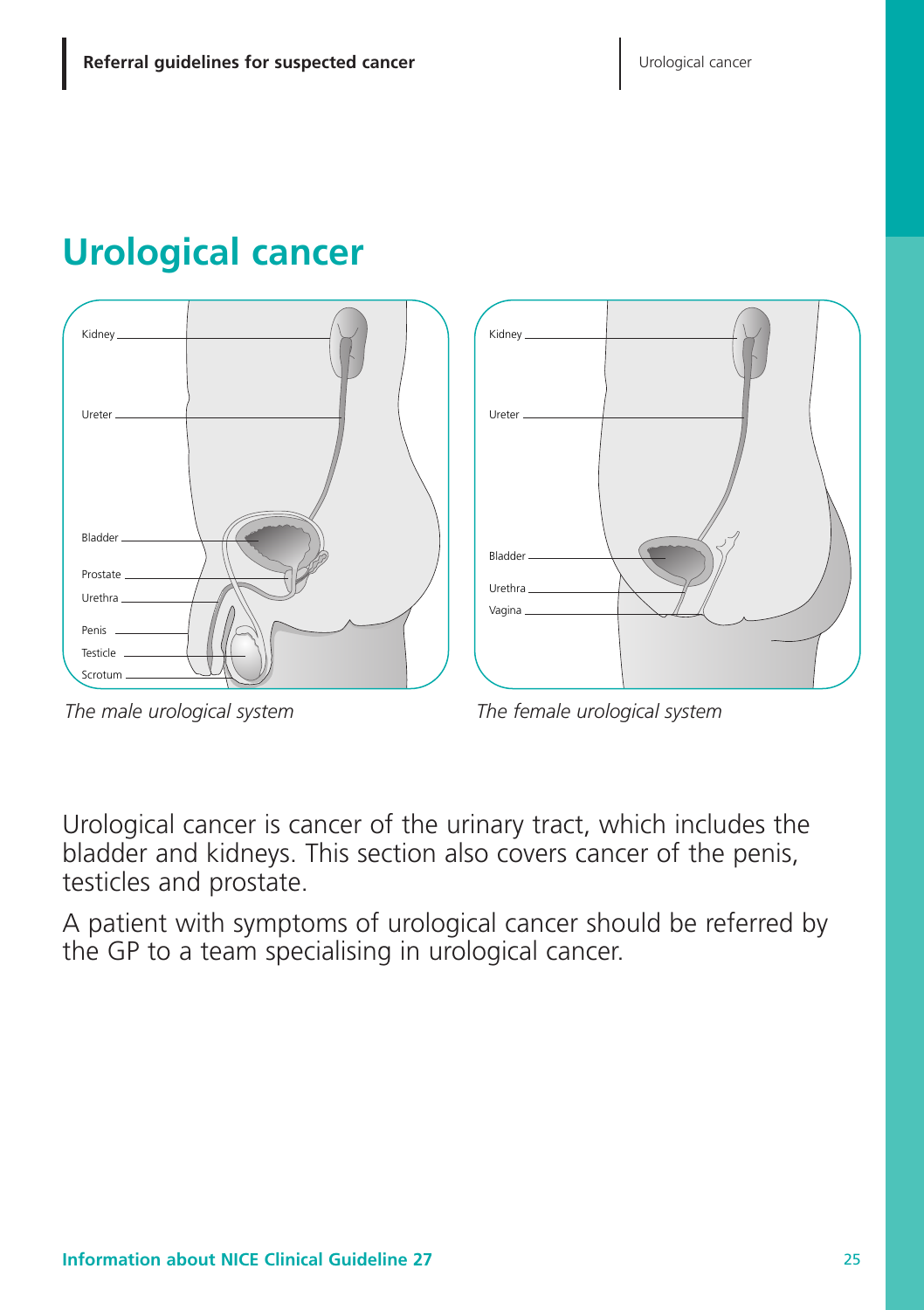#### **Prostate cancer**

The prostate is a small gland found only in men. Symptoms of prostate cancer include:

- **●** difficulty passing urine
- a weak or sometimes intermittent flow of urine
- **●** difficulty in starting to pass urine
- **●** blood in the urine
- **●** lower back pain
- **●** bone pain
- **●** weight loss, especially in the older men
- **●** erectile dysfunction (an inability to get or keep an erection firm enough for sexual activity).

#### **Tests**

Any patients with symptoms of prostate cancer should be given a digital rectal examination. This involves the GP gently feeling inside the rectum with a finger to check for anything unusual.

There is a blood test which measures the level of a protein called prostate specific antigen (or PSA for short). The levels of this protein in the blood are sometimes higher in patients with prostate cancer. The GP should discuss the implications of this test and offer it to patients with symptoms of prostate cancer with the patient's agreement.

Before a PSA test the GP should make sure that the symptoms seen aren't due to a urine infection confirmed by a test. Any infection should be treated and a PSA test delayed until 1 month after the infection has gone.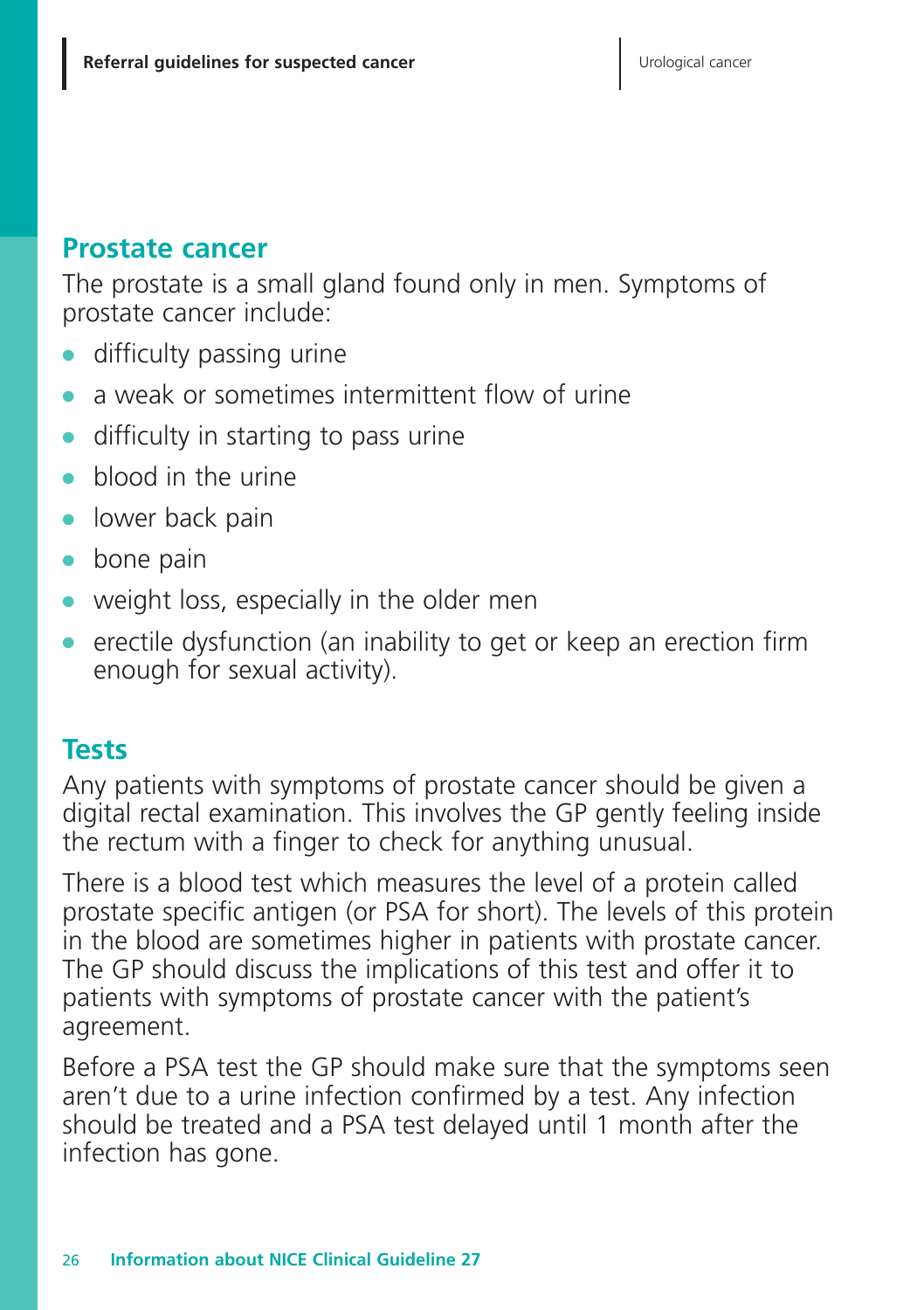# **Urgent referral**

An urgent referral should be made in patients with:

- **●** a hard, irregular prostate (PSA levels should also be tested). If the prostate is simply enlarged and the PSA level is in the age-specific range3 an urgent referral is not needed
- **●** PSA levels above the age-specific range with or without lower urinary tract symptoms and a normal prostate
- **●** symptoms and high PSA levels.

In patients with a borderline level of PSA and no other symptoms of prostate cancer, the GP should carry out another PSA test 1 to 3 months later. If the second test shows that the PSA level is rising, the GP should refer the patient urgently.

# *Bladder and kidney cancer*

Bladder and kidney cancer can affect men and women.

# **Urgent referral**

In patients with symptoms of bladder and kidney (renal) cancer the GP should test for a urinary tract infection before deciding whether to make a referral. The infection should be treated if present, and if there isn't an infection an urgent referral should be made.

Urgent referral should also be made in patients:

- aged 40 years and older with urine infection with blood in the urine that keeps coming back or is long-lasting
- **●** aged 50 years and older with unexplained blood in the urine
- with an abdominal lump that might be in the urinary tract.

<sup>&</sup>lt;sup>3</sup>The levels of PSA in the blood are age specific. This means that the PSA level is compared to that of an average man of that age.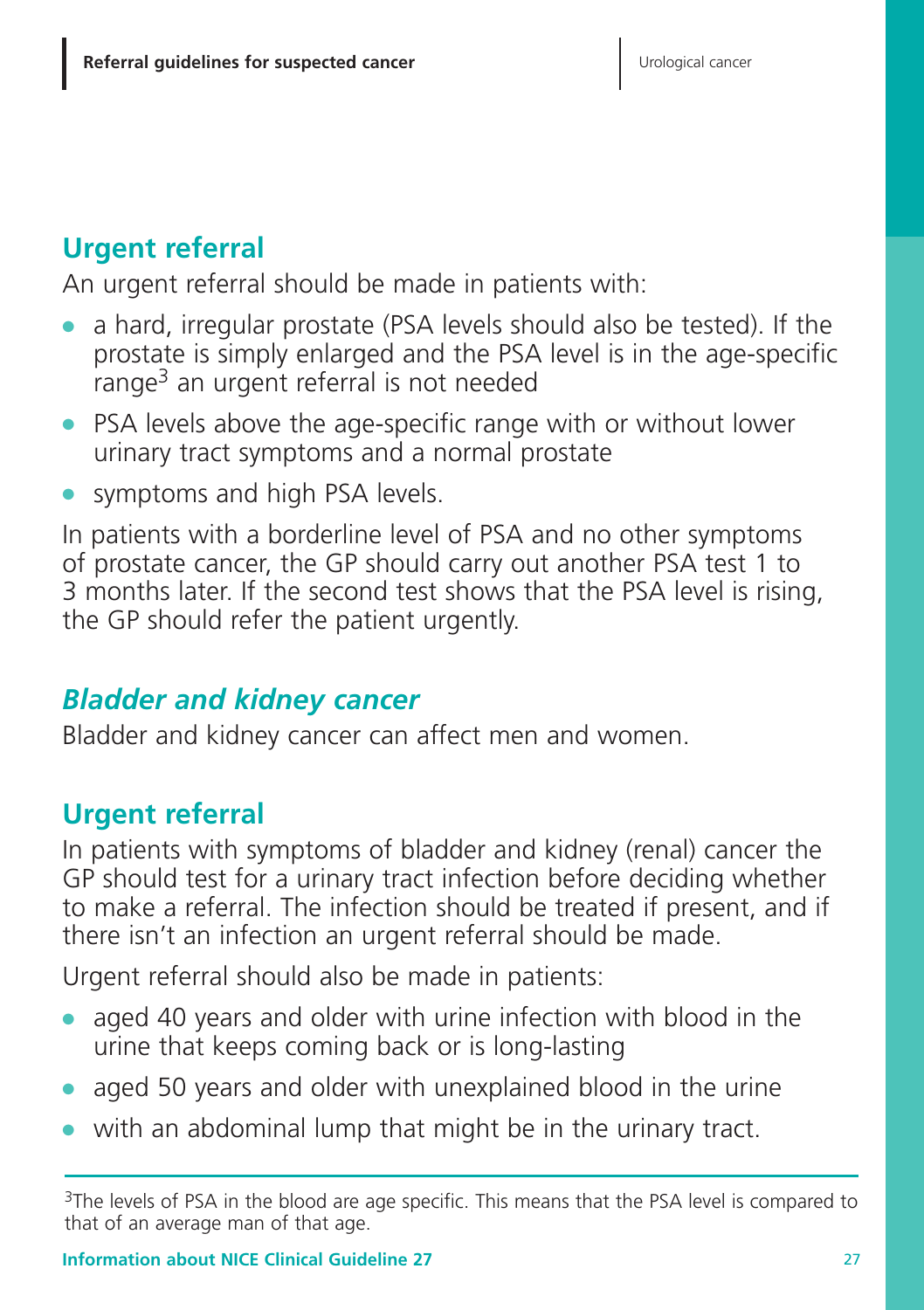#### **Tests**

In patients under the age of 50 years with traces of blood in the urine, the GP should carry out tests to find out if the kidneys and renal system are working properly. Depending on the results of these the GP should make a referral to the appropriate specialist.

# *Testicular cancer* **Urgent referral**

An urgent referral should be made in patients with a swelling or lump in the testicles. The GP should consider arranging an urgent ultrasound scan if there is a lump in the scrotum that can't be distinguished from the testicles.

## *Penile cancer* **Urgent referral**

An urgent referral should be made in patients with:

symptoms of penile cancer. These include an ulcer or a lump on the penis.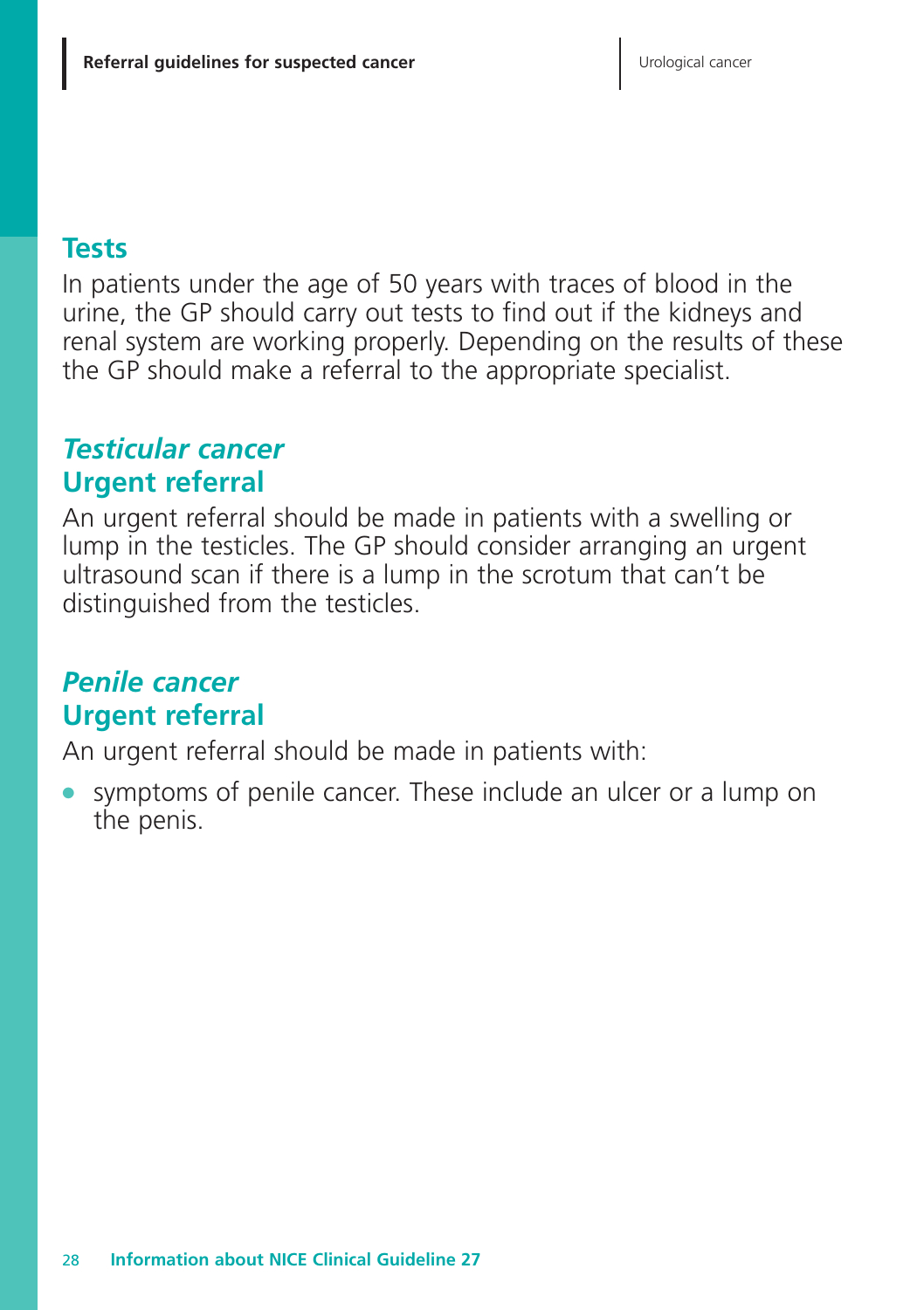# **Haematological cancer**

Haematological cancer is cancer of the blood and blood-forming tissues. This includes cancers such as leukaemia, lymphoma and myeloma.

A patient with symptoms of haematological cancer should be referred by the GP to a team specialising in haematological cancer.

Patients with the following symptoms should be tested and examined by the GP and may need a referral:

- **●** extreme tiredness
- **●** drenching night sweats
- **●** fever
- **●** weight loss
- **●** generalized itching
- **●** difficulty breathing
- **●** bruising
- **●** bleeding
- **●** infections that keep occurring
- **●** bone pain
- **●** pain induced by alcohol
- **●** abdominal pain
- swollen lymph glands
- **●** an enlarged spleen.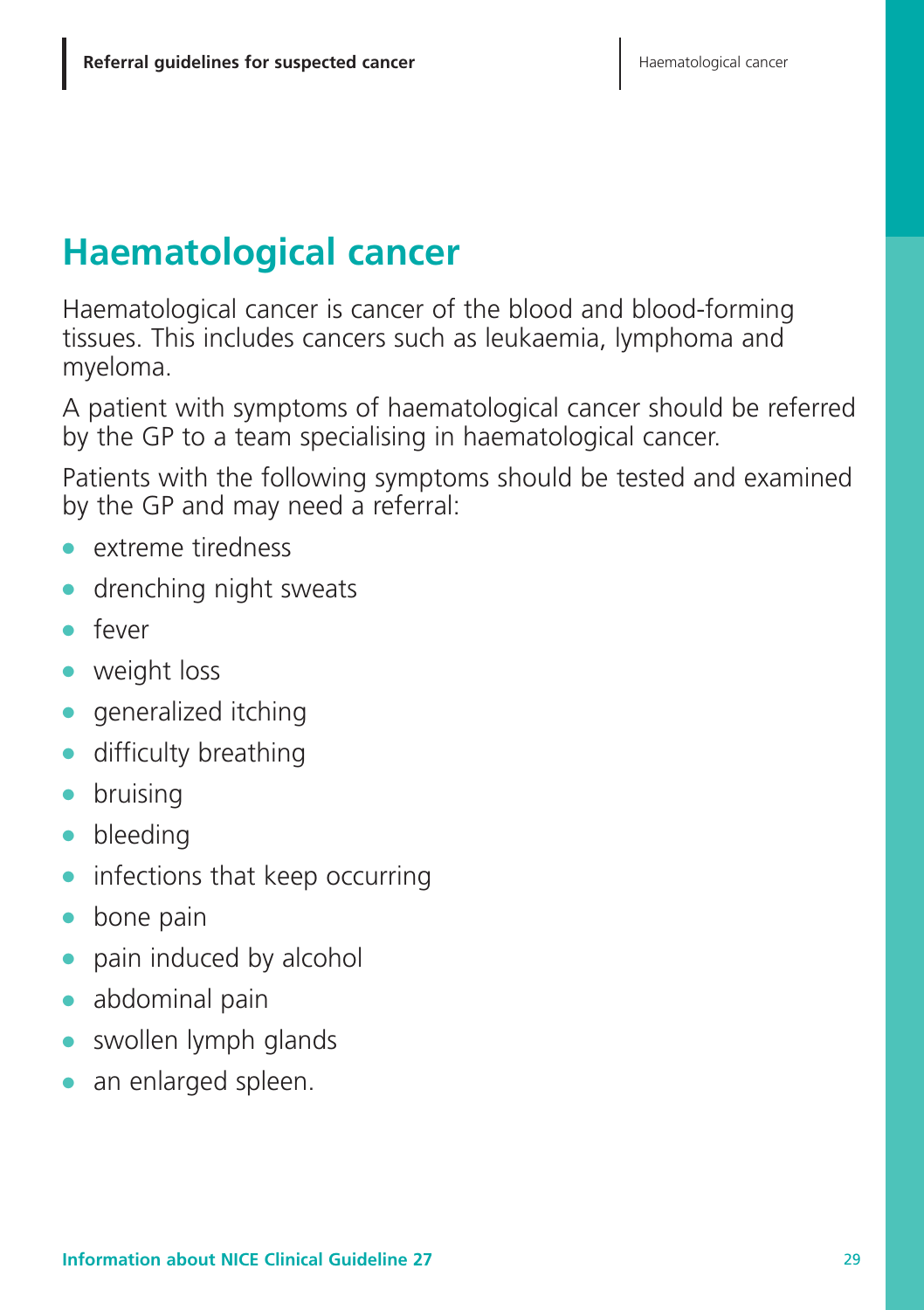## **Immediate referral**

An immediate referral should be made in patients:

- with a blood test result that indicates acute leukaemia
- **●** with symptoms of spinal cord compression. These symptoms include pins and needles, numbness, tingling or weakness in the feet or legs and difficulty passing urine or stools.

# **Urgent referral**

An urgent referral should be made in patients with:

enlargement of the spleen that cannot be explained and is persistent.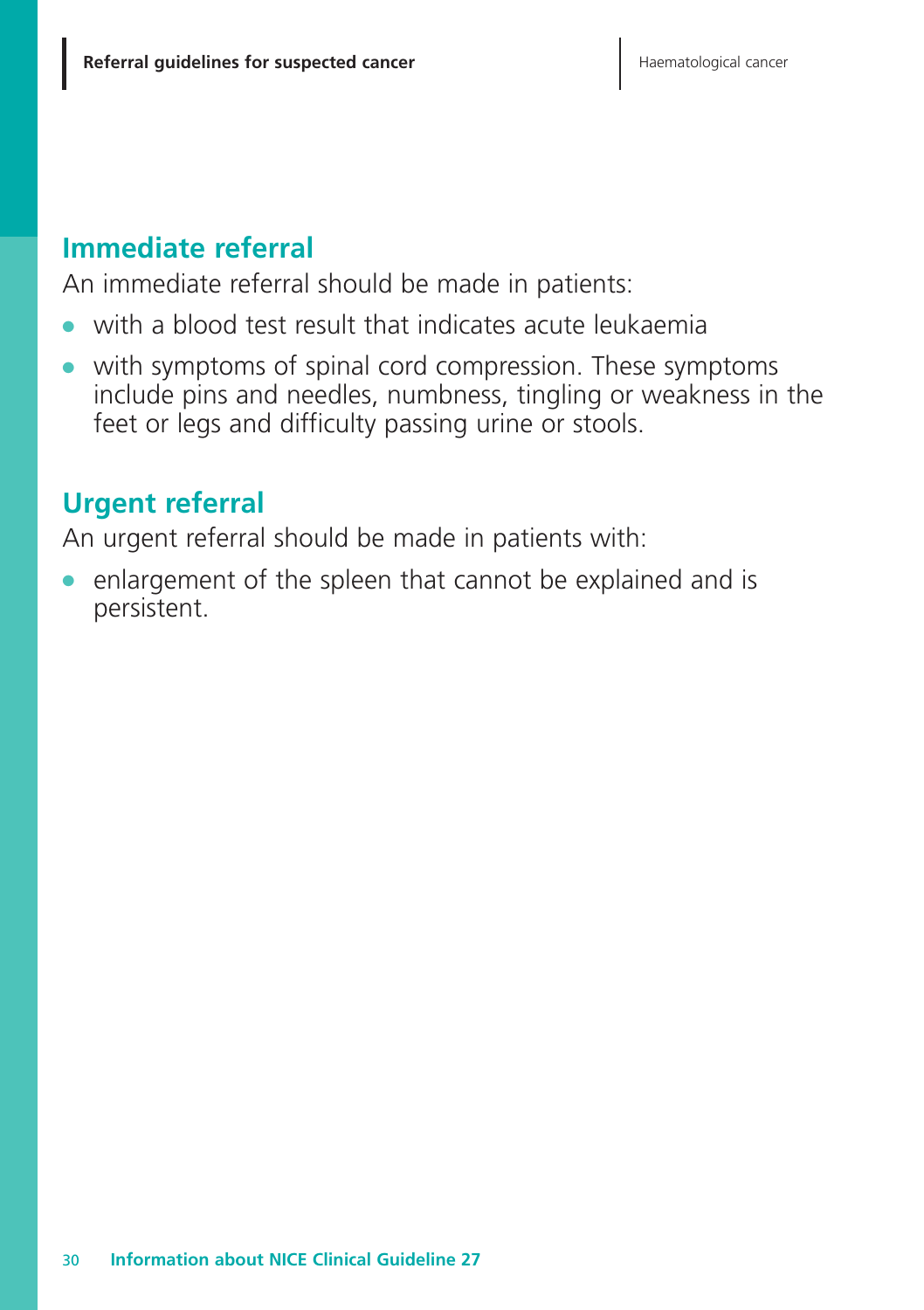## **Tests**

The GP should request a blood tests in patients with:

- **●** unexplained extreme tiredness that is persistent. The tests should be repeated at least once if the patient's condition remains unexplained and does not improve
- persistent swollen lymph glands
- **●** unexplained bruising, bleeding, and a rash or symptoms suggesting anaemia
- **●** persistent, unexplained bone pain
- **●** swollen lymph glands that:
	- have lasted 6 weeks or more
	- are increasing in size
	- are greater than 2 cm in size
	- are widespread
	- are linked with an enlarged spleen, night sweats or weight loss.

In patients with bone pain the GP should also arrange an X-ray, and other bone and liver tests.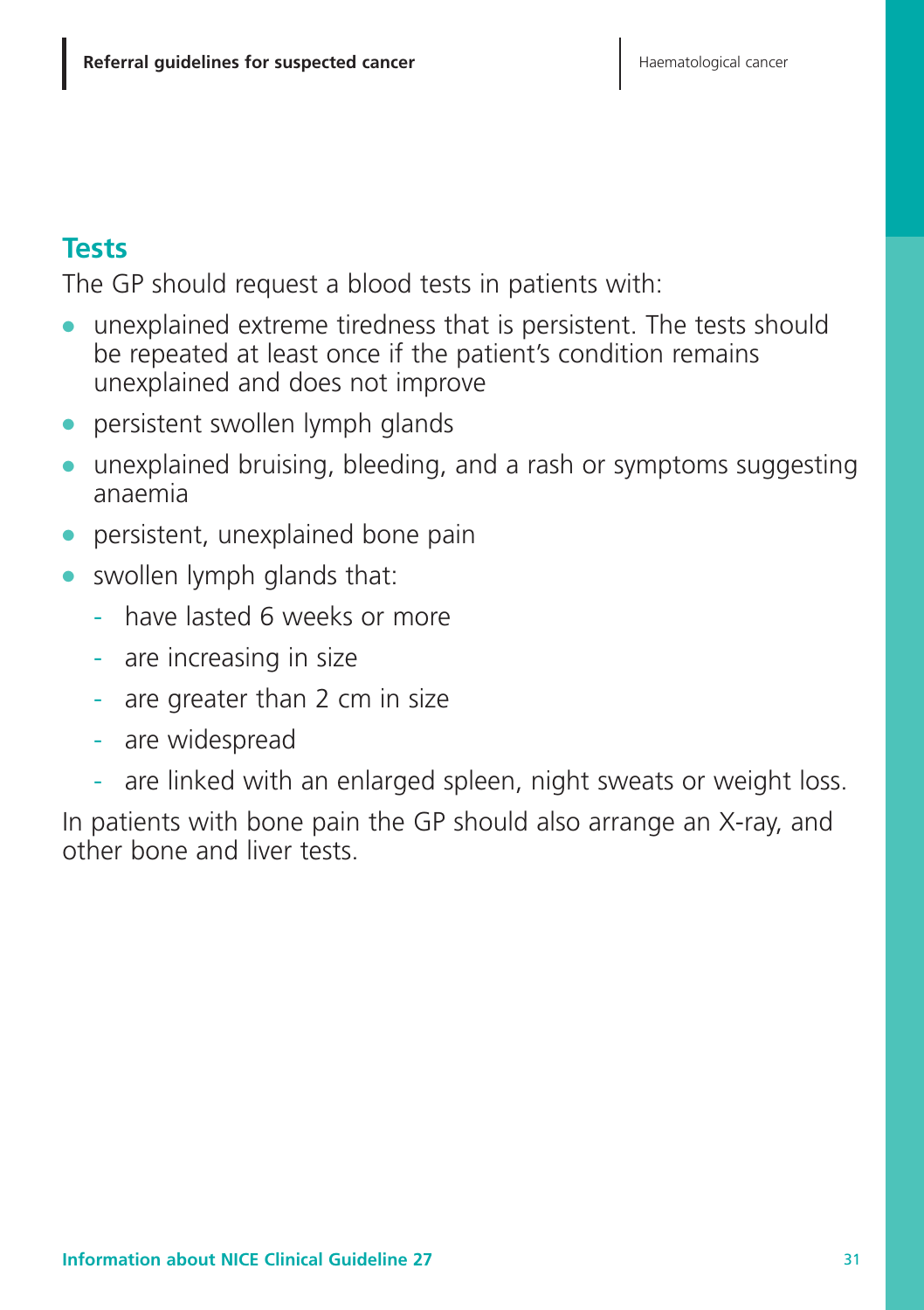# **Skin cancer**

The skin is made up of several layers, and different types of cancer occur in these different layers. A skin lesion can be a symptom of skin cancer. This is a damaged patch of skin or injured skin, or it can be a mole.

A patient with skin lesions suggestive of skin cancer should be referred to a team specialising in skin cancer. Sometimes a GP with appropriate training may have removed a tiny part of the skin lesion so that it can be checked for cancer under a microscope. This is called a biopsy. If the biopsy shows signs of cancer the GP should refer the patient to a team specialising in skin cancer.

A patient with a persistent or slowly changing skin condition with an unclear diagnosis should be referred to a skin specialist (dermatologist) if cancer is a possibility.

# **Urgent referral** *Melanoma*

Melanoma is a cancer which usually starts in the skin, either in a mole or in normal-looking skin. The GP will be looking for changes in the mole or the way the skin looks when trying to make a diagnosis. There is a checklist of features that the GP will look for when assessing the mole; these include size, shape and colour. Any changes should be monitored and recorded by the GP.

An urgent referral should be made in patients with skin lesions that have features associated with skin cancer or melanoma. In these patients the melanoma should not be cut out by the GP – this may be done by a specialist following referral.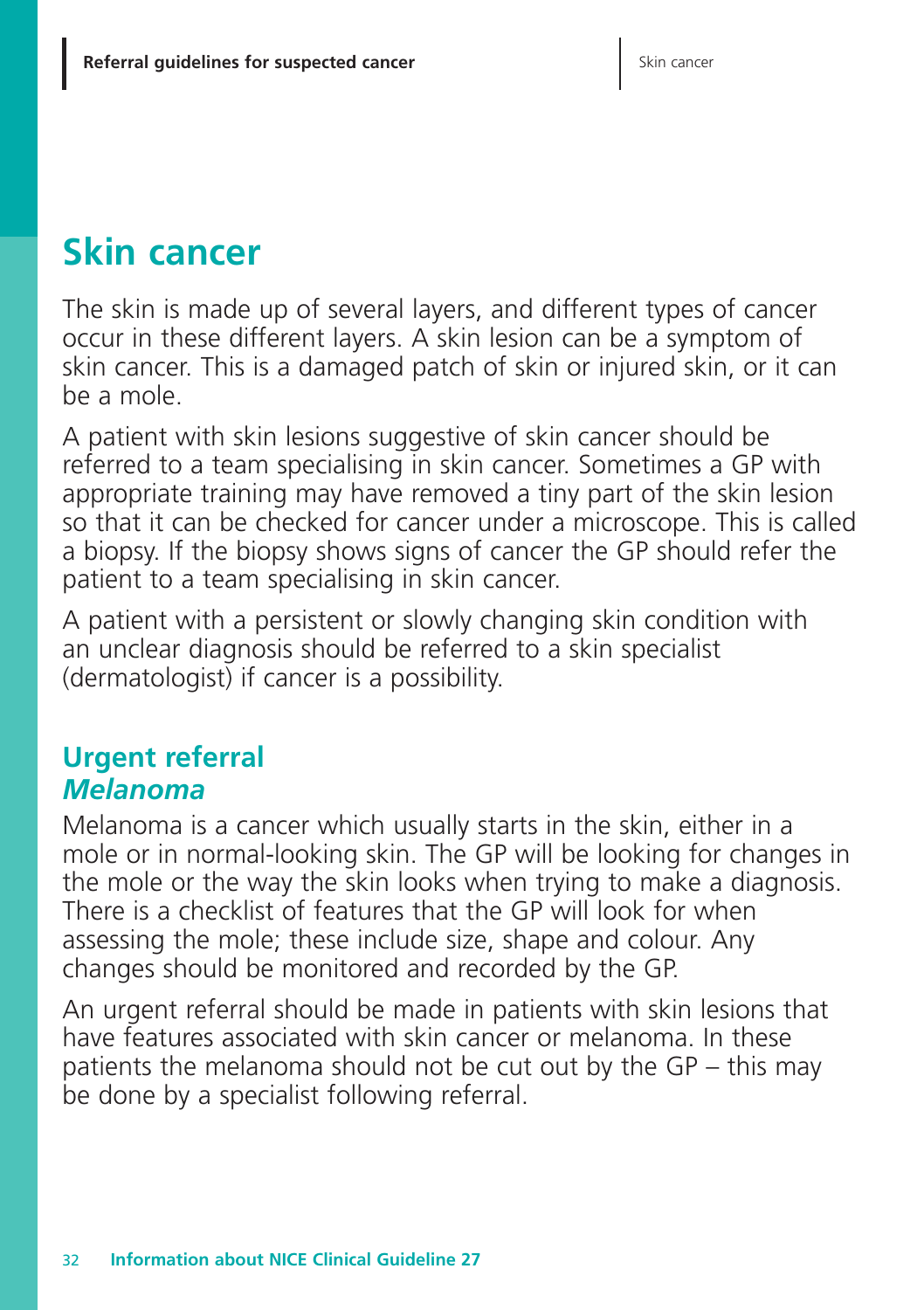## *Squamous cell carcinoma*

Squamous cell carcinoma is a cancer of the outermost layer of skin cells.

An urgent referral should be made in patients:

- **●** with a scaly or crusty skin lesion bigger than 1 cm that won't heal
- **●** who are taking drugs to suppress their immune system and have symptoms of squamous cell carcinoma
- **●** who have had an organ transplant and have a new or growing skin lesion
- **●** with a squamous cell carcinoma that has been confirmed by tests.

### **Non-urgent referral**

#### *Basal cell carcinoma*

Basal cell carcinoma is a cancer of one of the layers of the skin called the epidermis. This type of cancer is slow growing and usually occurs on the face. If the GP suspects this type of cancer a non-urgent referral should be made.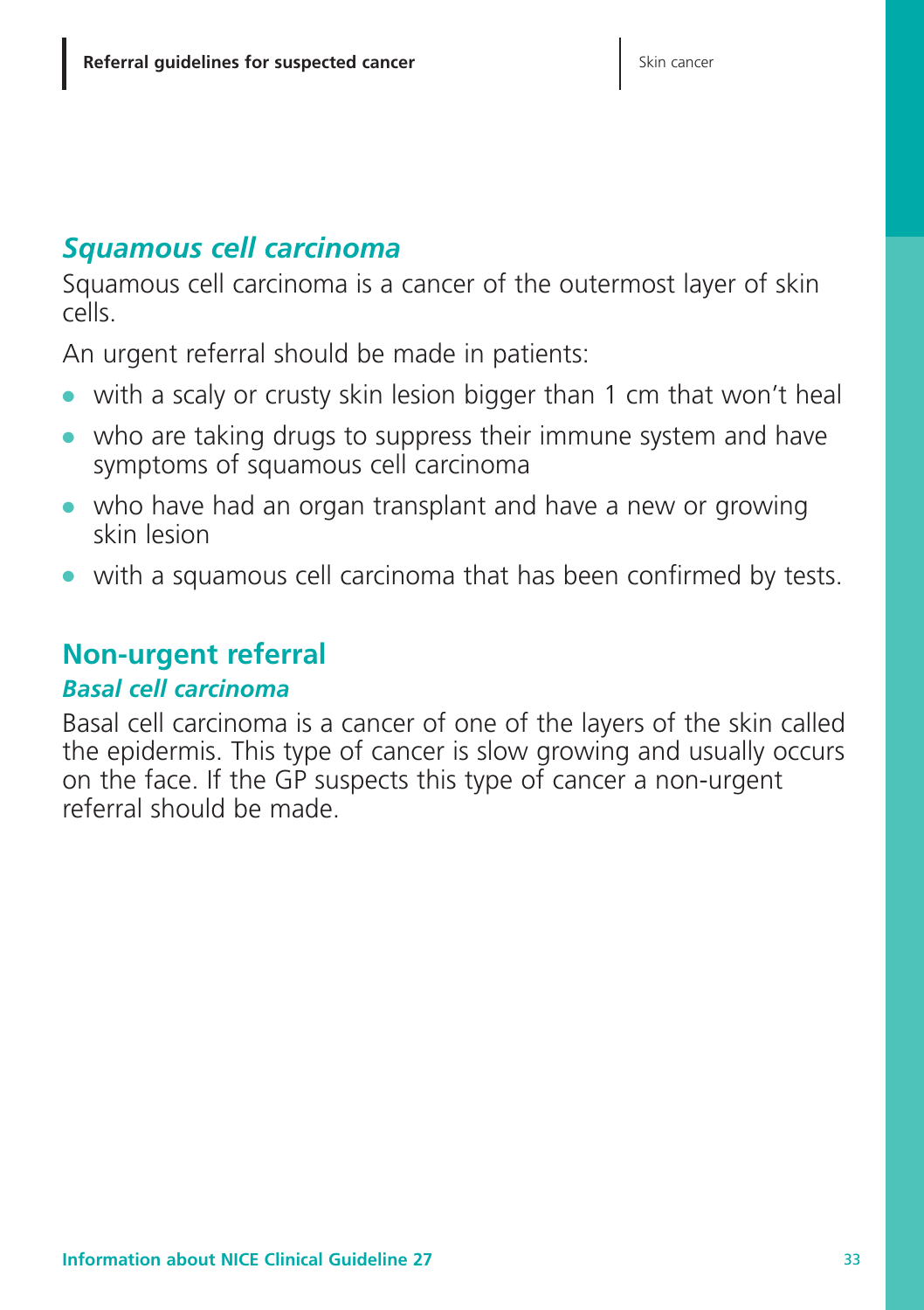# **Head and neck cancer including thyroid cancer**

Head and neck cancer can occur in any of the organs or tissues of the head and neck including the mouth, ears, eyes and nose. Thyroid cancer is cancer of the thyroid gland, a small gland that makes hormones and is located at the base of the throat.

A patient with symptoms of head, neck or thyroid cancer should be referred by the GP to a specialist or the neck lump clinic.



# **Urgent referral**

An urgent referral should be made in patients with:

*Head and neck region showing thyroid gland*

- an unexplained lump in the neck which has recently appeared or a lump which has not been diagnosed before that has changed over a period of 3 to 6 weeks
- an unexplained swelling in the salivary glands
- an unexplained, persistent sore or painful throat
- **●** an unexplained pain in one side of the head and neck area for more than 4 weeks, and ear ache, but with normal results on ear examination
- **●** unexplained ulcers or a lump in the mouth lasting for more than 3 weeks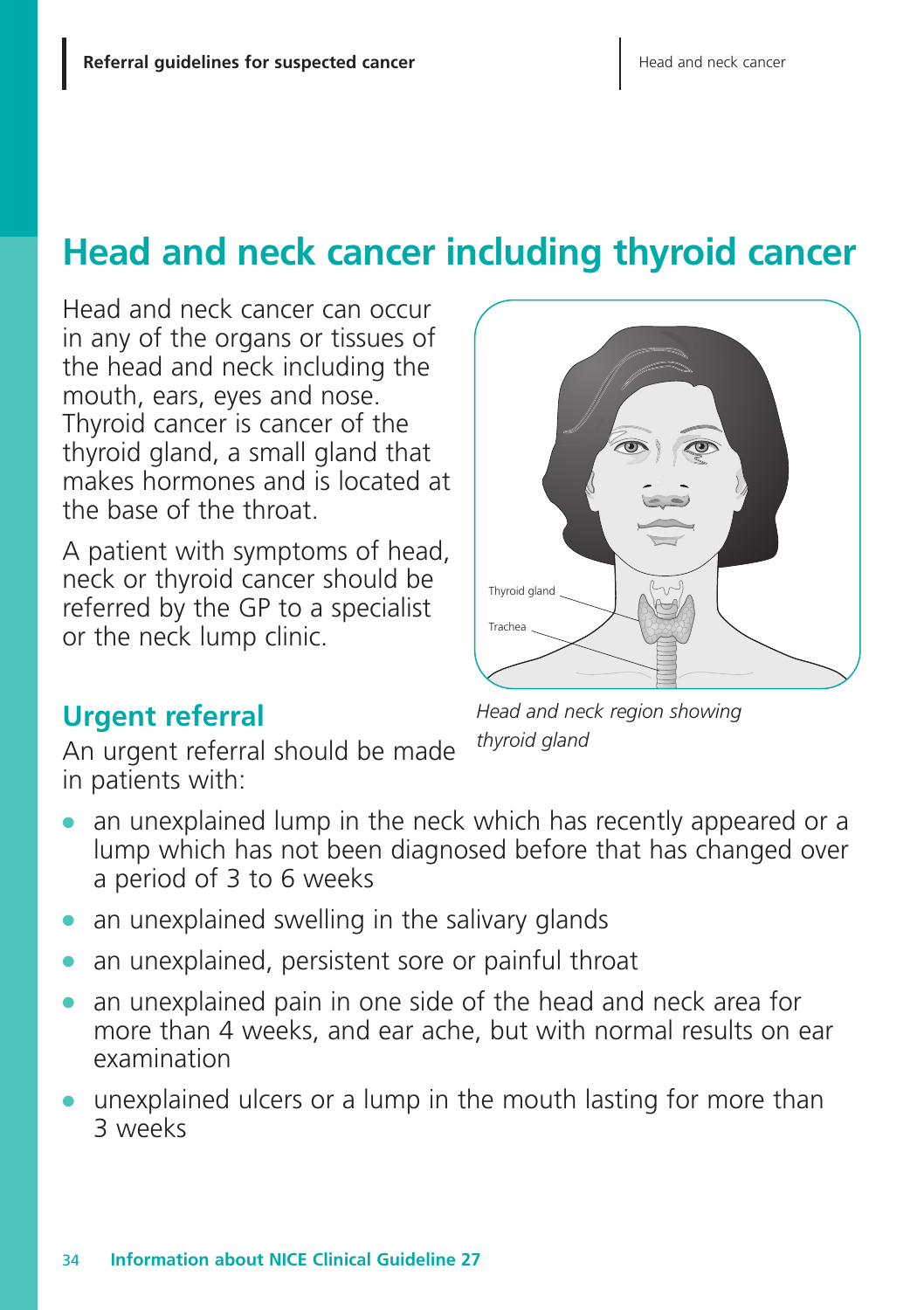- **●** unexplained red and white patches inside the mouth that are:
	- painful, or
	- swollen, or
	- bleeding

(If these patches are not painful, swollen or bleeding a non-urgent referral should be made.)

persistent undiagnosed symptoms in the mouth lasting longer than 6 weeks.

# **Urgent referral to a dentist**

Urgent referral to a dentist should be made for patients with:

**●** loose teeth (or tooth) for more than 3 weeks that cannot be explained.

All patients, including those with dentures, should have regular dental checkups.

# **Urgent referral for chest X-ray**

An urgent referral for chest X-ray should be made in patients with a hoarse voice that has persisted for more than 3 weeks, particularly smokers and heavy drinkers aged 50 years and older.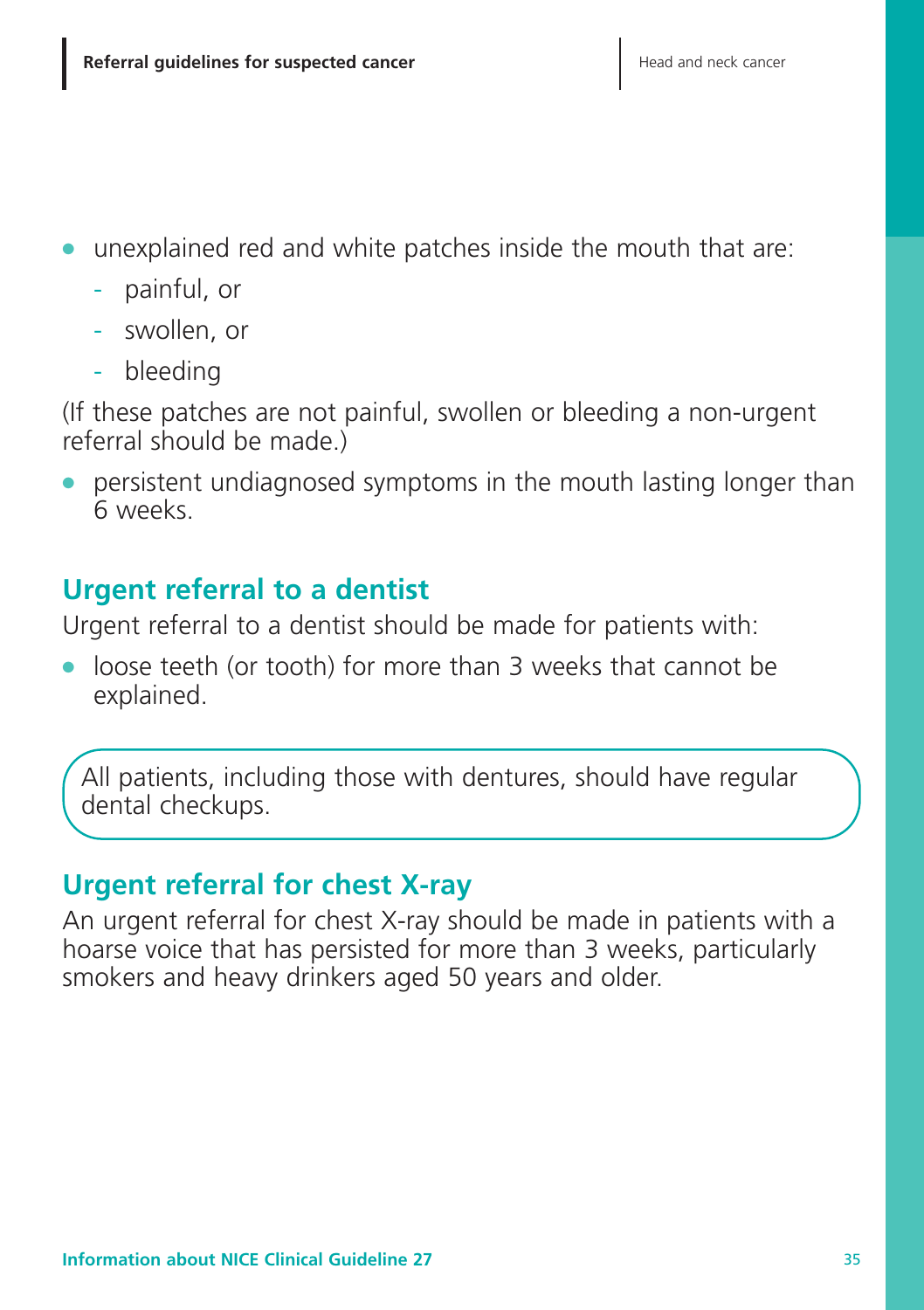## *Thyroid cancer* **Immediate referral**

An immediate referral should be made if the patient has symptoms indicating that the trachea is being obstructed by a swollen thyroid gland. These symptoms include stridor (a harsh sound heard when breathing in).

# **Urgent referral**

An urgent referral should be made if the patient has thyroid swelling together with any of the following factors:

- **●** a single node (lump) that is growing
- a history of previous radiotherapy on the neck
- family history of a hormonal cancer
- **●** unexplained hoarse voice or voice changes
- **●** disease of the lymph nodes in the neck
- the patient has not gone through puberty
- the patient is 65 years or older.

## **Tests**

With the exception of persistent hoarseness, tests for head and neck or thyroid cancer are not recommended as they can delay referral.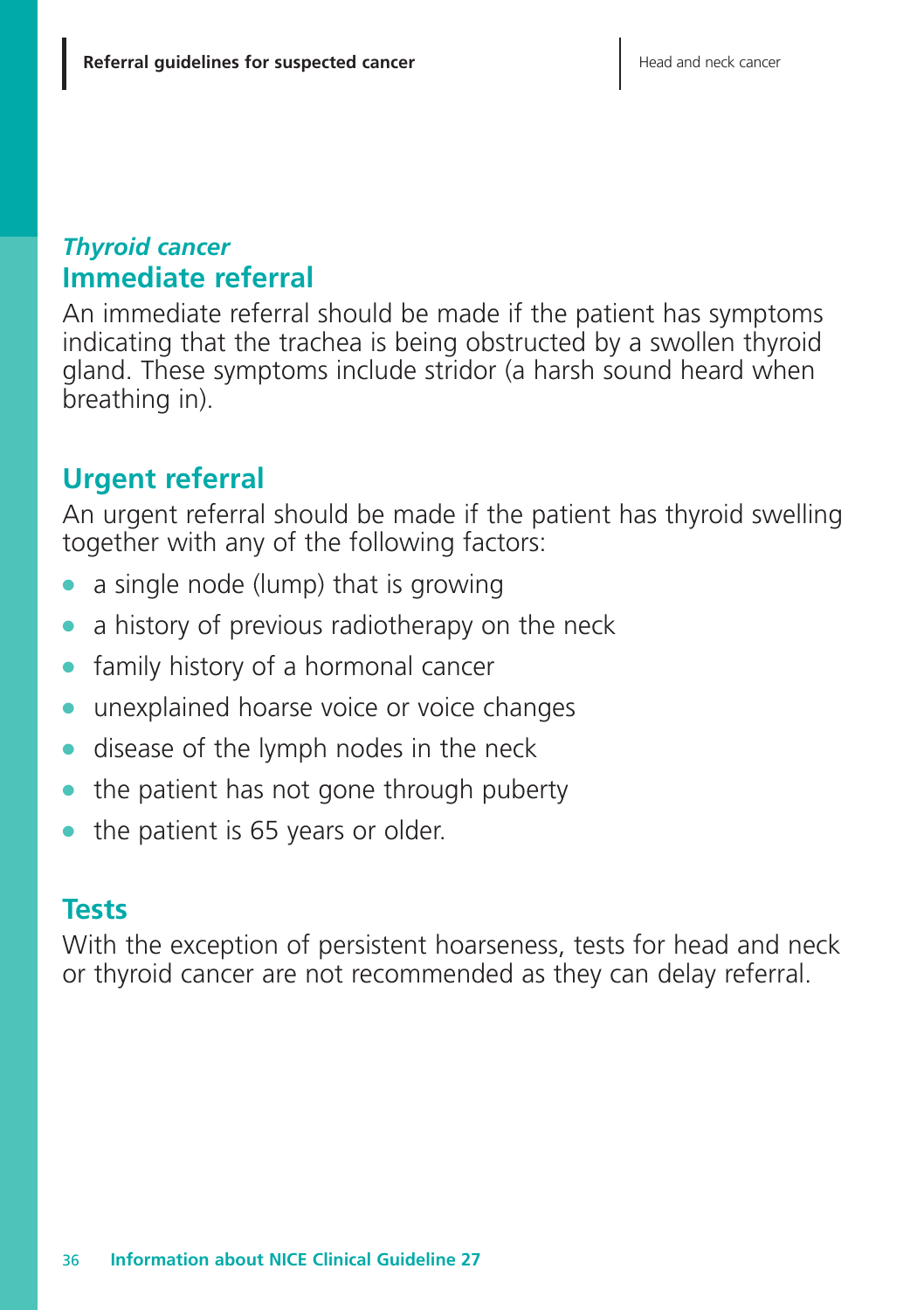# **Brain and central nervous system cancer**

The central nervous system (CNS) is made up of the spinal cord and the brain. A patient with symptoms of brain or CNS cancer should be referred to a team specialising in the management of brain and CNS cancer.

Certain types of medical scans (for example, an MRI scan or a CT scan) may be used to take pictures of the brain or spinal cord. If these scans are readily available the GP may arrange for this to happen before deciding whether a referral is needed.



*The brain and the spinal cord*

## **Urgent referral**

An urgent referral should be made in patients in whom brain cancer is suspected with:

- **●** progressive problems with the nervous system (neurological symptoms)
- **●** new onset seizures (fits or blackouts that have started recently)
- **●** new different headaches that get progressively worse
- **●** mental changes
- **●** one-sided deafness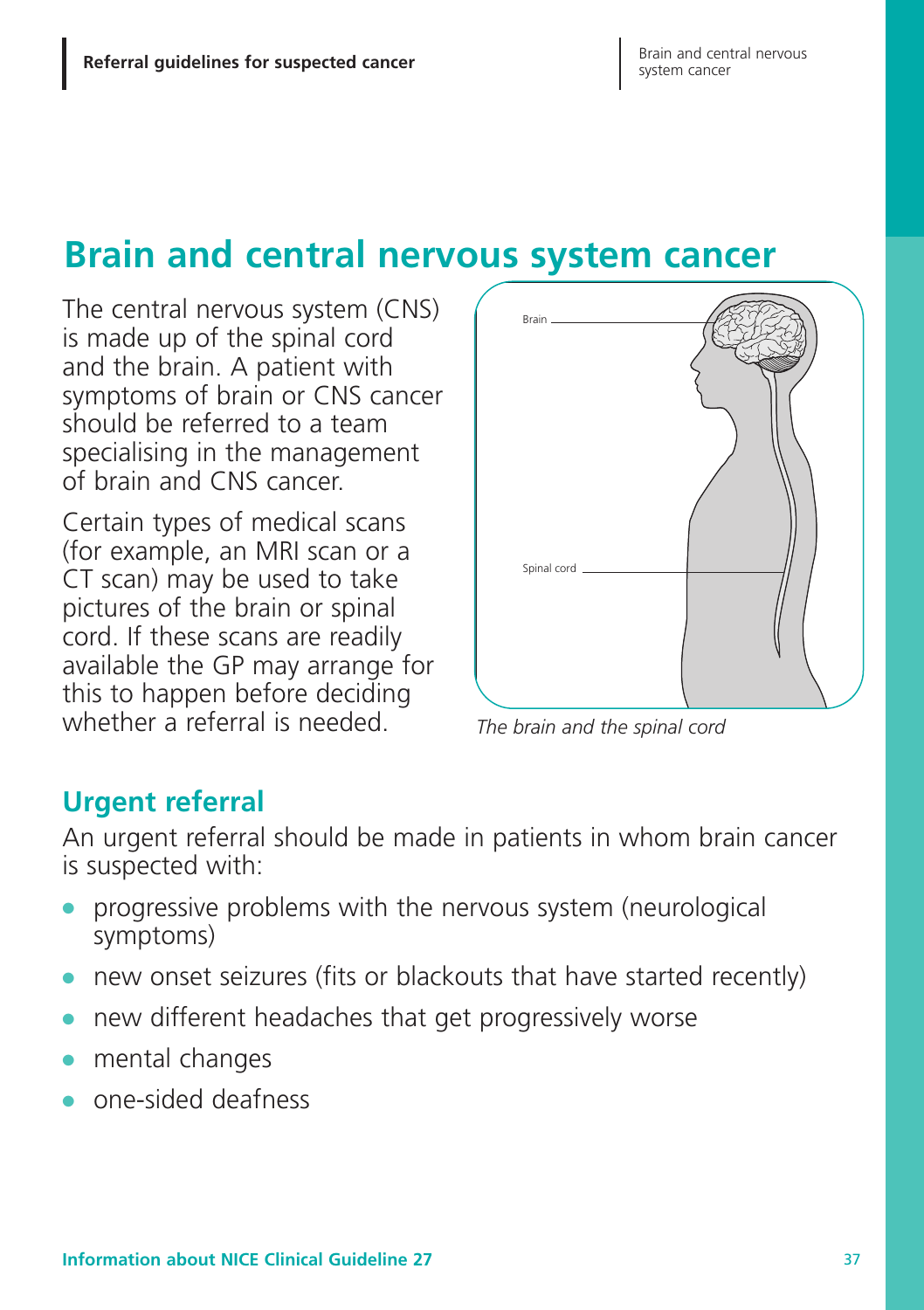- recent headaches and features of raised pressure in the skull, such as:
	- vomiting
	- drowsiness
	- headache related to posture
	- tinnitus (ringing in the ears)
- **●** or other neurological symptoms, such as blackouts, changes in personality, behavioural changes or memory loss.

## **Non-urgent referral**

The GP should consider a non-urgent referral or a discussion with a specialist if a patient has unexplained recent headaches, present for at least 1 month, without the features of raised pressure in the skull that are listed above.

# **Risk factors**

Patients who have been previously diagnosed with any cancer and have any of the following symptoms are at greater risk of brain and CNS cancer:

- **●** new seizures (fits or blackouts that have started recently)
- **●** progressive problems with the nervous system
- **●** persistent headaches
- **●** changes in awareness or judgement
- **●** other mental changes
- other newly started neurological problems.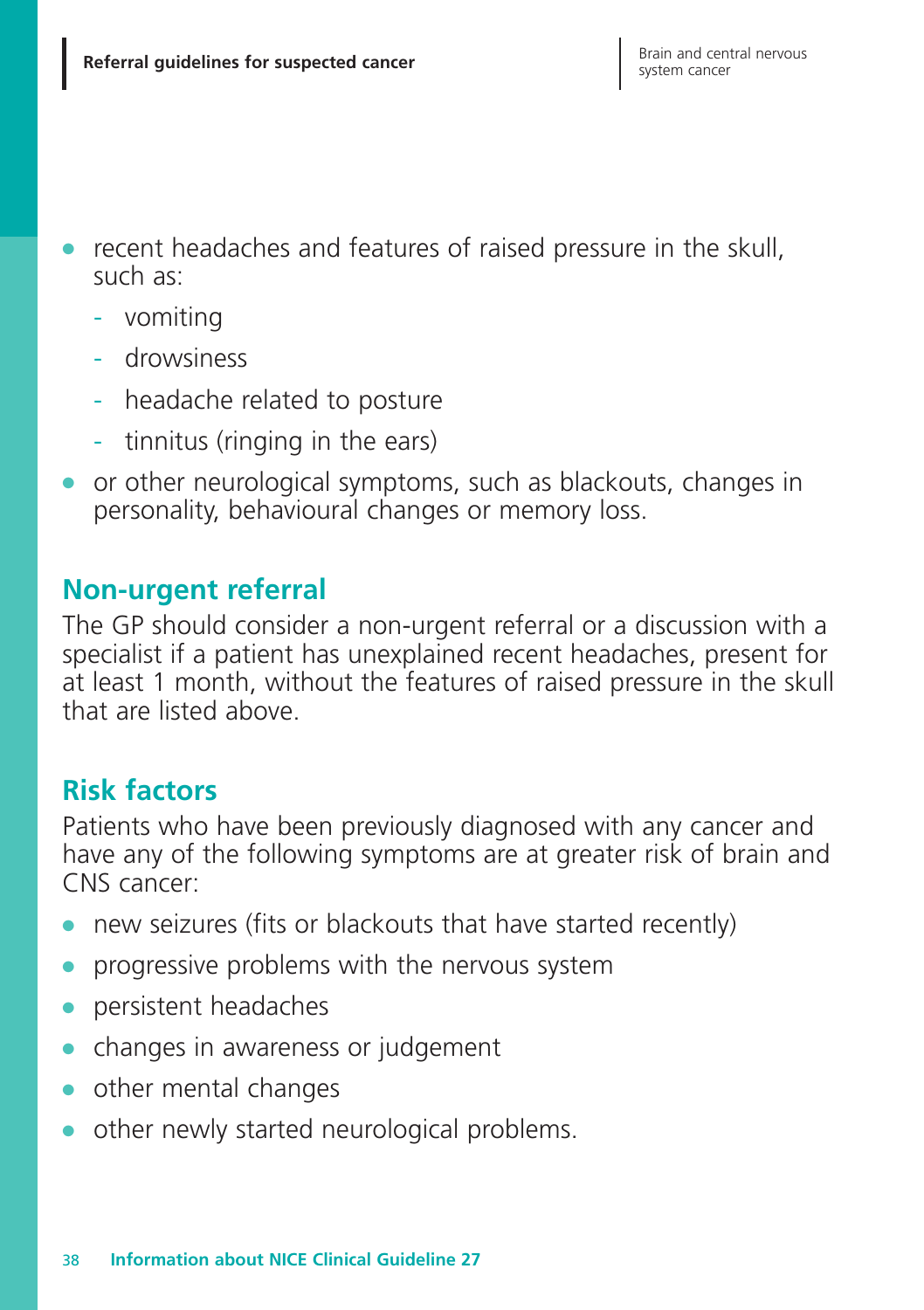#### **Tests**

In a patient with unexplained headaches of recent onset or symptoms that affect the nervous system, the GP should carry out a neurological examination. This examination may include hearing, eye, coordination and balance tests.

In patients who have had a seizure, the GP should carry out a physical examination. This may include tests on the patient's heart, nervous system and mental state. Details of the seizure should be taken from the patient and a witness if possible.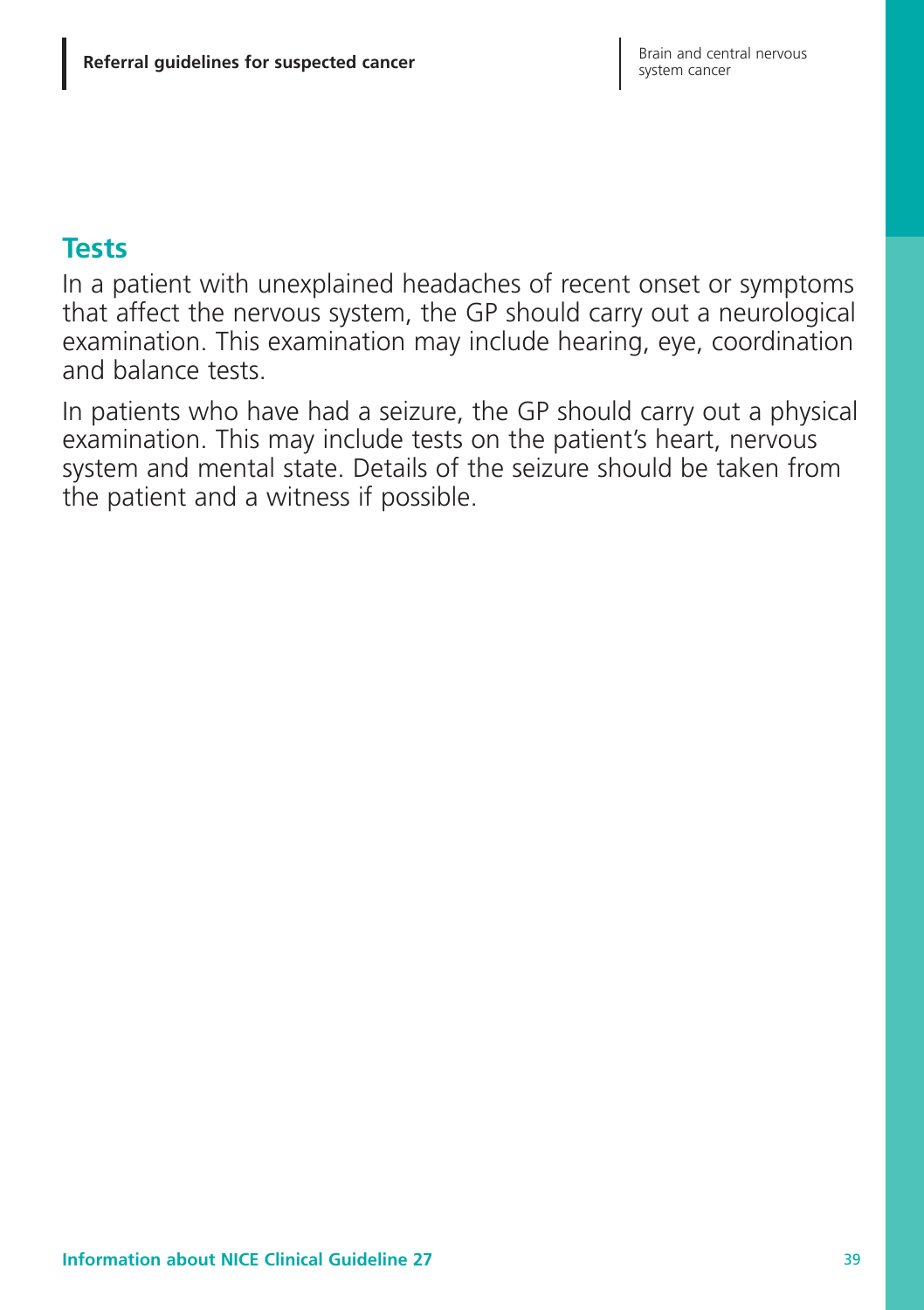# **Bone cancer and sarcoma**

Bone cancer that starts in the bones is called primary bone cancer and it is very rare. Sarcomas are a group of cancers that arise in the supportive tissues of the body and include bone sarcoma and soft tissue sarcoma.

A patient with symptoms suggesting bone cancer or sarcoma should be referred to a team specialising in bone cancer and sarcoma, or to a recognised bone cancer centre.

### **Urgent tests**

The GP should carry out urgent tests in patients with unexplained or persistent bone pain or tenderness that gets increasingly worse. Bone pain while resting, especially if not in the joint, or an unexplained limp also need investigating. The type of tests needed will vary according to the individual concerned. In older people metastases, myeloma or lymphoma as well as sarcoma should be considered.

## **Immediate referral**

A patient with an unexpected bone fracture should be referred by the GP for an immediate X-ray.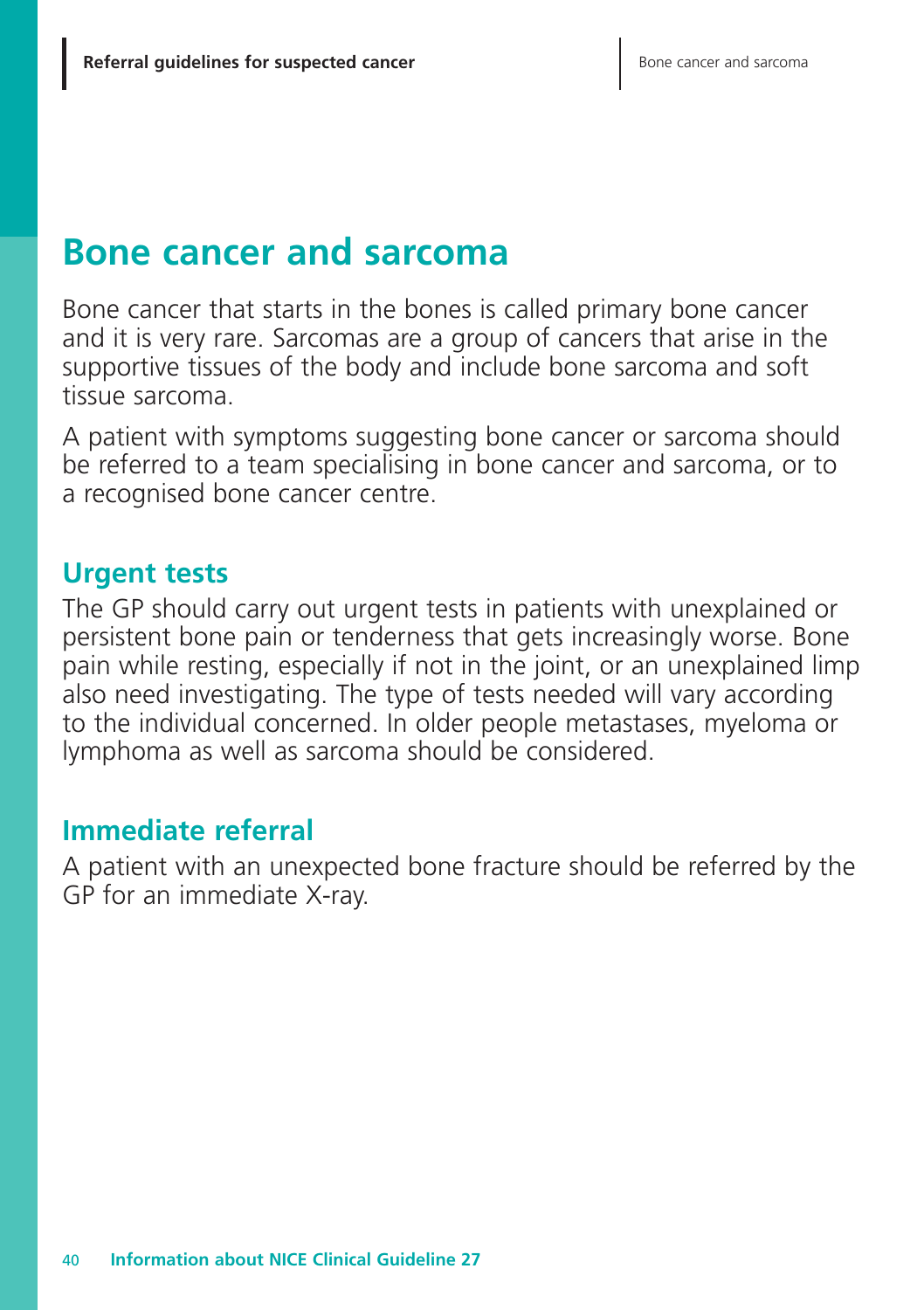# **Urgent referral**

An urgent referral should be made in patients:

- with an unexpected bone fracture and an X-ray showing symptoms of bone cancer. (If the X-ray is normal but the patient continues to have symptoms, the GP should monitor the patient and repeat the X-ray or make a referral if needed.)
- **●** with a lump that is:
	- deep, fixed or immobile
	- greater than about 5 cm in diameter
	- increasing in size
	- painful
	- regrowth of a previously removed lump.

In people with HIV, the GP should consider Kaposi sarcoma (a type of cancer sometimes seen in HIV patients) and refer if this is suspected.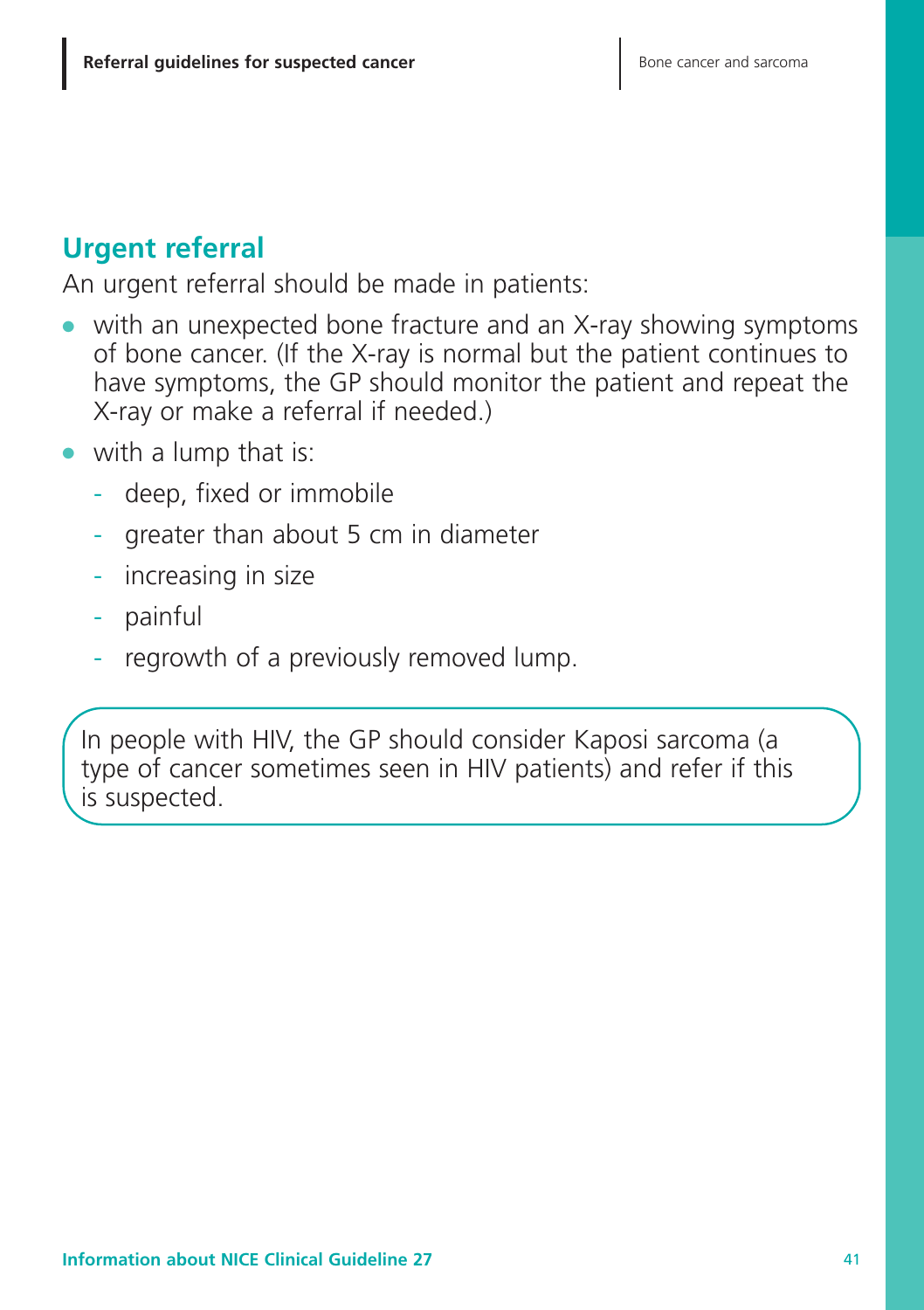# **Cancer in children and young people**

Cancer in children and young people is rare. It can be very difficult to spot as the typical symptoms of cancer are the same as those for less serious conditions.

Children and young people who have symptoms suggesting cancer should be referred to a paediatrician (a doctor who specialises in treating children) or a specialist children's cancer service. Young people over the age of 16 may be referred to adult cancer services or a team specialising in cancer in teenagers/young people.

When making a referral, the GP should inform the parents, child or young person and explain why they are being referred and what will happen next. The GP should aim to build a supportive relationship with the parents, child or young person involved.

# **Consider referral**

The GP should consider referring a child or young person if:

- they present with persistent back pain (an examination is needed as well as a blood test)
- **●** their parents or carers remain anxious, even if the GP considers that cancer is unlikely.

As a parent is usually the best observer of a child or young person's symptoms, the GP should take parents' knowledge of their child into account when deciding whether to refer them.

Some syndromes such as Down's syndrome and neurofibromatosis have been linked to the development of certain types of cancers. The GP should be alert to any unexplained symptoms in children and young people with such syndromes.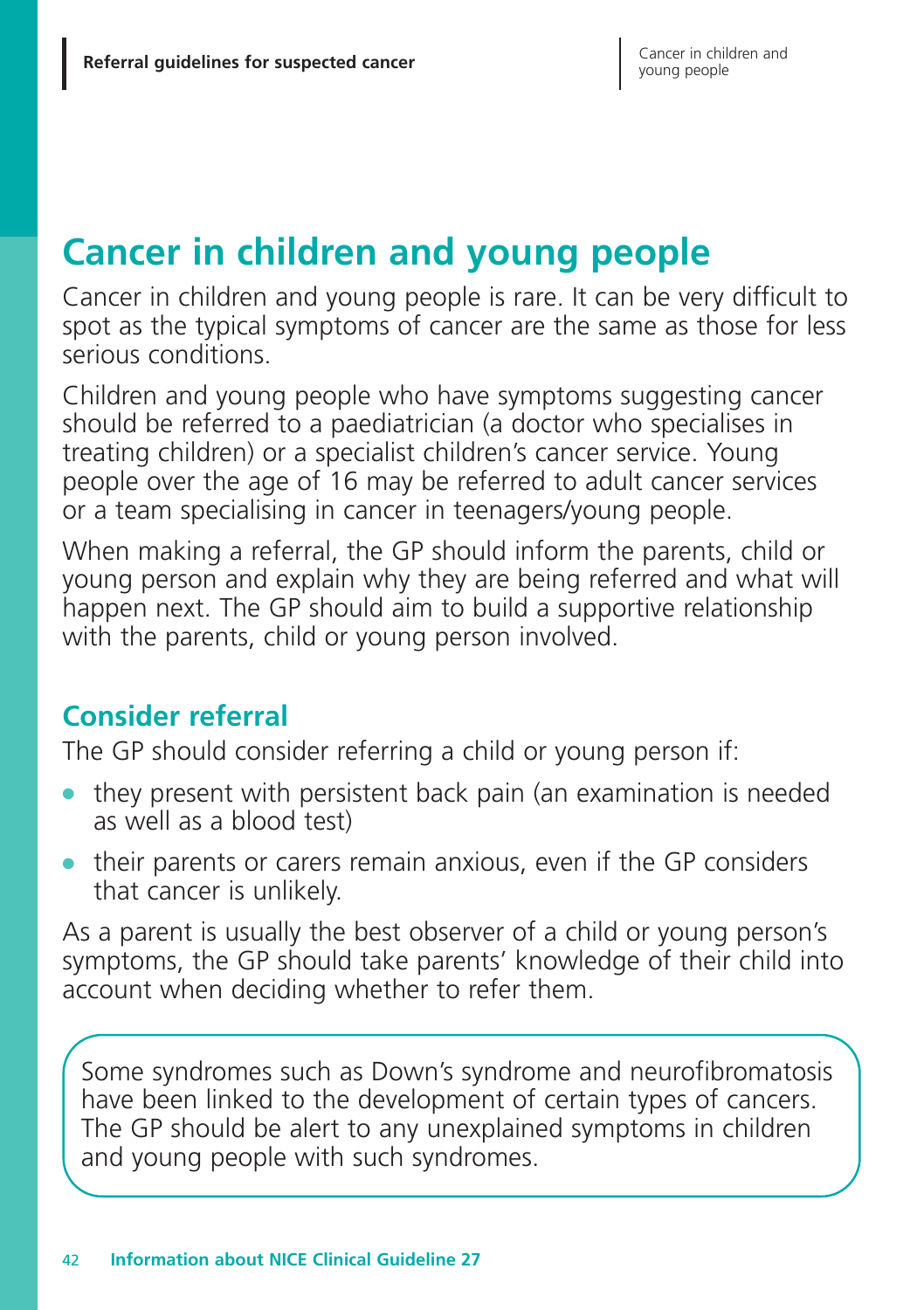## **Urgent referral**

Urgent referral should be made when a child or young person sees the GP three or more times with the same problem, but no clear diagnosis is made.

### **Tests**

Some tests may be carried out before referral. These tests will help the GP decide whether to make a referral.

A blood test should be carried out when a child or young person presents with any of the following symptoms:

- **●** paleness
- **●** extreme tiredness
- **●** irritability
- **●** unexplained fever
- persistent or recurrent sinus, nose and/or throat infections
- swollen lymph glands
- **●** persistent or unexplained bone pain
- **●** unexplained bruising.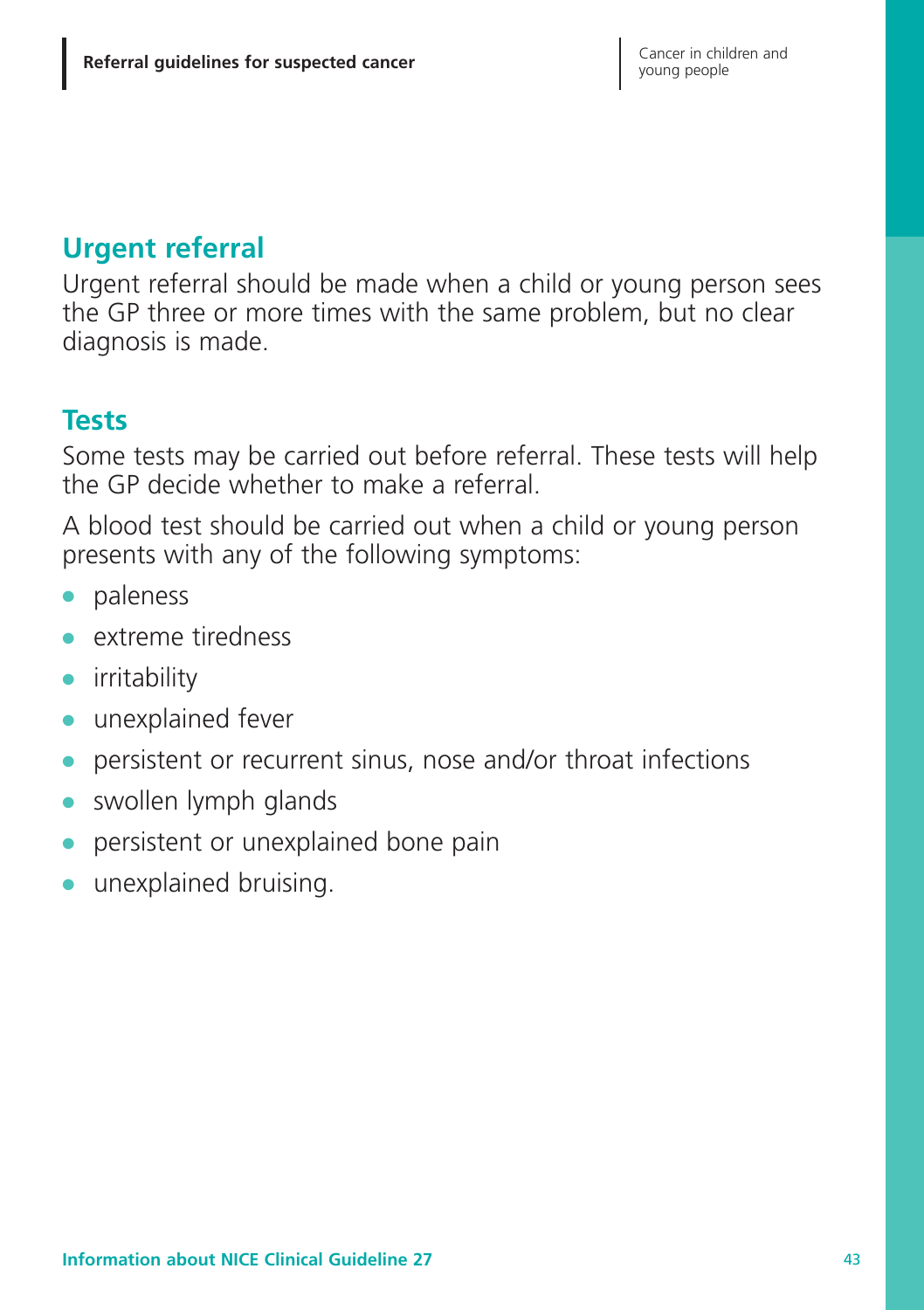#### *Leukaemia*

Leukaemia is a cancer of the white blood cells.

### **Immediate referral**

Immediate referral should be made for all children or young people with either of the following:

- **●** unexplained small red spots under the skin (petechiae)
- an enlarged liver or spleen.

#### **Tests**

If one or more of the following symptoms are present a blood test should be carried out:

- **●** paleness
- **●** extreme tiredness
- **●** unexplained irritability
- **●** unexplained fever
- **●** persistent or repeated infections affecting the sinuses, nose and/or throat
- **●** swollen glands
- **●** persistent or unexplained bone pain
- **●** unexplained bruising
- **●** persistent back pain.

If the results of the tests indicate leukaemia then an urgent referral should be made.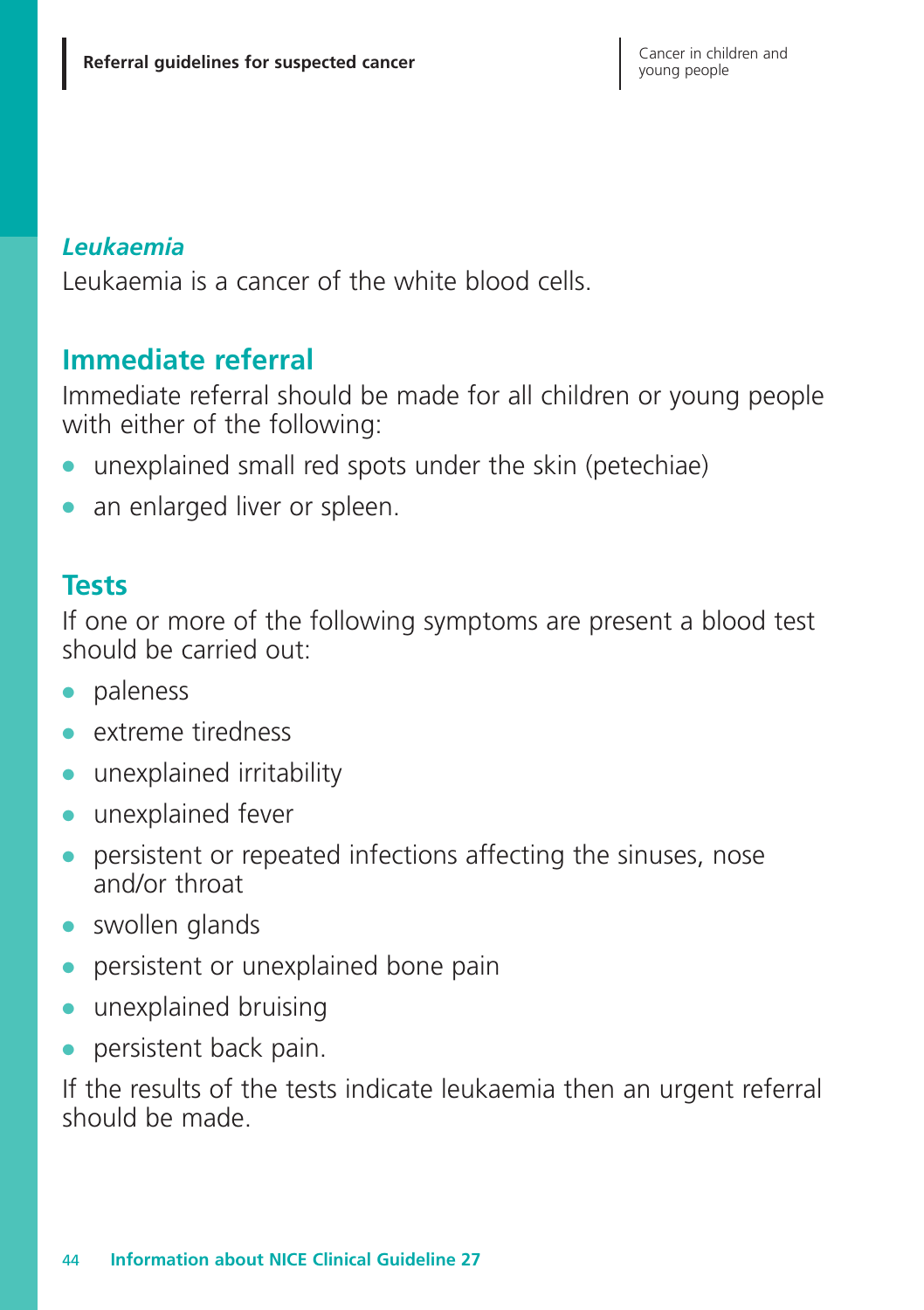#### *Lymphomas*

Lymphoma is a cancer of the lymphatic system. The lymphatic system is a complex system made up of vessels and glands throughout the body. There are two main types of lymphoma: Hodgkin's lymphoma and non-Hodgkin's lymphoma.

# **Immediate referral**

Immediate referral should be made for children or young people with either:

- **●** an enlarged liver or spleen, or
- **●** a lump seen on a chest X-ray.

# **Urgent referral**

Urgent referral should be made in children or young people:

- **●** with one or more of the following (particularly if there is no evidence of local infection):
	- firm lymph glands that don't hurt when pressed
	- lymph glands bigger than 2 cm in size
	- lymph glands increasing in size
	- other features of general illness, such as fever or weight loss
	- swollen glands under the arms
	- swollen glands near the collar bone
- **●** with trouble breathing and unexplained small red spots under the skin or enlargement of the liver and spleen.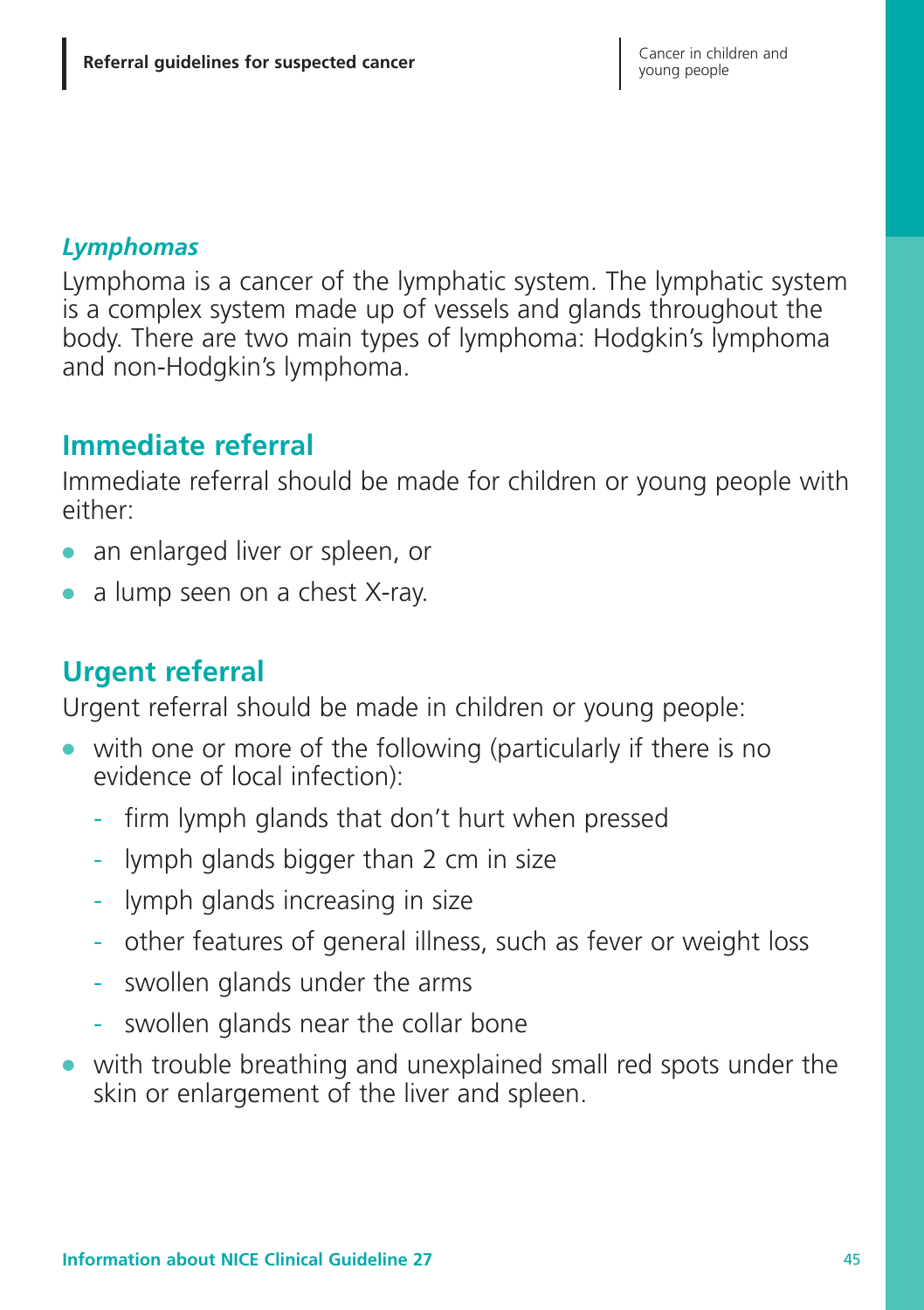#### *Brain and CNS cancer*

Brain cancer is cancer of the brain. CNS cancer is cancer of the central nervous system, which includes the spinal cord.

# **Immediate referral**

Immediate referral should be made in all children or young people with:

**●** a reduced level of consciousness.

Immediate referral should be made in children aged 2 years and older and young people with:

signs of raised pressure in the skull. This includes headache and vomiting that causes them to wake up or happens when they wake up.

Immediate referral should be made in children aged younger than 2 years with:

- **●** any of the following symptoms:
	- recent onset seizures (blackout or fit)
	- a bulge in the soft part of the head
	- extensor attacks (an attack where the body arches continually)
	- persistent vomiting.

Children and young people of any age with any of the following should be referred urgently or immediately depending on how severe the symptoms are:

- recent onset seizures (blackout or fit)
- problems with nerves in head
- **●** problems with vision
- **●** abnormal walking or limp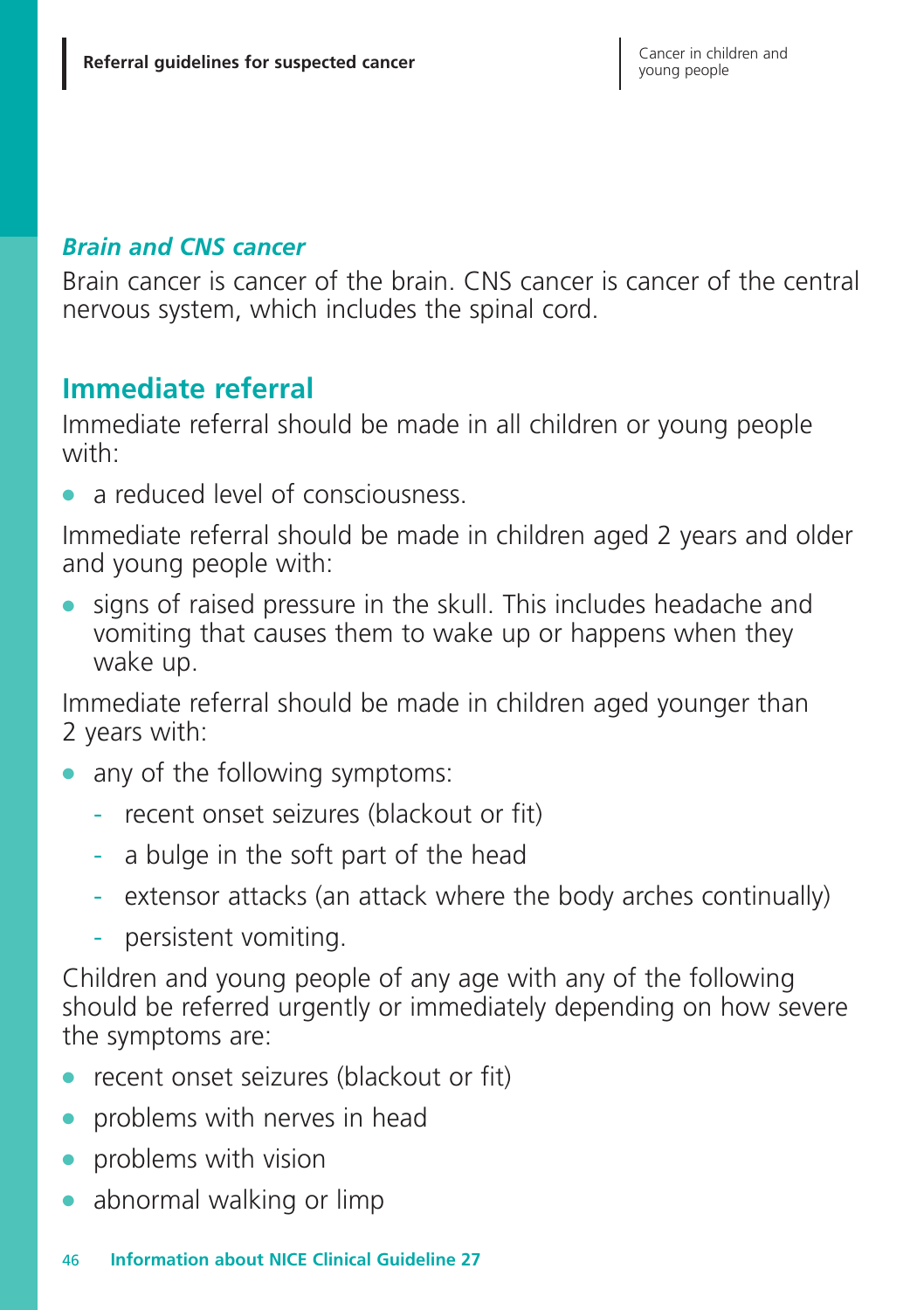- **●** problems with movement or sensation
- unexplained worsening school performance or failure to develop as expected
- **●** unexplained changes in mood or behaviour.

# **Urgent referral**

Urgent referral should be made in children aged younger than 2 years:

- **●** with any of the following symptoms:
	- an abnormal increase in head size
	- movement development that has stopped or reversed
	- different behaviour from normal
	- abnormal eye movements
	- inability to follow objects with eyes
	- poor feeding or failure to grow as expected.

In a child with a squint the urgency of the referral depends on other factors

### **Tests**

A neurological examination should be carried out in children aged 2 years and older and young people with a persistent headache.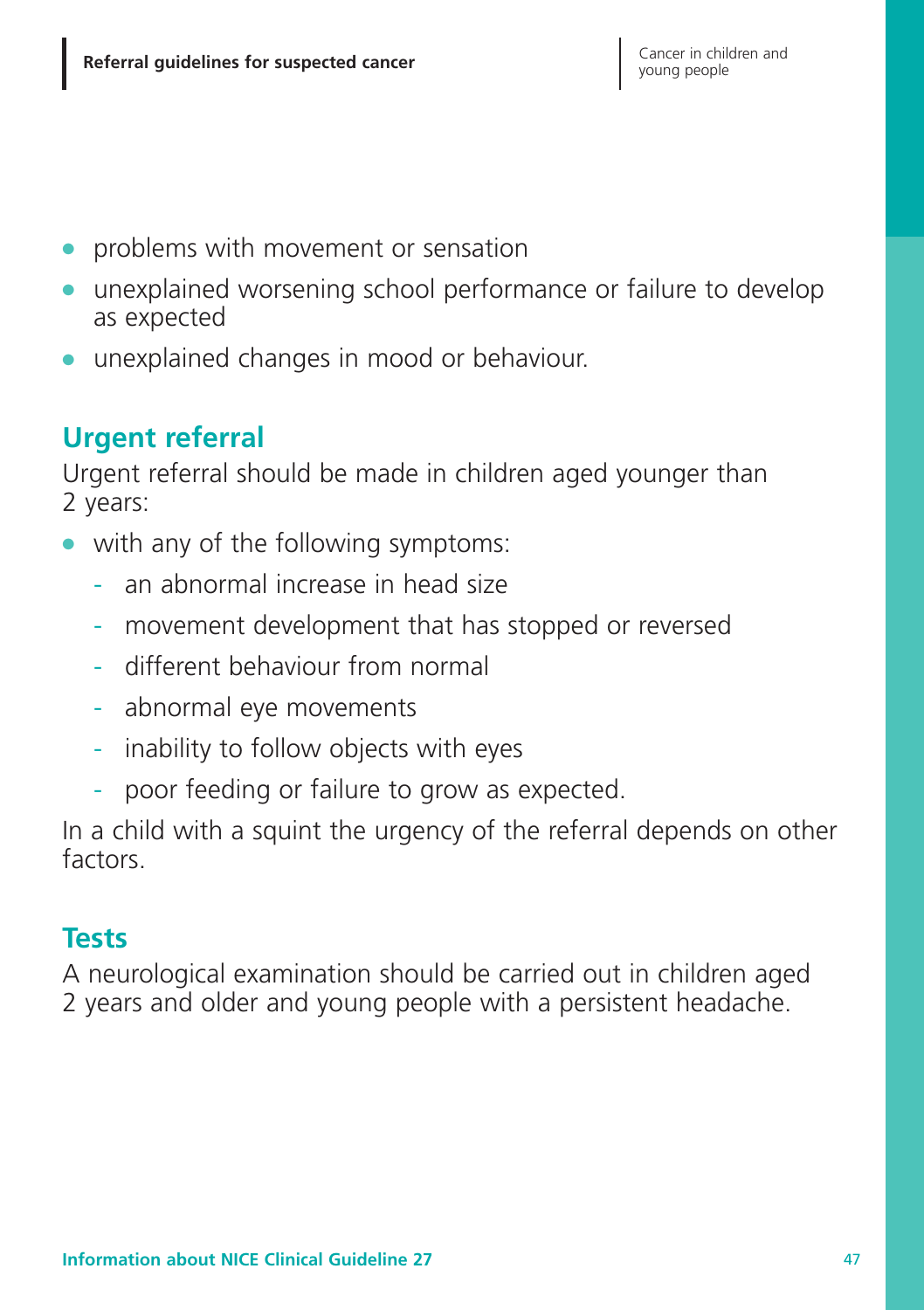#### *Neuroblastoma (all ages)*

Neuroblastoma is a cancer of specialised nerve cells called neural crest cells. These cells are involved in the development of the nervous system and other tissues.

Neuroblastoma is very rare and the symptoms include a general feeling of ill health, paleness, bone pain, irritability, fever or breathing problems. These symptoms are very similar to those seen in acute leukaemia.

### **Tests**

The GP should carry out a blood test if a child or young person presents with any of the following:

- **●** persistent or unexplained bone pain (an X-ray is also required)
- **●** paleness
- **●** extreme tiredness
- **●** unexplained irritability
- **●** unexplained fever
- **●** persistent or recurrent throat or chest infections
- **●** swollen lymph glands
- **●** unexplained bruising.

If the GP suspects neuroblastoma, an abdominal examination should be carried out. If access to an ultrasound scan is readily available, this tool could be used to look inside the body at the abdomen.

The GP should also arrange a chest X-ray and blood test for children or young people with persistent or recurrent throat or chest infections. If a lump is seen on the X-ray, the GP should make an urgent referral.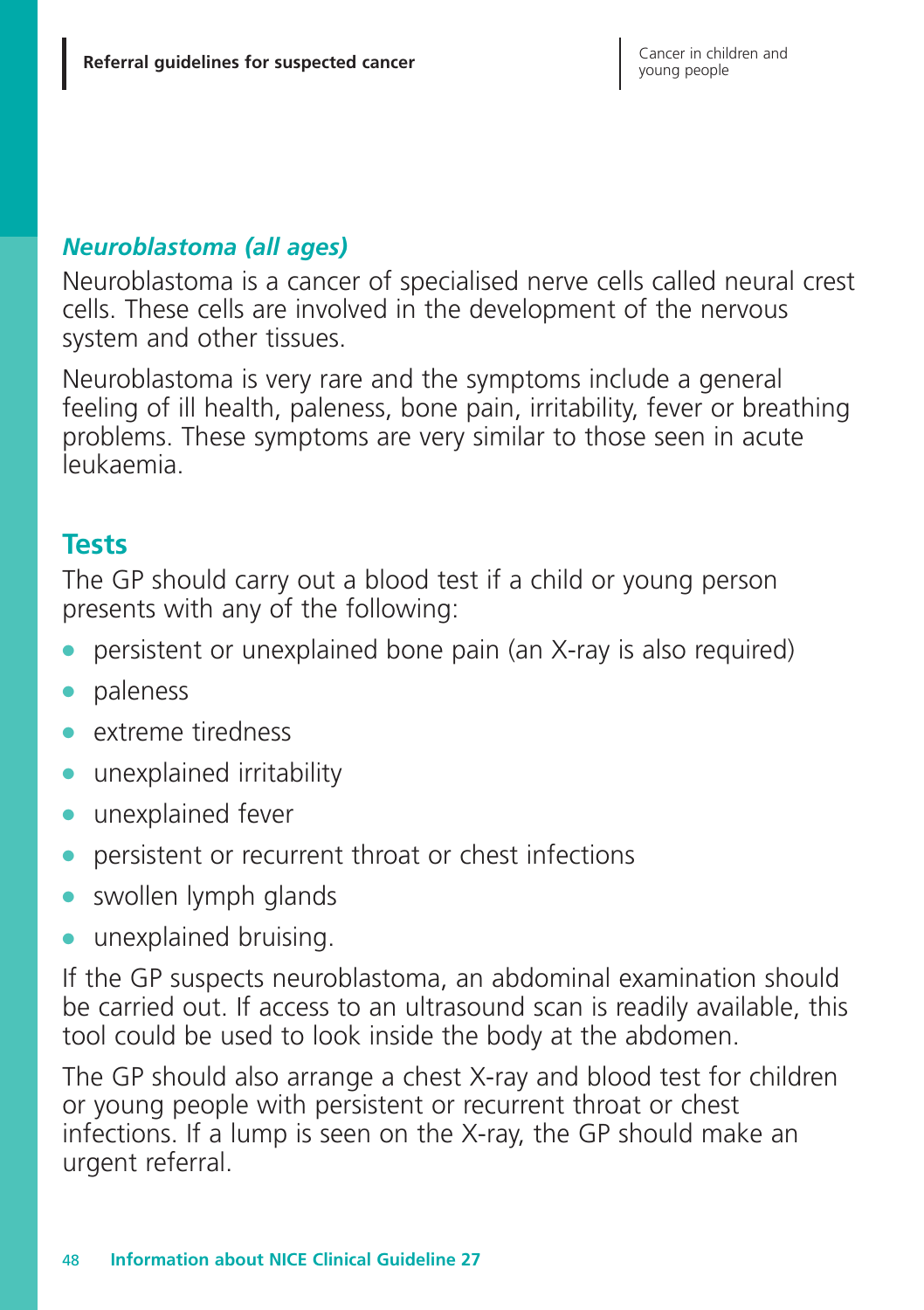## **Immediate referral**

Immediate referral should be made in infants younger than 6 months of age with a lump in the abdomen or small lumps on the skin.

# **Urgent referral**

Urgent referral should be made in children or young people with:

- **●** eye(s) pushed forwards
- **●** unexplained back pain
- **●** leg weakness
- **●** unexplained retention of urine.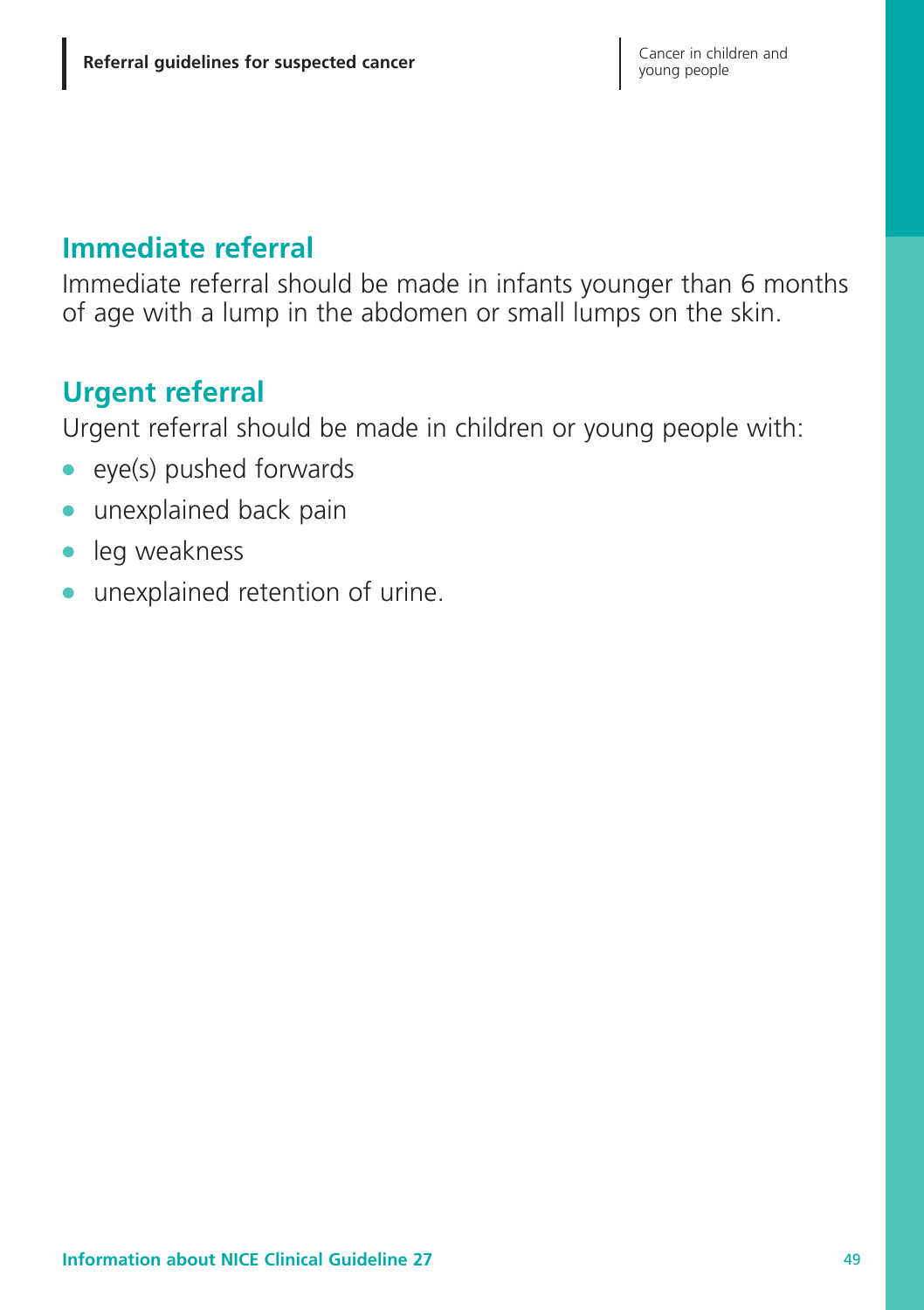#### *Wilms' tumour (all ages)*

Wilms' tumour is a type of kidney cancer. It most often affects children under the age of 5. The GP should carry out an abdominal examination if a child has a persistently swollen abdomen or a growing swollen abdomen.

### **Immediate referral**

**●** If a lump is found an immediate referral should be made.

### **Urgent referral**

- **●** If it is not possible for the GP to carry out an abdominal examination, a referral for an urgent ultrasound scan should be considered.
- **●** The child should be referred urgently if there is blood in the urine (this is a rare symptom of Wilms' tumour).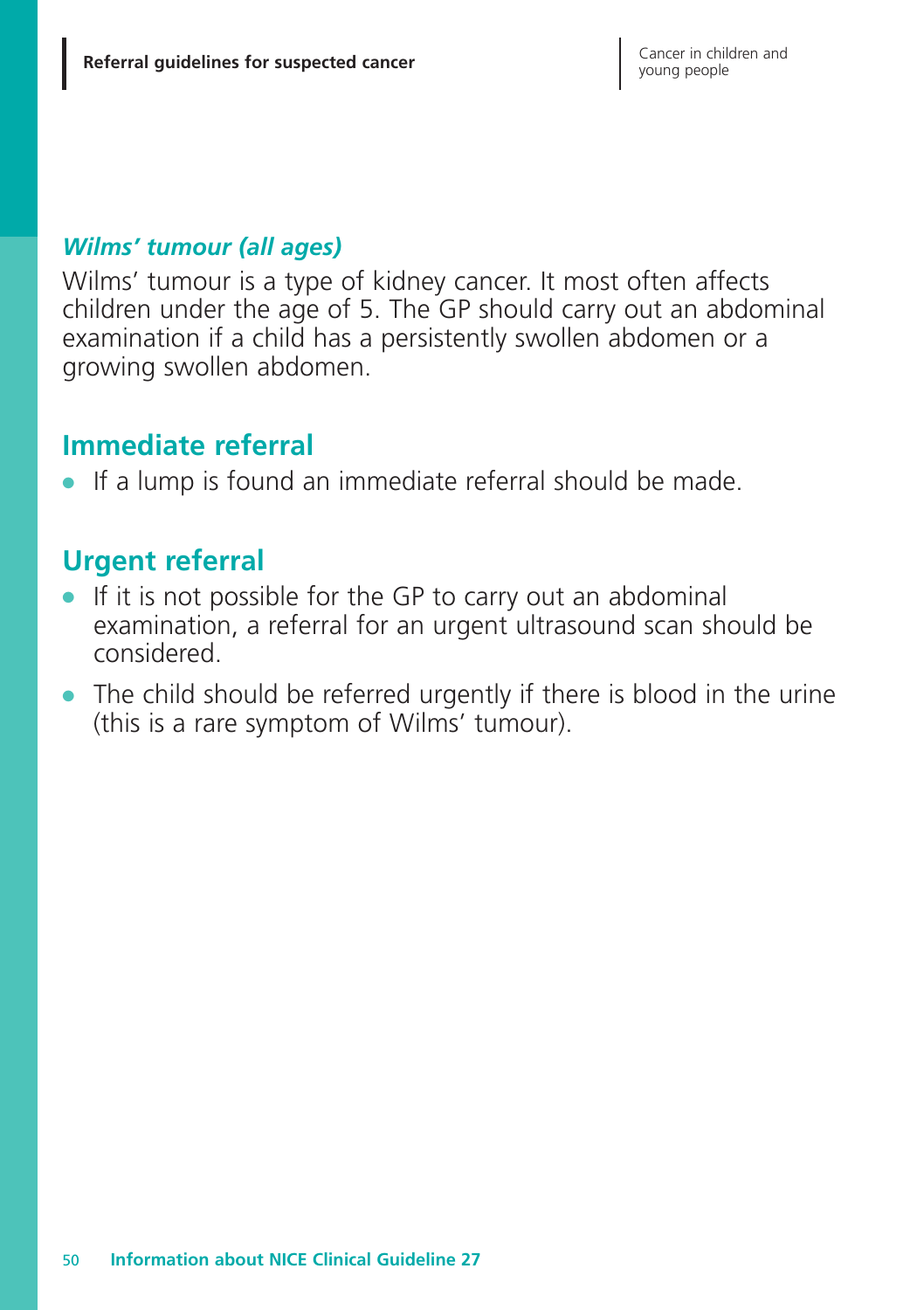#### *Sarcoma*

Sarcomas are rare types of cancer that develop in the supporting structures of the body. There are two main types: soft tissue sarcomas and bone sarcomas.

#### *Soft tissue sarcomas*

Sarcomas are cancers that develop from cells in the soft, supporting tissues of the body. They can occur in muscle, fat, blood vessels or in any of the other tissues that support, surround and protect the organs of the body.

### **Urgent referral**

Urgent referral should be made for a child with an unexplained lump anywhere in the body that has one or more of the following features. The lump:

- **●** is deep in the body tissue
- **●** doesn't hurt when pressed
- **●** is growing
- **●** is near a lymph gland that is also swollen/growing
- **●** is bigger than 2 cm across.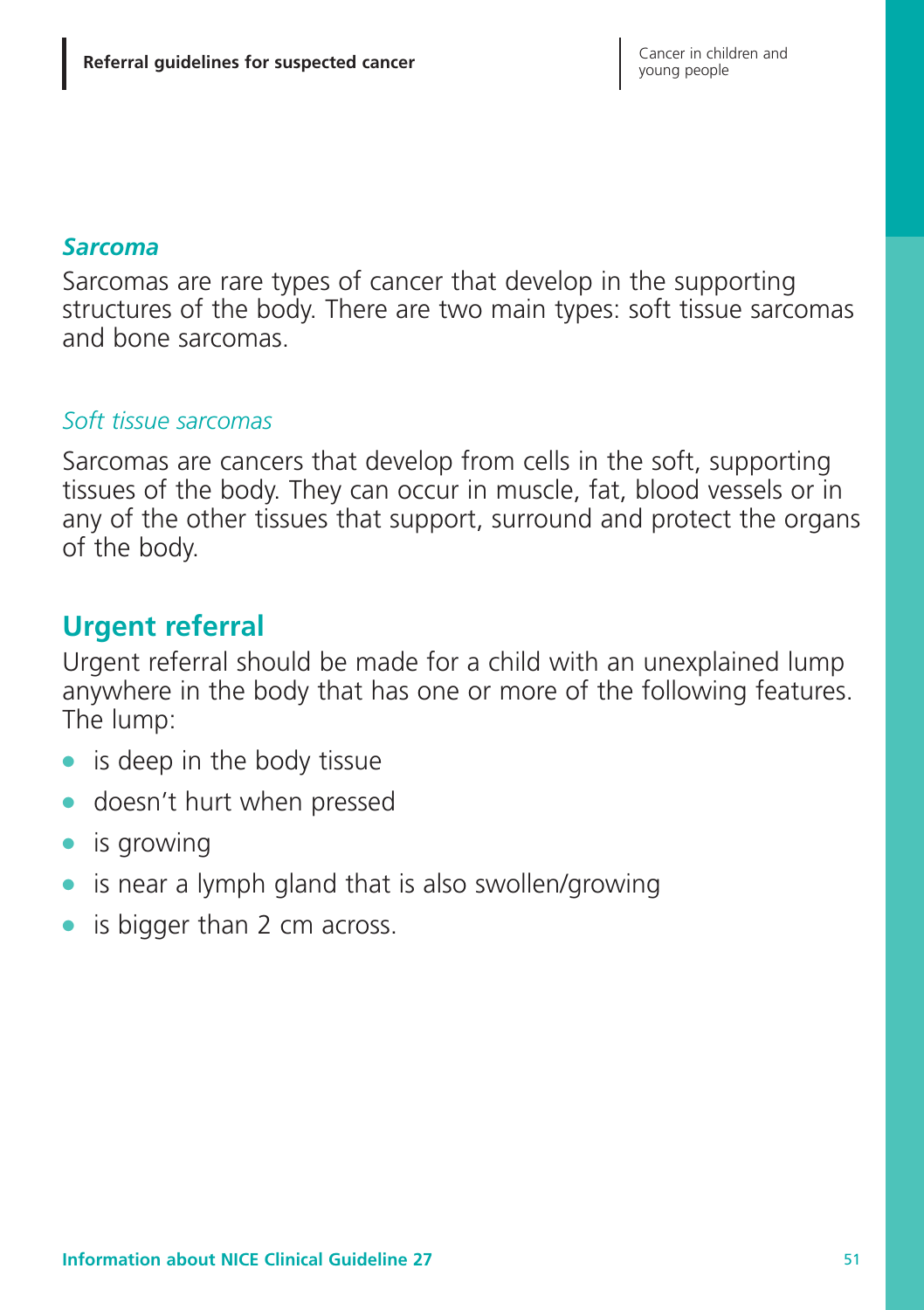#### **Consider referral**

Sarcomas can cause unusual symptoms.

In head and neck sarcoma these symptoms include:

- eye(s) pushed forwards
- persistent unexplained blockage of one nostril with or without discharge or bleeding
- polyps in the ear or discharge (polyps are small protruding lumps).

In genital or urinary sarcoma these symptoms include:

- retention of urine
- a swollen scrotum
- bloody vaginal discharge.

#### *Bone sarcomas*

Bone sarcomas can develop in any of the bones, but they can also develop in the soft tissue near bones. The legs and arms are the most common places for bone sarcomas. The GP should not exclude the possibility of bone sarcoma in children or young people with a history of broken bones or other injuries.

If a child or young person presents with:

- **●** pain on resting
- **●** back pain
- **●** unexplained limp

the GP should talk to a paediatrician, make a referral or arrange an X-ray.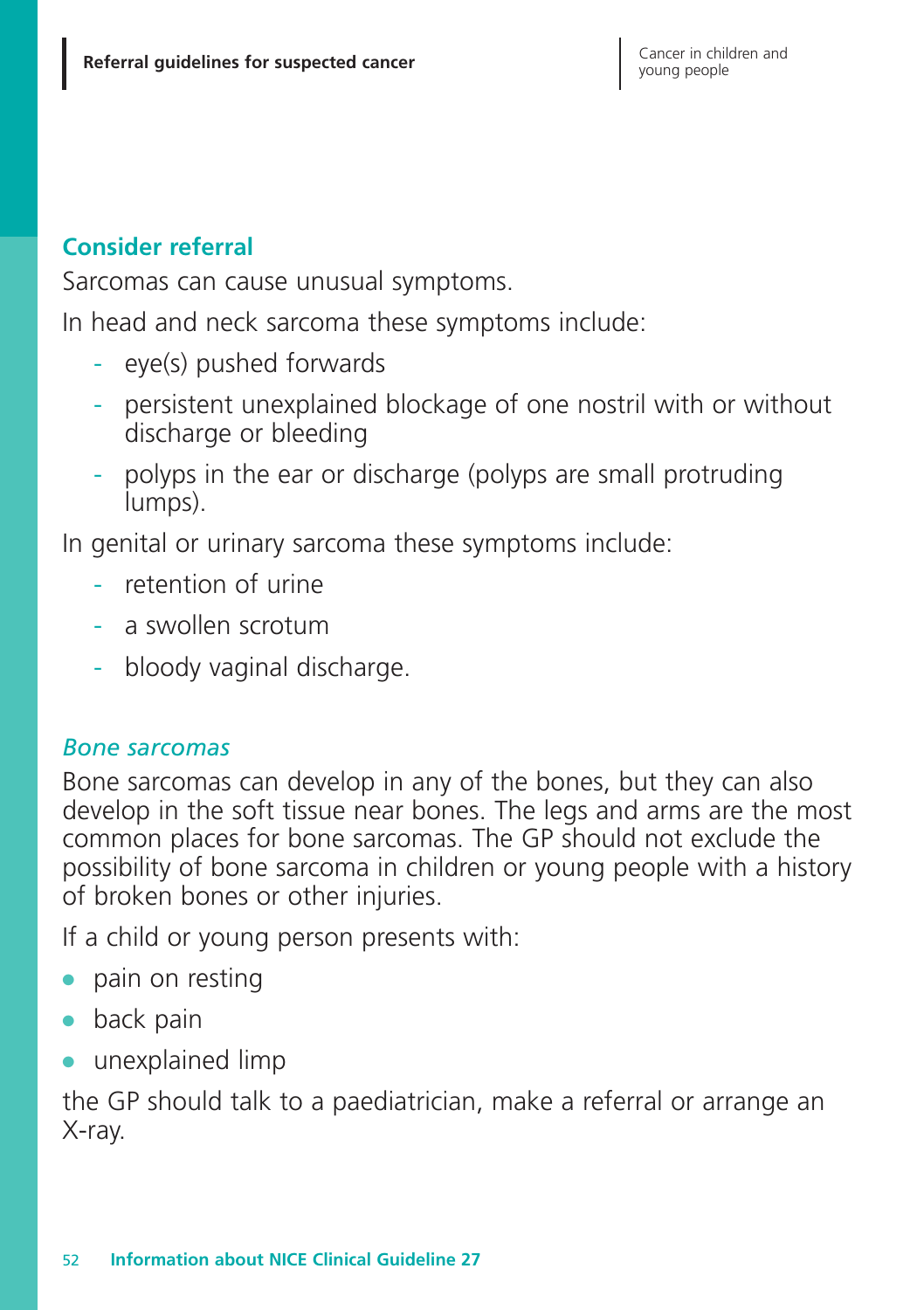# **Urgent referral**

In children and young people with persistent localised bone pain and swelling the GP should arrange an X-ray. If the GP suspects sarcoma following the results of the X-ray, an urgent referral should be made.

#### *Retinoblastoma (mostly children younger than 2 years)*

Retinoblastoma is a rare cancer that occurs in the retina. The retina is the light-sensitive lining of the eye.

## **Urgent referral**

Urgent referral should be made in children or young people with:

- **●** a white pupil that does not reflect light. This can often be seen in photographs, in which the eye looks white
- **●** a new squint or change in the sharpness of their eyesight. If the GP does not suspect cancer, a non-urgent referral should be made.
- **●** a family history of retinoblastoma and visual problems.

The GP should pay careful attention to parents who report an odd appearance in their child's eye.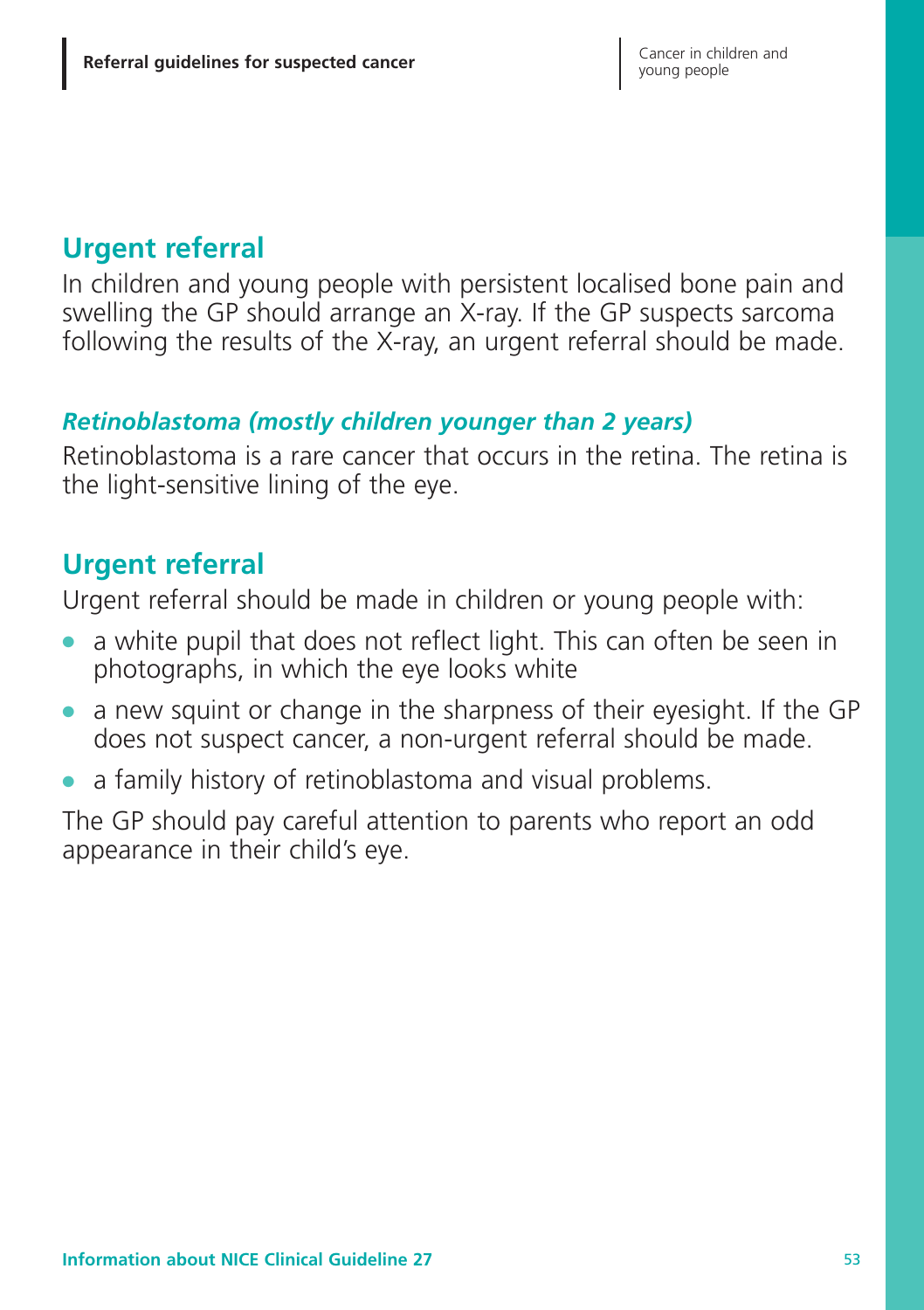# **Where you can find more information**

If you need further information about any aspects of referral for suspected cancer or the care that you are receiving, please ask your doctor, nurse or other member of your healthcare team. You can discuss the NICE guideline on referral for suspected cancer with them, especially if you aren't sure about something in this booklet.

## **If you want to read the other versions of this guideline**

There are four versions of this guideline:

- **●** this one
- **●** the full guideline, which contains all the details of the guideline recommendations and how they were developed, and information about the evidence on which they were based
- **●** a version called the NICE guideline, which lists all the recommendations on referral for suspected cancer
- **●** the quick reference guide, which is a summary of the main recommendations in the NICE guideline for healthcare professionals.

All versions of the guideline are available from the NICE website (www.nice.org.uk/CG027). This version and the quick reference guide are also available from the NHS Response Line – phone 0870 1555 455 and give the reference number(s) of the booklets you want (N0852 for this version and N0851 for the quick reference quide).

### **If you want to know more about cancer**

If you are looking for more information on cancer, NHS Direct is a good starting point. Phone NHS Direct on 0845 46 47 or visit the website (www.nhsdirect.nhs.uk). The website lists 'NHS Direct Info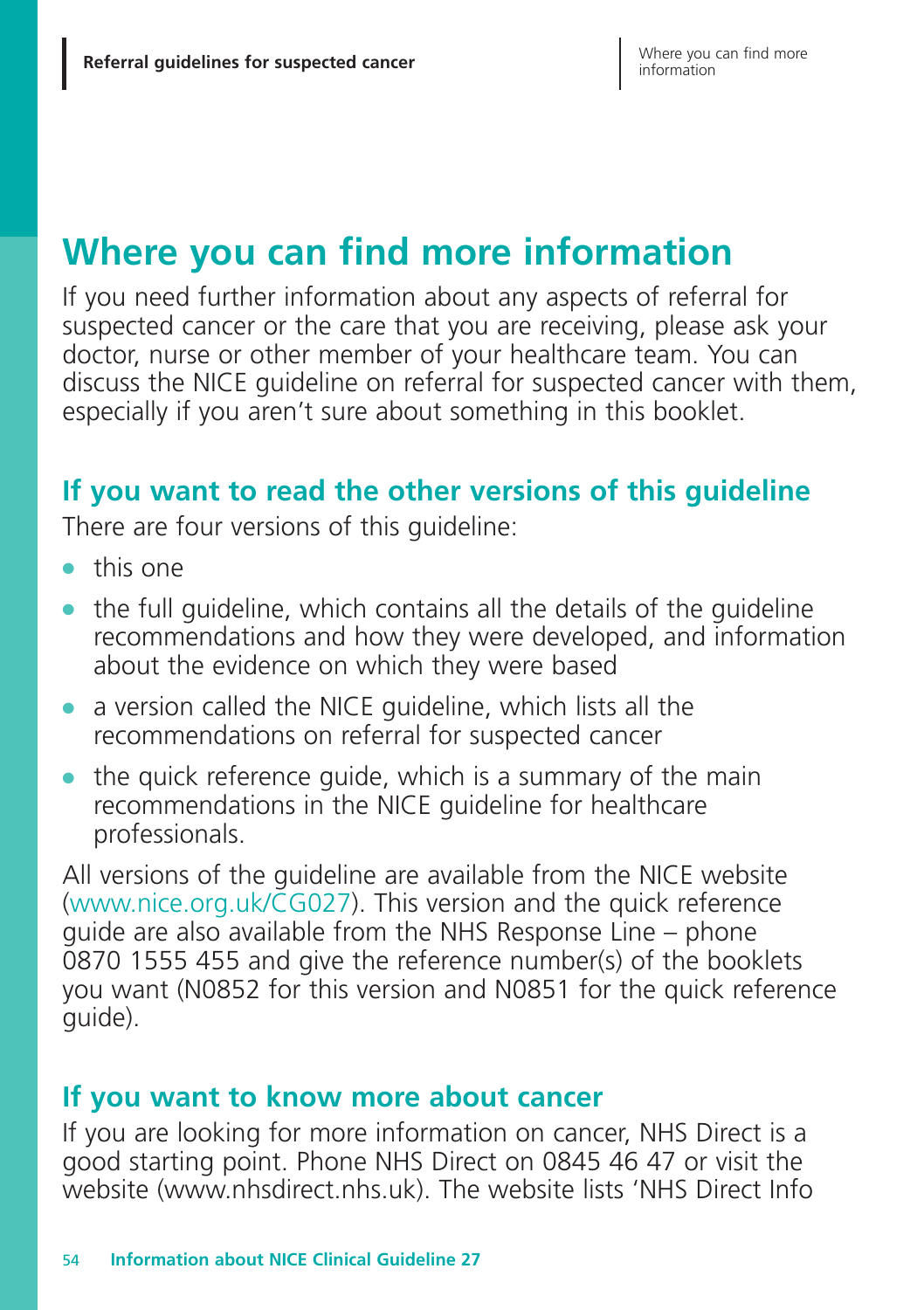Partners', which are organisations with websites that provide more detailed information.

If you have questions about the specific treatments and options covered, talk to your doctor or nurse, or another health professional, depending on what it is you want to know.

### **If you want to know more about NICE**

There is more about NICE and the way that the NICE guidelines are developed on the NICE website (www.nice.org.uk). You can download the booklet 'The guideline development process – an overview for stakeholders, the public and the NHS' from the website, or you can order a copy by phoning the NHS Response Line on 0870 1555 455 (quote reference number N0472).